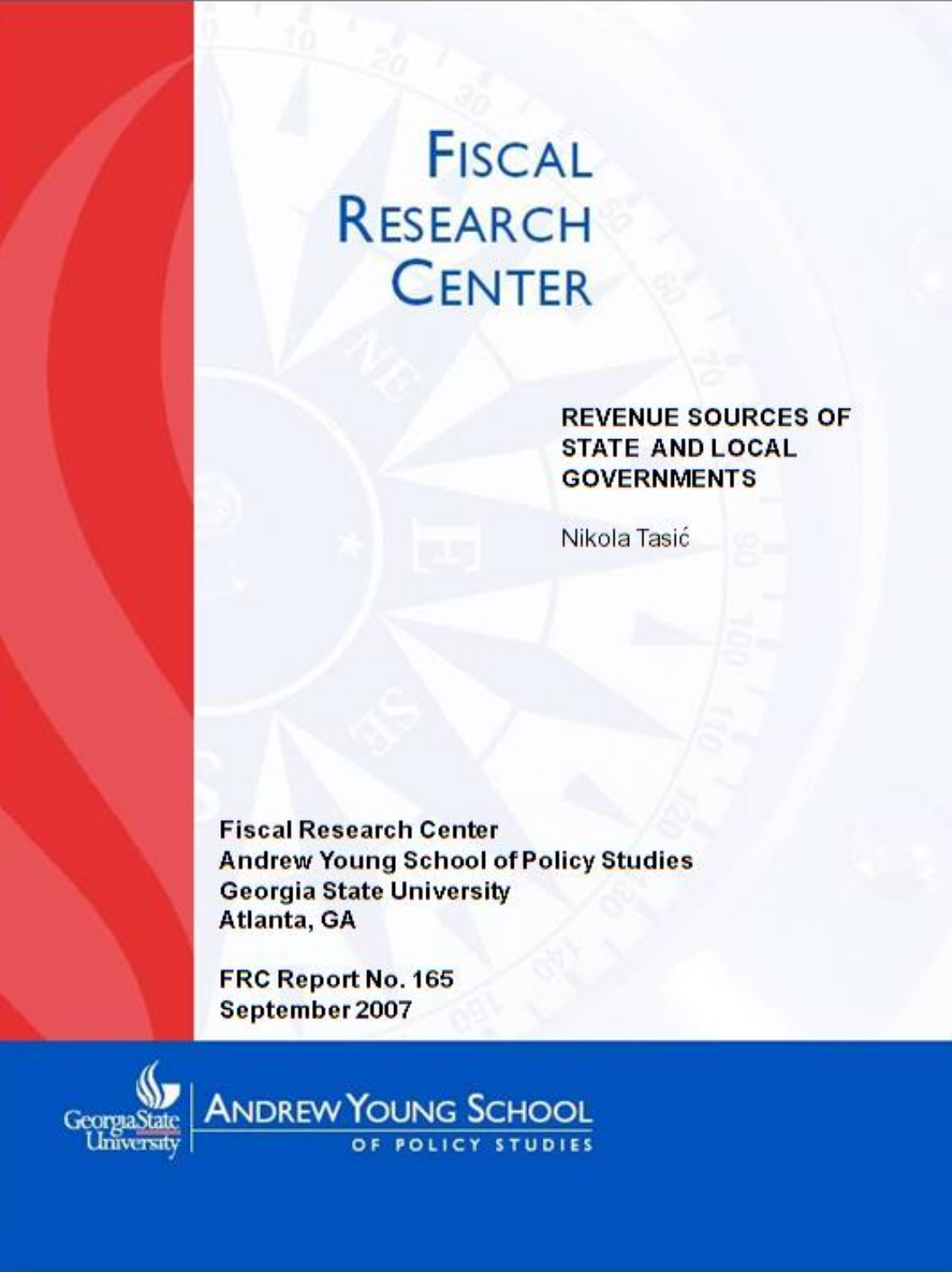## **Table of Contents**

| $\mathbf{I}$ . |               |                                                      |  |
|----------------|---------------|------------------------------------------------------|--|
| П.             |               |                                                      |  |
|                | $A_{1}$       |                                                      |  |
|                | $\bf{B}$ .    |                                                      |  |
|                | $\mathcal{C}$ |                                                      |  |
|                | $D_{\cdot}$   |                                                      |  |
| III.           |               |                                                      |  |
|                | $A_{\cdot}$   |                                                      |  |
|                | B.            | Current Charges and Miscellaneous General Revenue 10 |  |
| IV.            |               |                                                      |  |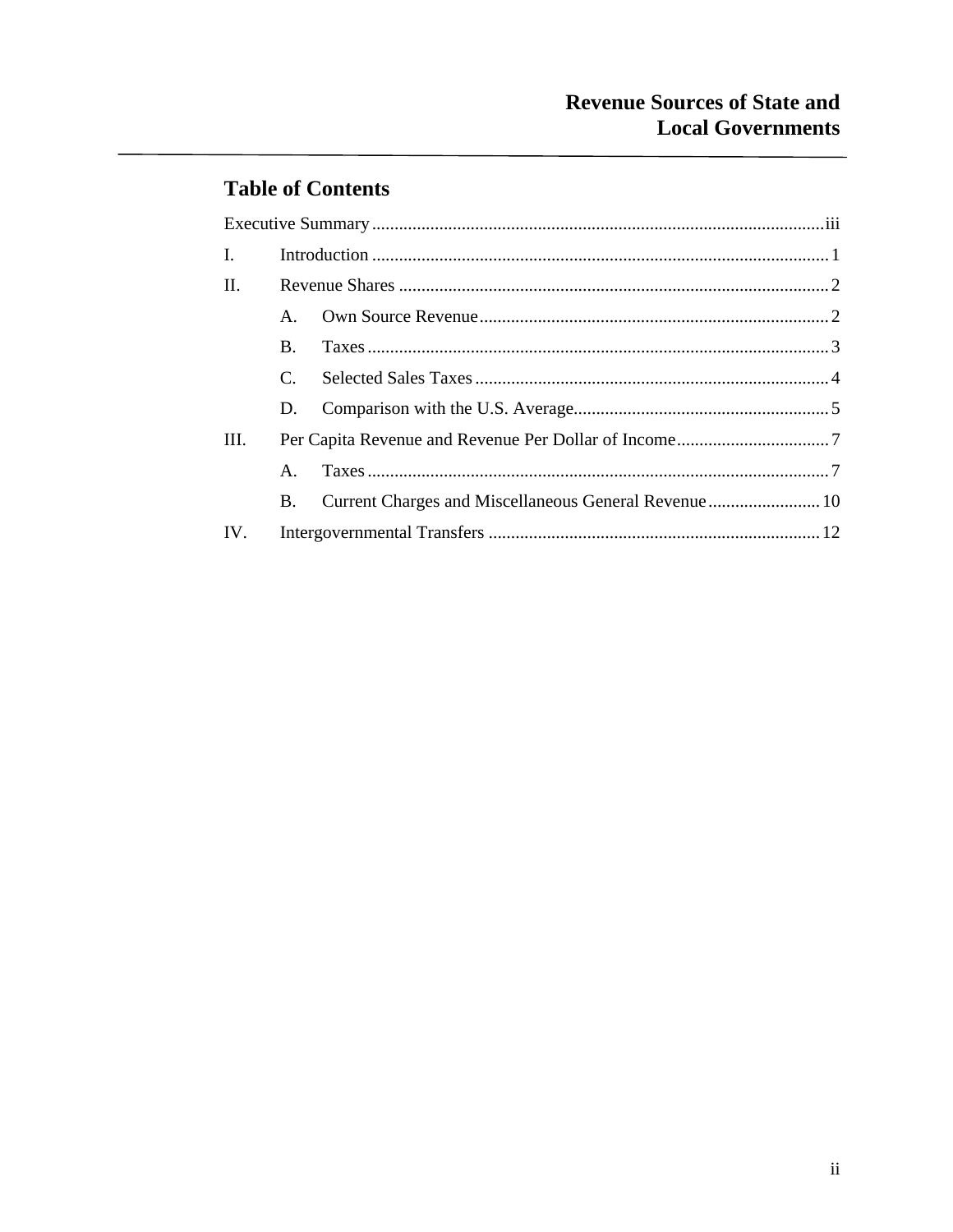### **Executive Summary**

This report compares the reliance on various revenue sources across Georgia, its surrounding states (Alabama, Florida, North Carolina, South Carolina, and Tennessee), Colorado, Texas, and Virginia. Revenue sources at the combined state and local level, at the state level, and at the local level are considered. Revenue is measured by own source general revenues (i.e. excluded are intergovernmental grants, and revenues from liquor stores, utilities, and trust funds) obtained from the U.S. Bureau of the Census. The data are for 2004-05, the most recent available.

On average, state governments generated 55 percent, while local governments generated 45 percent of the combined state and local government own source general revenue. The state government and local governments in Georgia generated approximately the same amount of own source general revenue (\$20 billion each). In terms of tax collections, Georgia is approximately at the U.S. average: the state and local governments in Georgia generated 26 percent of their revenue from sales and gross receipts taxes, 21 percent from property taxes, 19 percent from individual income taxes, and 2 percent from corporate income taxes.

We find that there are similarities and differences in the revenue composition of state and local governments in the states we considered:

- When compared to local governments, state governments have greater reliance on taxes than on charges and miscellaneous revenue. In Georgia, the state government generated 78 percent of revenues from taxes, while local governments generated 61 percent of revenue from taxes.
- Composition of tax collections differs at the state and local government level:
	- o Although sales and gross receipts taxes are an important revenue source for both state and local governments, they are a greater share of state government revenues than of local government revenues.
	- o Property taxes contribute little to the revenue of state governments, while they are the most important revenue source for local governments.
	- o Income taxes contribute little to the revenue of local government, while they are the important revenue source for state governments.
- Composition of current charges also differs at the state and local government level:
	- o Hospitals are significant source of revenue for both state and local governments.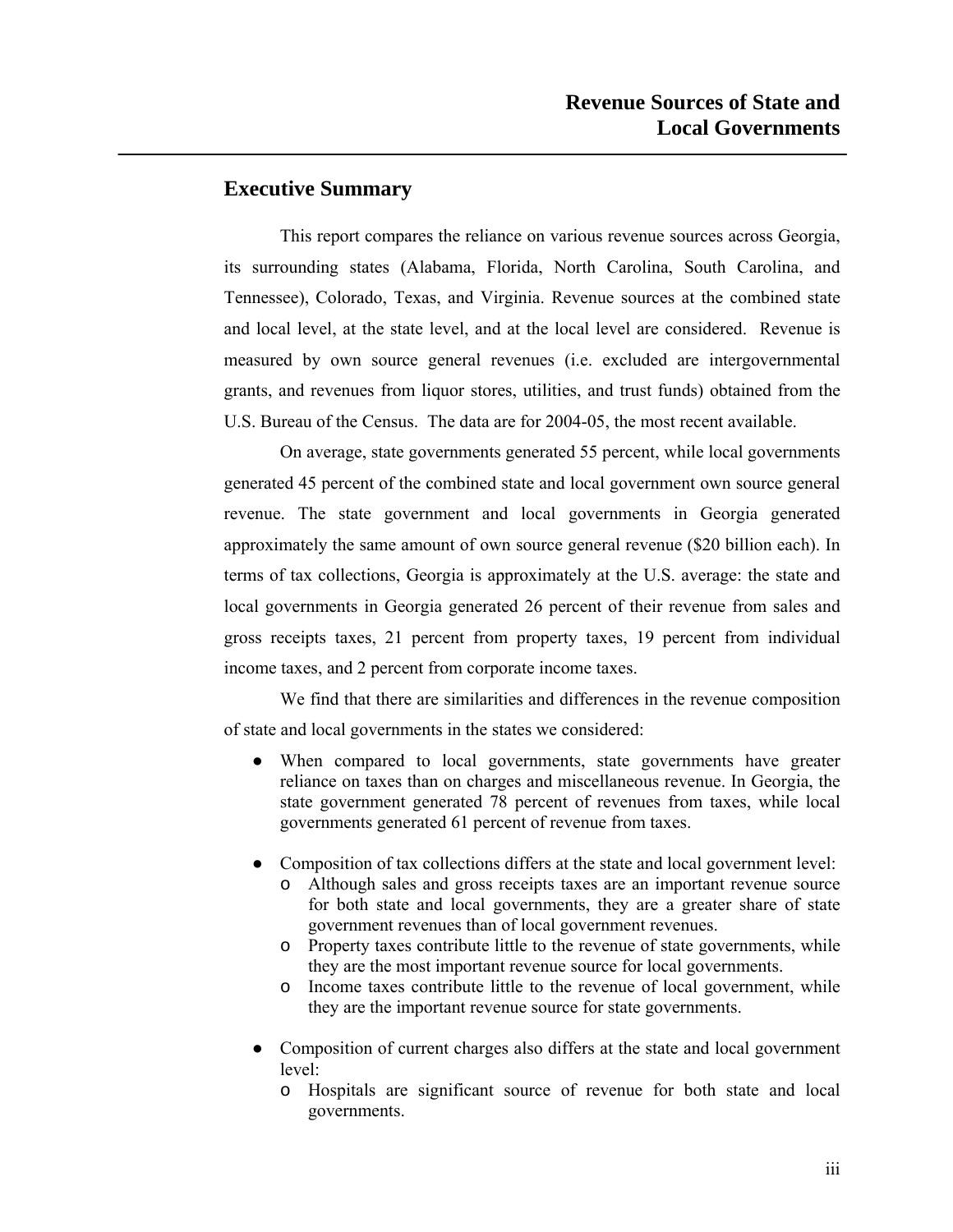- o Institutions of higher education are another significant source of revenues for state governments, while sewerage and air transportation are significant revenue sources for local governments.
- Across the U.S., intergovernmental transfers were on average 24 percent of state government revenues and 35 percent of local government revenues. In Georgia, transfers were 27 percent of the state government revenue and 30 percent of local government revenues.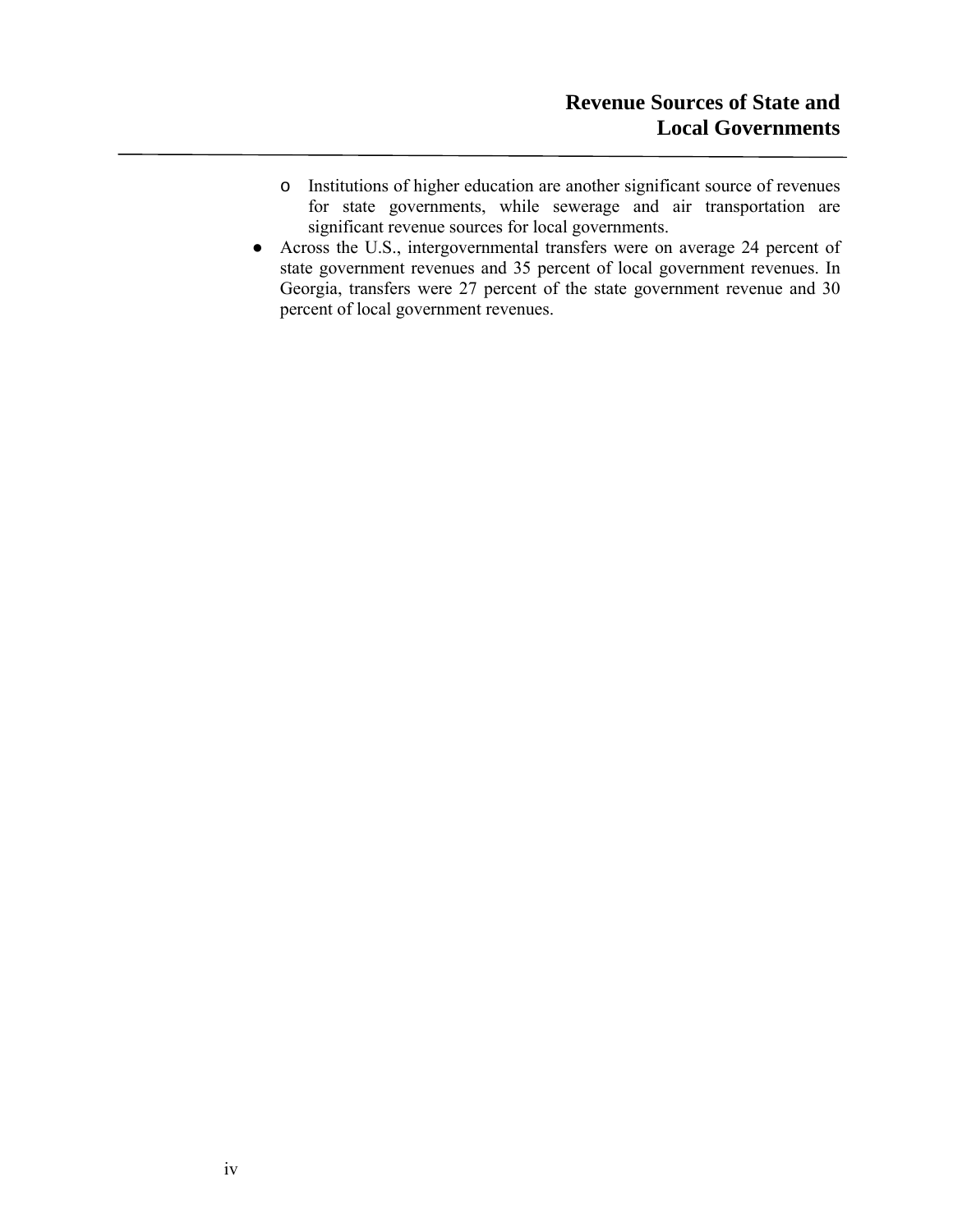### **I. Introduction**

This report compares the reliance on various revenue sources across Georgia, its surrounding states (Alabama, Florida, North Carolina, South Carolina, and Tennessee), Colorado, Texas, and Virginia. Revenue sources at the combined state and local level, at the state level, and at the local level are considered. Revenue is measured by own source general revenues (i.e. excluded are intergovernmental grants, and revenues from liquor stores, utilities, and trust funds) obtained from the U.S. Bureau of the Census. The data are for 2004-05, the most recent available. Section 2 looks at the share of revenue contributed by each source, while section 3 looks at the revenue from each source relative to population and to state income. Section 4 compares reliance on intergovernmental across states.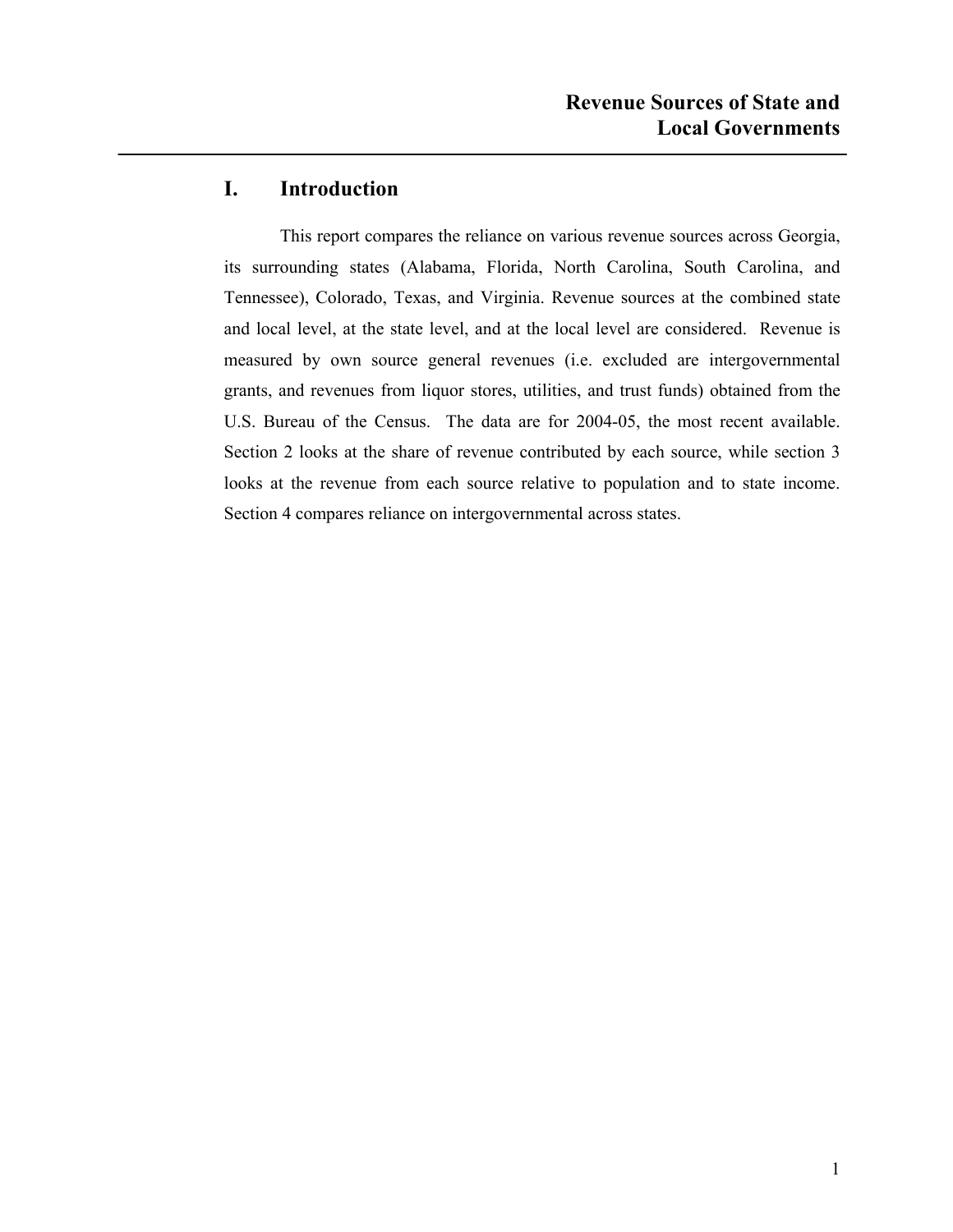### **II. Revenue Shares**

### **A. Own Source Revenue**

Table 1 presents the share of taxes in the total general revenue of state governments, local governments, and state and local governments combined for the U.S. and for each of the 9 comparison states. (The Appendix contains detailed tables.) The following discussion outlines main differences observed across the 9 states.

|                            | <b>State and</b><br>Local<br>Governments | <b>State</b><br>Governments | Local<br>governments |
|----------------------------|------------------------------------------|-----------------------------|----------------------|
| <b>United States Total</b> | 69.3%                                    | 74.2%                       | 63.2%                |
| Alabama                    | 58.0%                                    | 66.7%                       | 45.9%                |
| Colorado                   | 63.5%                                    | 67.5%                       | $60.1\%$             |
| Florida                    | 65.8%                                    | 77.4%                       | 55.1%                |
| Georgia                    | 69.4%                                    | 77.6%                       | 60.8%                |
| North Carolina             | 68.6%                                    | 79.5%                       | 53.0%                |
| South Carolina             | 57.5%                                    | 63.3%                       | 50.0%                |
| Tennessee                  | 65.0%                                    | 74.4%                       | 53.7%                |
| Texas                      | 66.9%                                    | 66.4%                       | 67.4%                |
| Virginia                   | 68.1%                                    | 66.3%                       | 70.7%                |

**TABLE 1. TAXES AS A SHARE OF TOTAL REVENUE, 2004-05** 

- **●** *State and local governments:* Across the U.S., almost 70 percent of the combined state and local government own source revenue comes from taxes, while the remaining 30 percent comes from charges and miscellaneous revenue. The 9 states considered here rely relatively less on taxes than the U.S. average. Georgia's share of taxes is very similar to the U.S. average, but above that for the other states. There is substantial similarity in the states' relative reliance on taxes, with the exception of Alabama and South Carolina, where taxes account for about 58 percent of total revenue.
- **●** *State governments:* On average, almost three quarters of state government revenue come from taxes in the U.S. For the states considered here there is wider variation in state government relative reliance on taxes than for state and local governments combined. In Georgia, taxes are 78 percent of the state government revenue, which is slightly above the U.S. average and the other states, with the exception of North Carolina.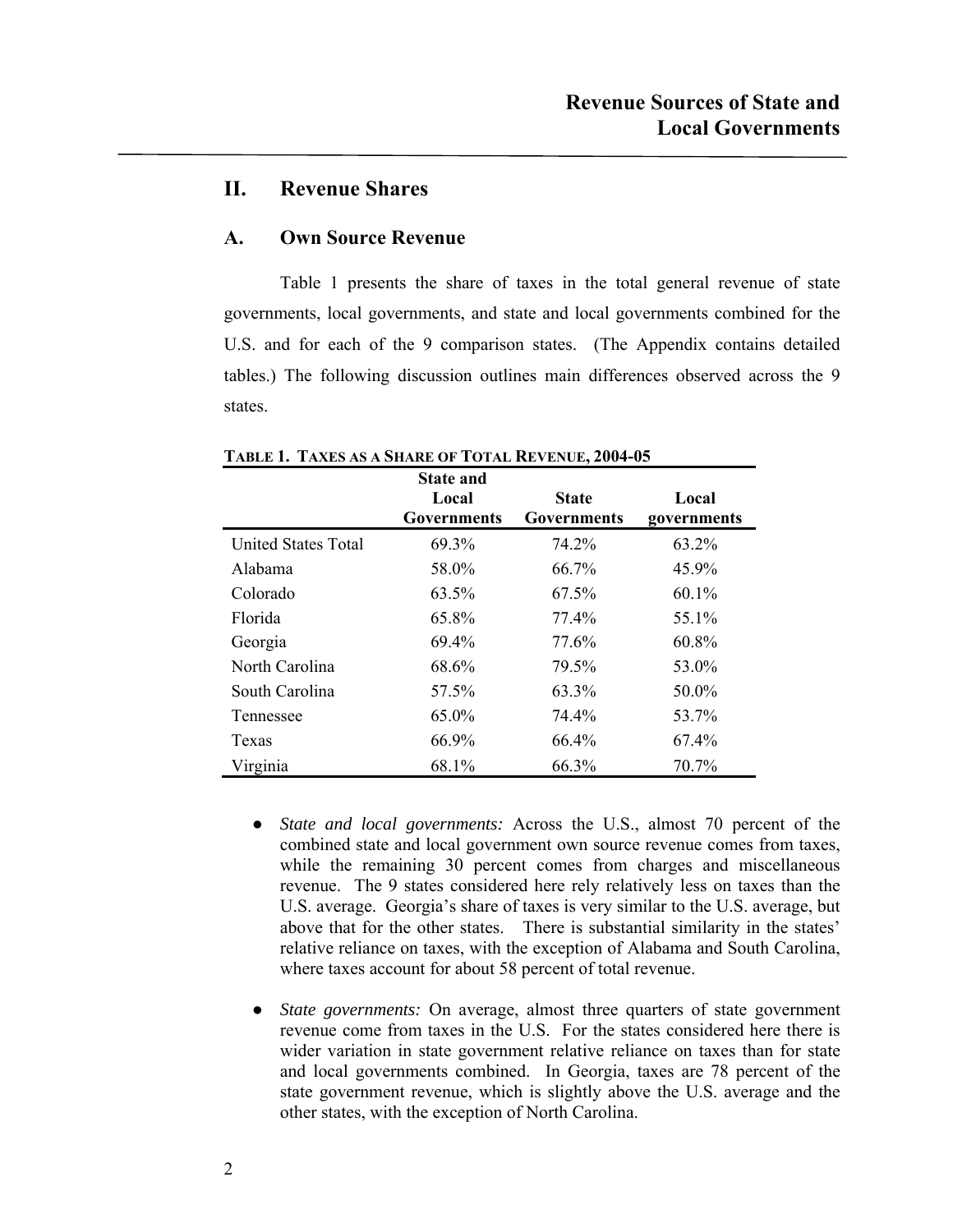**●** *Local governments:* Across the U.S., about 63 percent of local government revenue comes from taxes. For most of states considered here local governments rely less on taxes than the U.S. average, with the exception of Texas and Virginia. For most of the 9 states, local governments rely less on taxes than do state governments. There is even greater variation across states in local governments' reliance on taxes, with a range from 45.9 percent to 70.7 percent. Georgia's local government relative reliance on taxes in slightly below the national average.

### **B. Taxes**

Table 2 considers the property tax, the general sales tax, and the individual income tax as a share of own source revenue and of tax revenue of state and local governments combined. For the U.S., these taxes account for 77 percent of tax revenue.

|                            |                 |                        |                 |                       | <b>Individual</b>      |                 |
|----------------------------|-----------------|------------------------|-----------------|-----------------------|------------------------|-----------------|
|                            |                 | -----Property Tax----- |                 | --General Sales Tax-- | ------Income Tax------ |                 |
|                            | <b>Share of</b> |                        | <b>Share of</b> |                       | <b>Share of</b>        |                 |
|                            | Own             | <b>Share of</b>        | Own             | <b>Share of</b>       | Own                    | <b>Share of</b> |
|                            | Source          | Tax                    | <b>Source</b>   | Tax                   | Source                 | <b>Tax</b>      |
|                            | Revenue         | Revenue                | Revenue         | Revenue               | Revenue                | Revenue         |
| <b>United States Total</b> | 21.2%           | 30.6%                  | $16.6\%$        | 24.0%                 | 15.2%                  | 22.0%           |
| Alabama                    | 8.9%            | 15.3%                  | $17.5\%$        | 30.2%                 | 13.1%                  | 22.6%           |
| Colorado                   | 20.0%           | 31.5%                  | 17.8%           | 28.0%                 | 15.3%                  | 24.0%           |
| Florida                    | 22.4%           | $34.1\%$               | $22.1\%$        | 33.5%                 | $0.0\%$                | $0.0\%$         |
| Georgia                    | 20.7%           | 29.9%                  | 19.3%           | 27.9%                 | 18.5%                  | 26.7%           |
| North Carolina             | 16.2%           | 23.6%                  | 15.7%           | 22.9%                 | 21.2%                  | 30.9%           |
| South Carolina             | 18.2%           | 31.7%                  | 14.8%           | 25.7%                 | 13.1%                  | 22.8%           |
| Tennessee                  | 15.8%           | 24.3%                  | 30.8%           | 47.3%                 | $0.6\%$                | $1.0\%$         |
| Texas                      | 29.3%           | 43.8%                  | 19.6%           | 29.3%                 | $0.0\%$                | $0.0\%$         |
| Virginia                   | 20.7%           | 30.3%                  | $10.0\%$        | 14.6%                 | 20.6%                  | 30.2%           |

**TABLE 2. MAJOR TAXES AS SHARE OF REVENUE OF STATE AND LOCAL GOVERNMENTS, 2004-05** 

**●** *Property taxes:* Property taxes are a significant revenue source in all states in our sample, but there is a lot of variation. Property taxes as a share of combined state and local government own source revenues were only 9 percent in Alabama, while they were above 29 percent in Texas. Property taxes were 21 percent of combined state and local government own source revenues in Georgia. This was about the same as the national average, and slightly above the average for the 9 comparison states. (Property taxes are a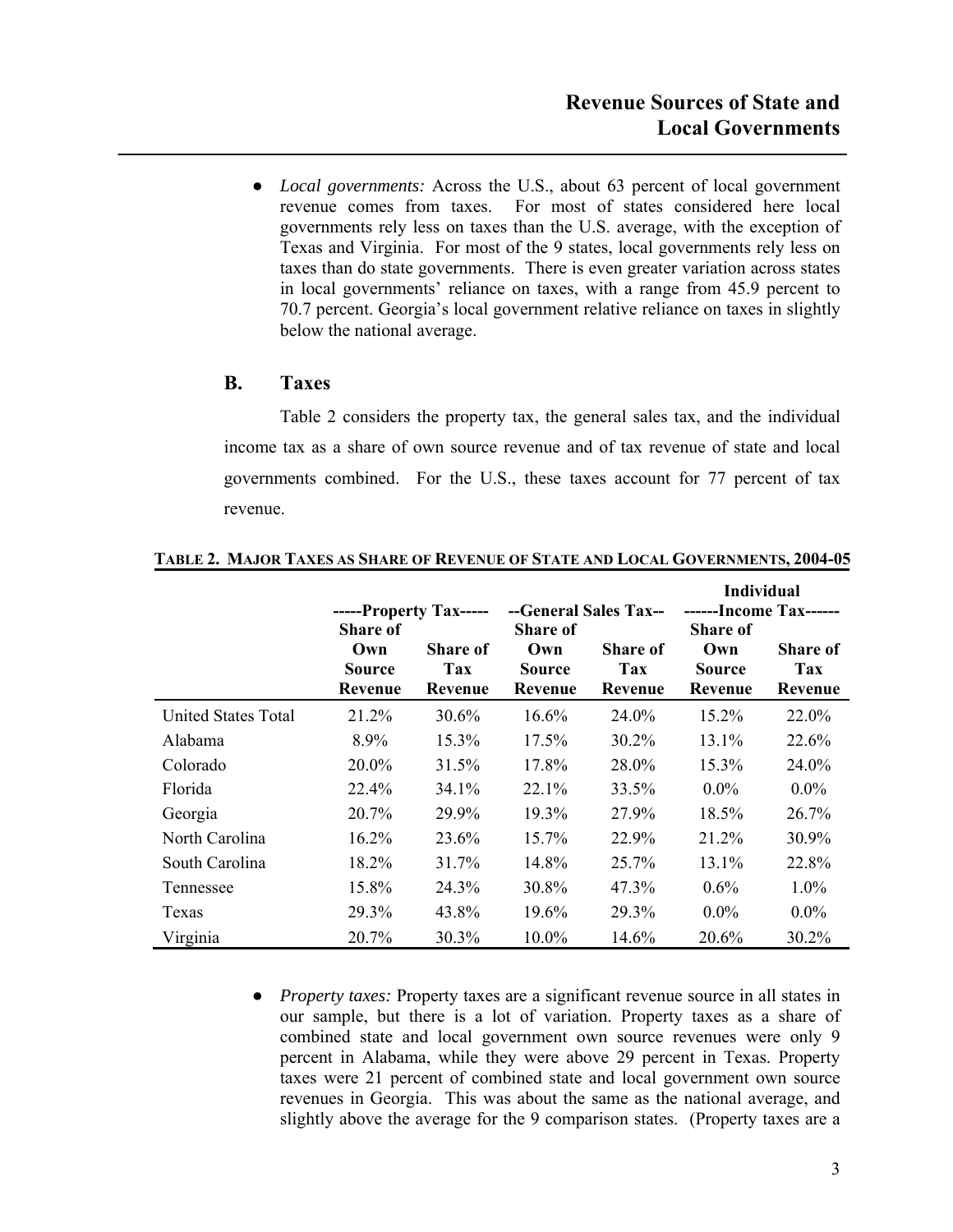local revenue source; state governments for all of the 9 states get less than 2 percent of their own source revenue from property taxes.)

**●** *General sales taxes:* Sales and gross receipts taxes are the most important source of revenue for most states. General sales taxes amounted to 10 percent of combined state and local government own source revenues in Virginia, while they were three times that amount (31 percent) in Tennessee. Tennessee, Florida (where general sales taxes contributed 22 percent), and Texas (20 percent) do not have a general income tax, so the state governments of those states rely more heavily on sales taxes.

For Georgia, general sales taxes contributed 19 percent to combined state and local government revenues, and 28 percent of total taxes. These are slightly above the U.S. averages, and generally above the comparison states that have income taxes. One reason Georgia's sales tax share of own source revenue is above the national average is the heavy reliance of local governments in Georgia on sales taxes. Over 12 percent of local government own source revenue in Georgia is from sales taxes, compared to 7 percent for the nation.

**●** *Individual income taxes:* There is wide variation in the share of the combined state and local government accounted for by the individual income tax. As noted above, Texas and Florida impose no individual income tax, while the individual income tax in Tennessee is limited to dividends and interest income only. In Georgia, the individual income tax was about 19 percent of combined own source revenues of state and local governments and 27 percent of total tax revenue. These shares are above the national averages of 15 percent and 22 percent, respectively, and generally above the share for the comparison states.

Personal income tax revenue is a state level revenue source; local governments only in one of the 9 comparison states (Alabama) obtain revenue from a tax on income. Georgia's state government collects 36 percent of its own source revenue from the individual income tax, which is well above the national average of 25 percent. However, that share is comparable to the share for Colorado, North Carolina and Virginia.

### **C. Selective Sales Taxes**

For the U.S., 7.6 percent of state and local government own source revenue, and 11.0 percent of tax revenue, is derived from selective sales taxes (Table 3). Most selective sales tax revenues come from the taxation of motor fuel, public utility services, and taxation of tobacco products.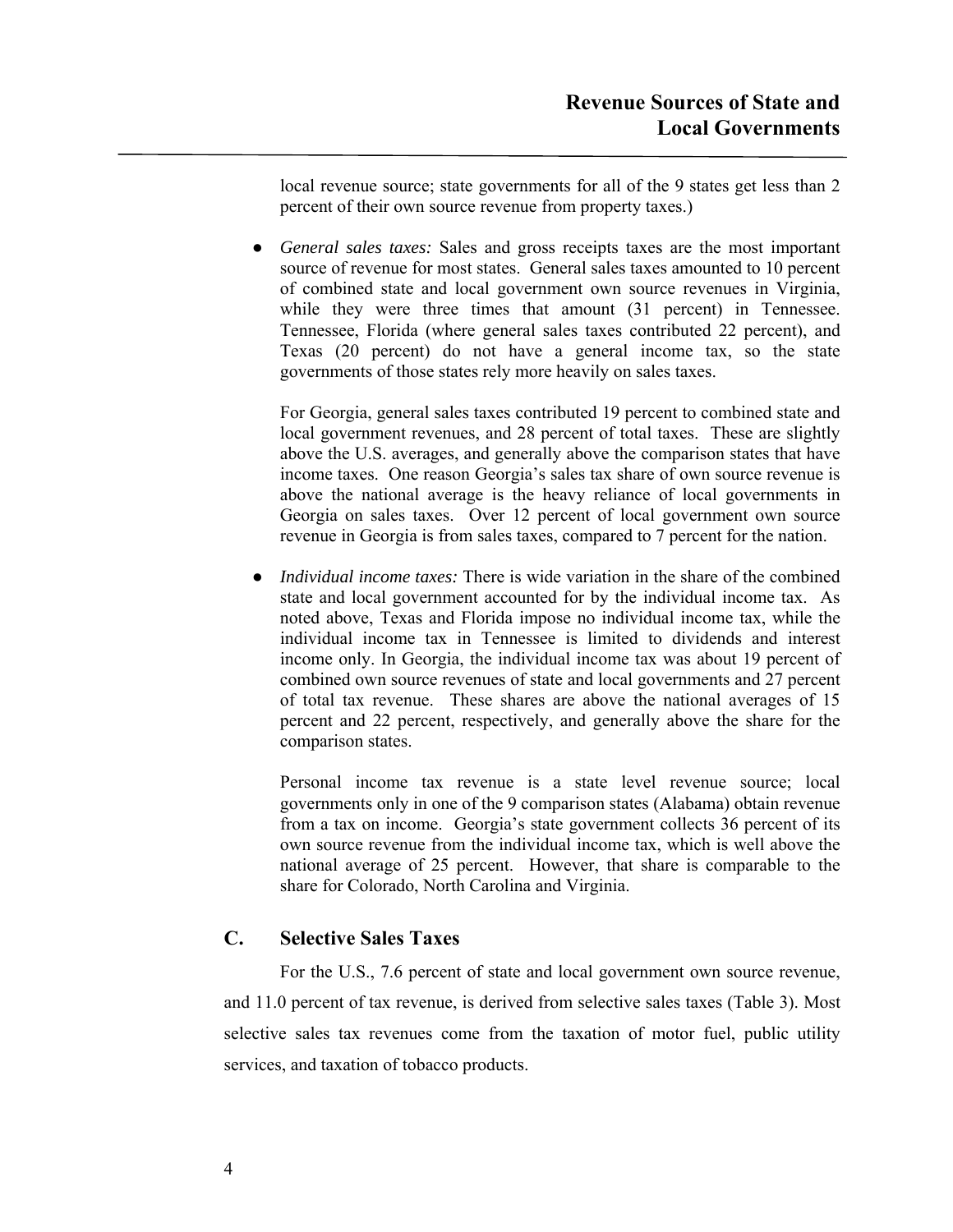|                            | <b>All Selective</b><br><b>Sales Taxes</b> | <b>Motor</b><br>Fuel | <b>Tobacco</b><br><b>Products</b> | <b>Public</b><br><b>Utilities</b> |
|----------------------------|--------------------------------------------|----------------------|-----------------------------------|-----------------------------------|
| <b>United States Total</b> | 7.6%                                       | 2.3%                 | $0.8\%$                           | $1.4\%$                           |
| Alabama                    | 10.9%                                      | $3.1\%$              | $0.9\%$                           | 3.4%                              |
| Colorado                   | 5.3%                                       | $2.4\%$              | $0.5\%$                           | $0.6\%$                           |
| <b>Florida</b>             | $10.7\%$                                   | $3.0\%$              | $0.5\%$                           | 4.3%                              |
| Georgia                    | $6.2\%$                                    | 2.3%                 | $0.6\%$                           | $0.6\%$                           |
| North Carolina             | $8.0\%$                                    | $3.4\%$              | $0.1\%$                           | $0.8\%$                           |
| South Carolina             | 5.8%                                       | $2.4\%$              | $0.1\%$                           | $0.6\%$                           |
| Tennessee                  | $7.4\%$                                    | 3.4%                 | $0.5\%$                           | $0.2\%$                           |
| Texas                      | $10.5\%$                                   | 2.8%                 | $0.6\%$                           | $1.7\%$                           |
| Virginia                   | 8.8%                                       | $2.2\%$              | 0.4%                              | 1.8%                              |

**TABLE 3. SELECTIVE SALES TAXES AS SHARE OF REVENUE OF STATE AND LOCAL GOVERNMENTS**

Selective sales taxes were the highest share of the combined state and local government revenue in Alabama (nearly 11 percent), while they were the lowest in Colorado (little over 5 percent). Georgia's reliance on selective sales taxes is less than the U.S. average and less than all but two of the comparison states. This is also the case just for state government revenue, as revenue from selective sales taxes is more important for state governments than for local governments.

For the states we considered, motor fuel taxes ranged from 2.2 percent (in Virginia) to 3.4 percent (in North Carolina and Tennessee) of the combined state and local government revenue, not a large difference. Among the comparison states local governments do not generate motor fuel revenue except in Alabama and Florida.

### **D. Comparison with the U.S. Average**

The analysis of the composition of own source revenue illustrates that there are differences across states, and these differences are sometimes large. However, there is no optimal mix of revenue for a given state. The best mix of revenue for a state depends on many factors. For example, if the state desires local control of spending, then property taxes are likely to be of more importance. If citizens of a state prefer a more progressive tax structure, then that state will likely rely more heavily on the income tax and less on the sales tax. If citizens believe that the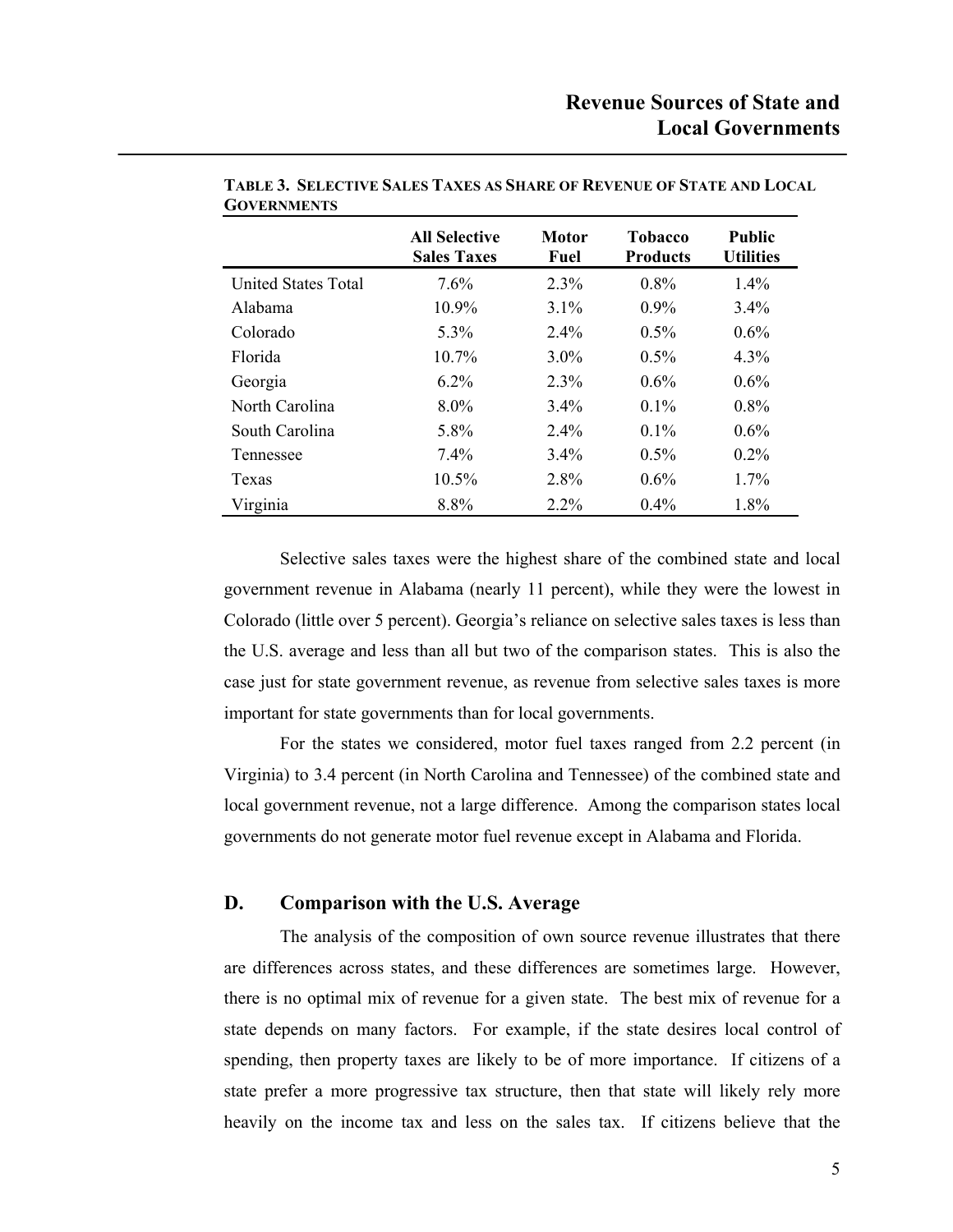beneficiaries of public services should pay for them, then charges will be relatively more important.

One way to summarize the differences in the revenue structures is to compare each state's revenue structure to some norm, which we took as the U.S. average. This is clearly arbitrary, but is it does reflect the mix of revenue sources across all states. We considered nine revenue categories: property tax, general sales tax, selective sales taxes, individual income tax, corporate income tax, motor vehicle license, other taxes, current charges, and miscellaneous revenue. For each of these categories we calculated the absolute value of the difference between the state's share and the U.S. average share using the data in Appendix Table A1, and then summed these across all nine categories. We call this the Comparison Index (CI); it is the total percent deviation from the norm.

A CI value of zero means the state has a revenue structure that is identical to the U.S. average. The larger the value of CI, the more the state differs from the U.S. average. The values of CI are presented in Table 4. Other than Colorado, among the 9 states Georgia has a revenue structure that most closely matches the U.S. average. States without income taxes (Florida, Tennessee, and Texas) have much higher values of the Comparison Index.

|                | <b>Comparison Index</b> |
|----------------|-------------------------|
| Alabama        | 33.9                    |
| Colorado       | 14.0                    |
| Florida        | 32.0                    |
| Georgia        | 14.8                    |
| North Carolina | 21.4                    |
| South Carolina | 24 2                    |
| Tennessee      | 40.4                    |
| Texas          | 35.9                    |
| Virginia       | 17.2                    |

### **TABLE 4. VALUE OF THE COMPARISON INDEX**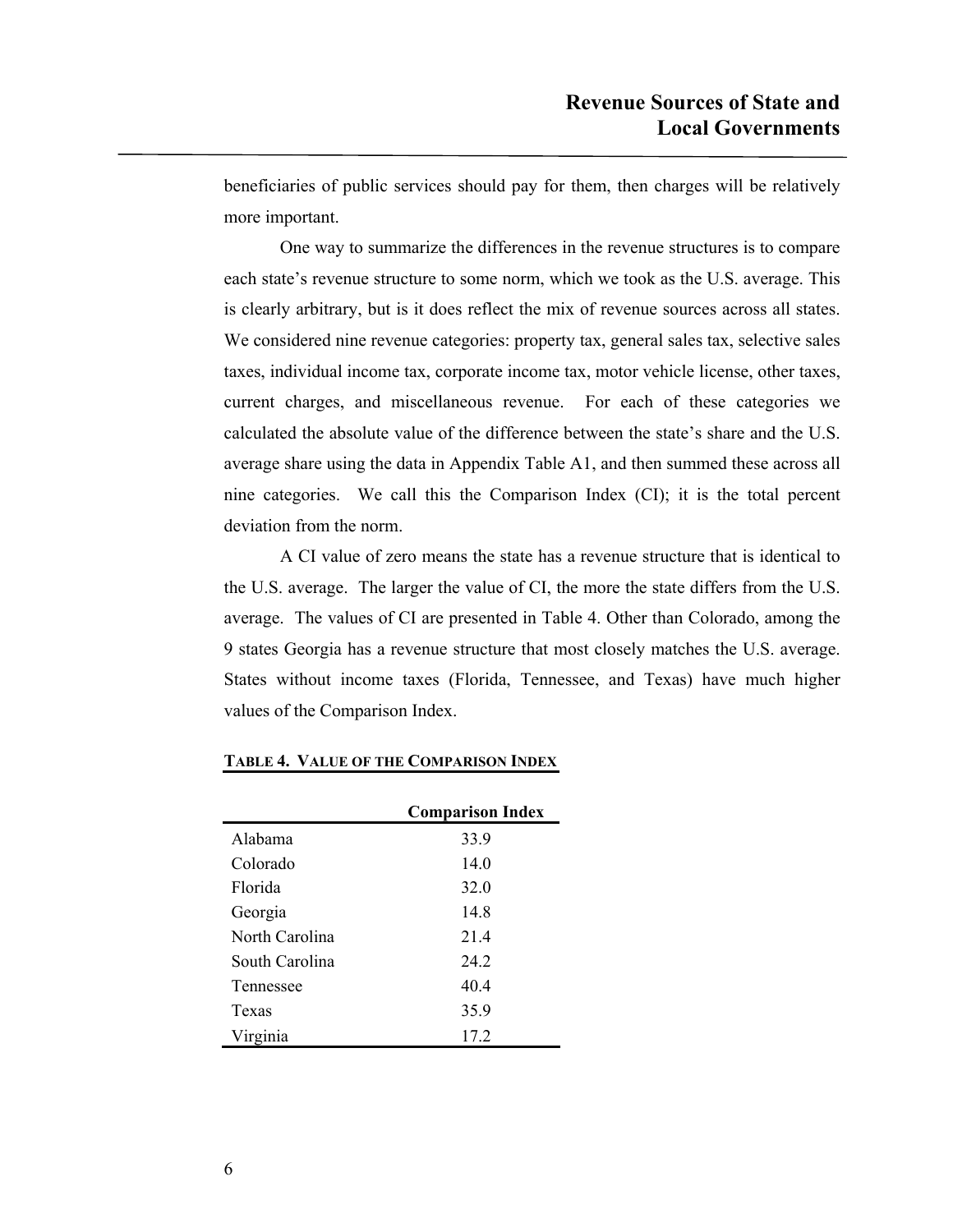### **III. Per Capita Revenue and Revenue Per Dollar of Income**

On average, combined revenue of state and local governments in the U.S. was \$5,338 per capita or 13 percent of the state personal income. For most of the comparison per capita combined state and local revenue was less than the U.S. average, with the exception of Virginia where the per capita revenue was slightly above the U.S. average (\$5,369). Most comparison states also had the combined state and local revenue per dollar of income under the U.S. average, with the exception of Alabama and Florida where the revenue per dollar of income was about the same as the U.S. average. In Georgia, the combined state and local government revenue was \$4,337 per capita or 11 percent of state income, which is considerably less than the U.S. average.

Per capita taxes in all comparison states were below the U.S. average of \$3,698. They ranged from \$2,569 in Alabama to \$3,657 in Virginia. Per capita charges and miscellaneous revenue in the comparison states were about the same as the U.S. average of \$1,640. The only state for which per capita charges and miscellaneous revenue was considerably above the U.S. average was South Carolina (\$2,053). Most comparison states also had taxes relative to state income below the U.S. average (only Florida had collections above the U.S. average), while charges and miscellaneous revenue were around the national average.

In Georgia, taxes were \$3,010 per capita or 7.67 percent of income, while charges were \$1,327 per capita or 3.38 percent of state income. Georgia's taxes and charges are well below the U.S. average, while they are little below the average for the comparison states.

### **A. Taxes**

Table 5 considers the property tax, the general sales tax, and the individual income tax per capita and as a percent of state income at the combined state and local government level.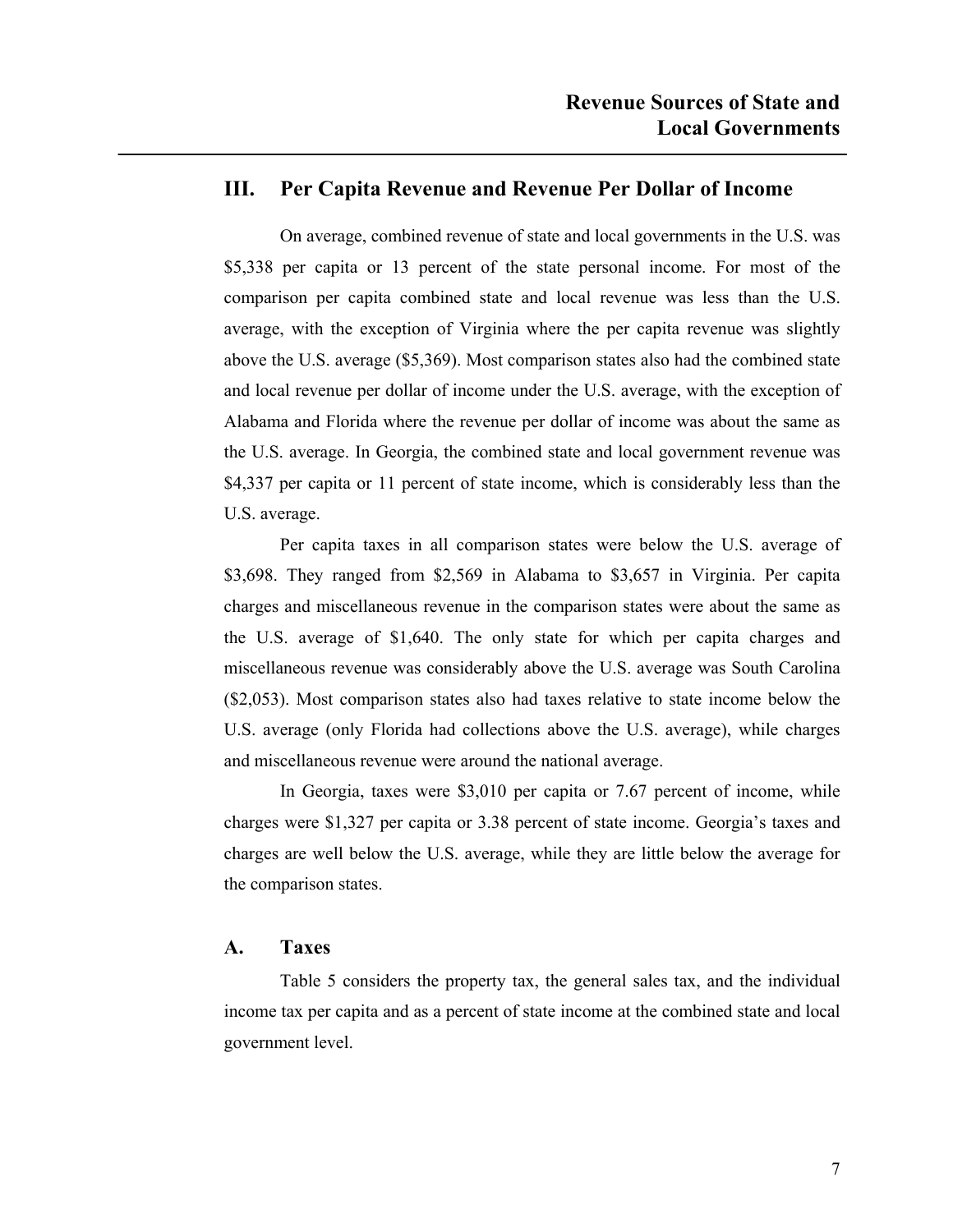|                            |               | <b>Individual</b>                  |               |                                     |               |                                    |
|----------------------------|---------------|------------------------------------|---------------|-------------------------------------|---------------|------------------------------------|
|                            |               | -----Income Tax-----<br>Percent of |               | -----Property Tax----<br>Percent of |               | --General Sales Tax-<br>Percent of |
|                            | Per<br>Capita | <b>State</b><br><b>Income</b>      | Per<br>Capita | <b>State</b><br>Income              | Per<br>Capita | <b>State</b><br>Income             |
| <b>United States Total</b> | \$813         | 1.95%                              | \$1,132       | 2.71%                               | \$887         | 2.13%                              |
| Alabama                    | \$581         | 1.75%                              | \$394         | 1.18%                               | \$777         | 2.33%                              |
| Colorado                   | \$809         | 1.76%                              | \$1,059       | 2.30%                               | \$942         | 2.05%                              |
| Florida                    | \$0           | $0.00\%$                           | \$1,148       | 3.06%                               | \$1,130       | 3.01%                              |
| Georgia                    | \$802         | 2.04%                              | \$899         | 2.29%                               | \$839         | 2.14%                              |
| North Carolina             | \$972         | 2.40%                              | \$744         | 1.84%                               | \$720         | 1.78%                              |
| South Carolina             | \$634         | 1.92%                              | \$880         | 2.67%                               | \$714         | 2.16%                              |
| Tennessee                  | \$26          | $0.07\%$                           | \$654         | 1.73%                               | \$1,271       | 3.36%                              |
| Texas                      | \$0           | $0.00\%$                           | \$1,320       | $3.06\%$                            | \$883         | 2.05%                              |
| Virginia                   | \$1,104       | 2.38%                              | \$1,109       | 2.39%                               | \$535         | 1.15%                              |

#### **TABLE 5. MAJOR TAXES PER CAPITA AND AS A PERCENT OF STATE INCOME AT THE COMBINED STATE AND LOCAL GOVERNMENT LEVEL, 2004-05**

- **●** *Individual income taxes:* As noted in the previous section, Texas and Florida impose no individual income tax, while the individual income tax in Tennessee is limited to dividends and interest income only. All other states raised a significant amount of the individual income tax relative to population or to state income.
	- o In Georgia, the individual income tax is slightly below the U.S. average when per capita amount is considered and slightly above the U.S. average when percent of state income is considered.
	- o As noted before, the individual income tax revenue is a state level revenue source; in the 9 comparison states only local governments in Alabama collected revenue from a tax on income (the collection was only \$70 per capita). Therefore, the amount at the state and local levels combined is equivalent to the amount at the state level.
	- o Colorado has a flat individual income tax with a rate of 4.63 percent, while all other states with an income have tax brackets. The highest individual income tax rate was in North Carolina (8 percent for the highest tax bracket), while the lowest was in Georgia (1 percent for the lowest tax bracket). The individual income tax rate for the highest tax bracket in Georgia was 6 percent. Only Alabama allows deduction of federal income taxes. $<sup>1</sup>$ </sup>

 $\overline{a}$ 

<sup>1</sup> Source: http://www.taxadmin.org/fta/rate/ind\_inc.html.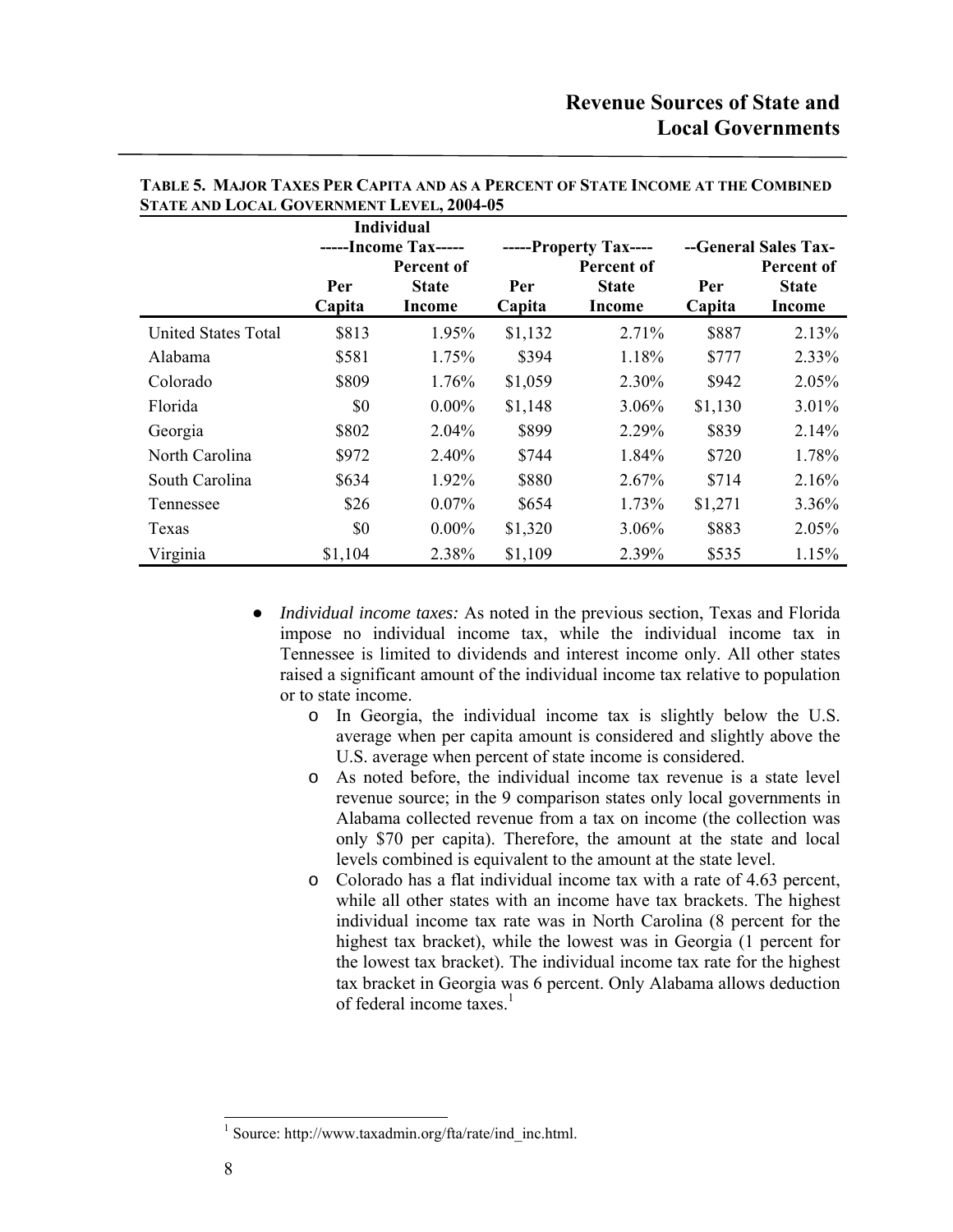- **●** *Property taxes:* Property tax collections (per capita or percent of state income) exceed the U.S. average only in Florida and Texas. (Recall that these two states have no individual income tax.)
	- o Property taxes in Georgia were \$899 per capita or 2.3 percent of state income. These are exactly the same as the average for the 9 comparison states, but considerably below the national averages.
	- o Property taxes are a local revenue source: state governments for all of the 9 states collect less than \$20 per capita or less than 0.05 percent of state income in property taxes. The exception is Alabama where state government collects \$51 per capita or 0.15 percent of state income.
- **●** *General sales taxes:* General sales taxes at the state and local government levels display substantial variation – in Virginia general sales taxes were only \$535 per capita (or 1.15 percent of state income), while in Tennessee they were \$1,271 per capita (or 3.36 percent of state income). The U.S. average lay between these two states.
	- o For Georgia, general sales taxes of state and local governments were \$839 per capita or 2.14 percent of state income. Per capita taxes are below the national average, while taxes relative to income were almost identical to the national average. These are generally above the comparison states that have income taxes. At the local level, per capita general sales taxes in Georgia were well above the U.S. average and the average for comparison states.
	- o The difference in revenues from the general sales tax relative to income is partly due to different sales tax rates. The state sales tax rates for states in our sample range from 2.9 in Colorado to 7 percent in Tennessee. The difference in rates partially explains the difference in revenues (e.g., Tennessee has the highest general sales tax rate and collects the highest revenue per dollar of income).<sup>2</sup>
	- o The difference in revenues from the sales tax relative to income can also be caused by the extent to which services are taxed and whether there are any exemptions. The number of services taxed is largest in Texas (81), while it is lowest in Colorado (14). Georgia taxes 36 services.<sup>3</sup>
	- o Of the states in our sample only Alabama does not allow any exemption for food sales. Food is taxed at the lower rate in South Carolina, Tennessee, and Virginia, while other states exempt food at least at the state level. Georgia and North Carolina exempt food from sales taxes at the state level, but food sales are subject to local sales taxes.
	- o General (and selective) sales taxes generated significant per capita amounts in all states at the state and at the local government level. While the amount is usually greater at the state level, local governments in Alabama, Colorado, and Georgia generated

 $\overline{\phantom{a}}$ 

<sup>2</sup> Source: http://www.taxadmin.org/fta/rate/sales.html.

<sup>&</sup>lt;sup>3</sup> Source: http://www.taxadmin.org/fta/pub/services/services04.html.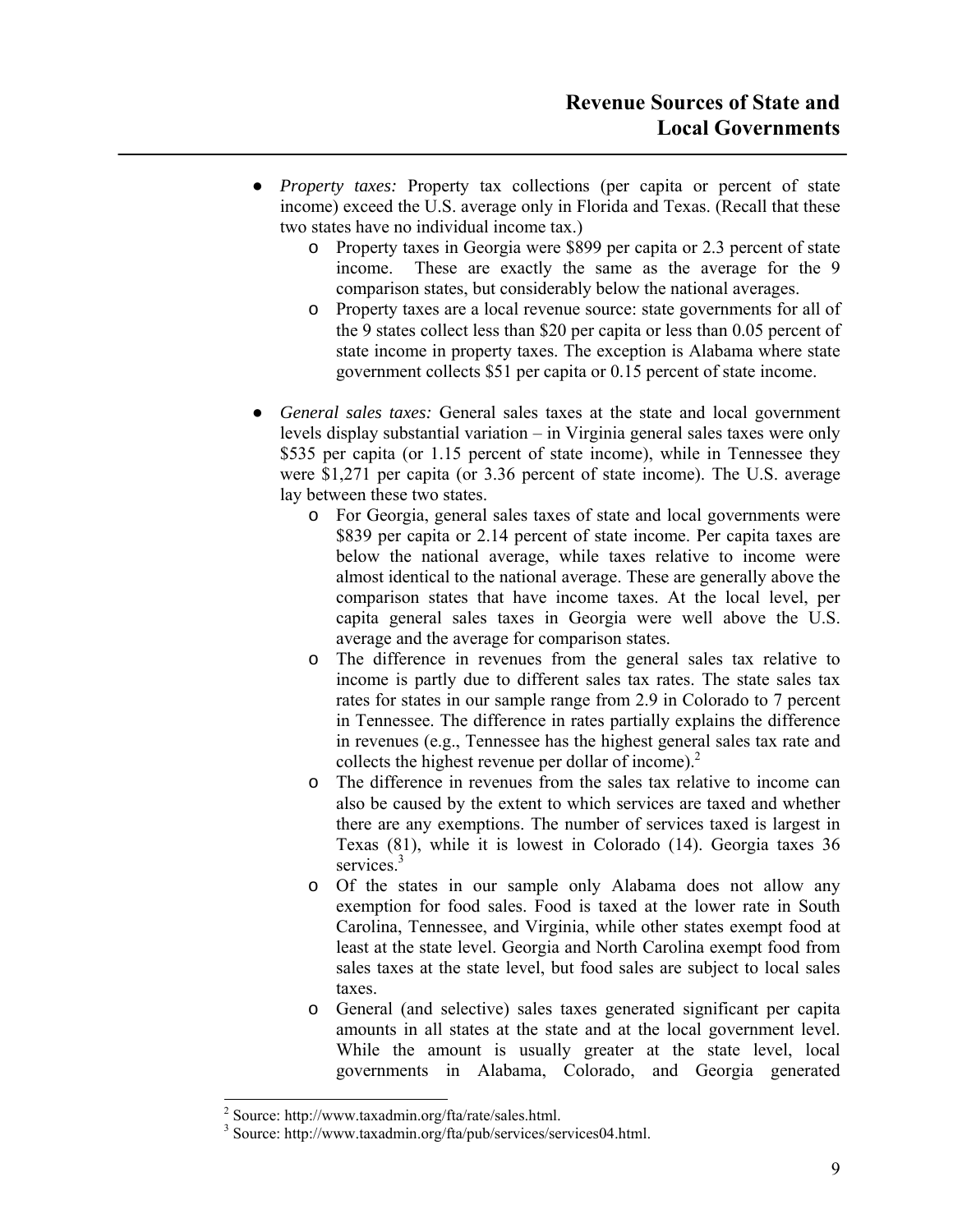considerable sales taxes per capita. Local government in Florida and Virginia generated considerable per capita amounts of selective sales taxes.

o With the exception of Texas, which is around the U.S. average, per capita sales taxes (and sales taxes as a percent of state income) are above the U.S. average in the states that do not impose an individual income tax. Comparison states that impose the individual income tax have collections generally below the U.S. average.

Previous discussion illustrates that the composition of taxes differ substantially across comparison states. States with the limited individual income tax (Tennessee) or without the individual income tax (Florida and Texas) generate greater per capita amount from other tax revenue sources, i.e. property and sales taxes. In particular, from the states we considered, per capita property tax was the highest in Texas and the general sales tax was the highest in Tennessee. States with the limited income tax collection also have greater per capita selective sales taxes and rely more on taxing services. For example, the per capita revenue from selective sales taxes in Florida was \$545 and this is well above the U.S. average or the average for the comparison states.

State and local government tax revenues relative to the population and to the state income in Georgia appear more balanced than in other comparison state. For example, for tax revenue sources discussed above, the per capita property tax is the most important while the per capita individual income tax is the least important in Georgia. Nevertheless, the difference between the property tax in and the individual income tax is only \$97 per capita or 0.25 percent of income.

### **B. Current Charges and Miscellaneous General Revenue**

Across the U.S., current charges were \$1,040 per capita (2.5 percent of the state income) at the combined state and local government level, while miscellaneous revenues were \$601 per capita (1.5 percent of the state income). On average, hospitals and institutions of higher education are only current charges that contribute above \$250 per capita.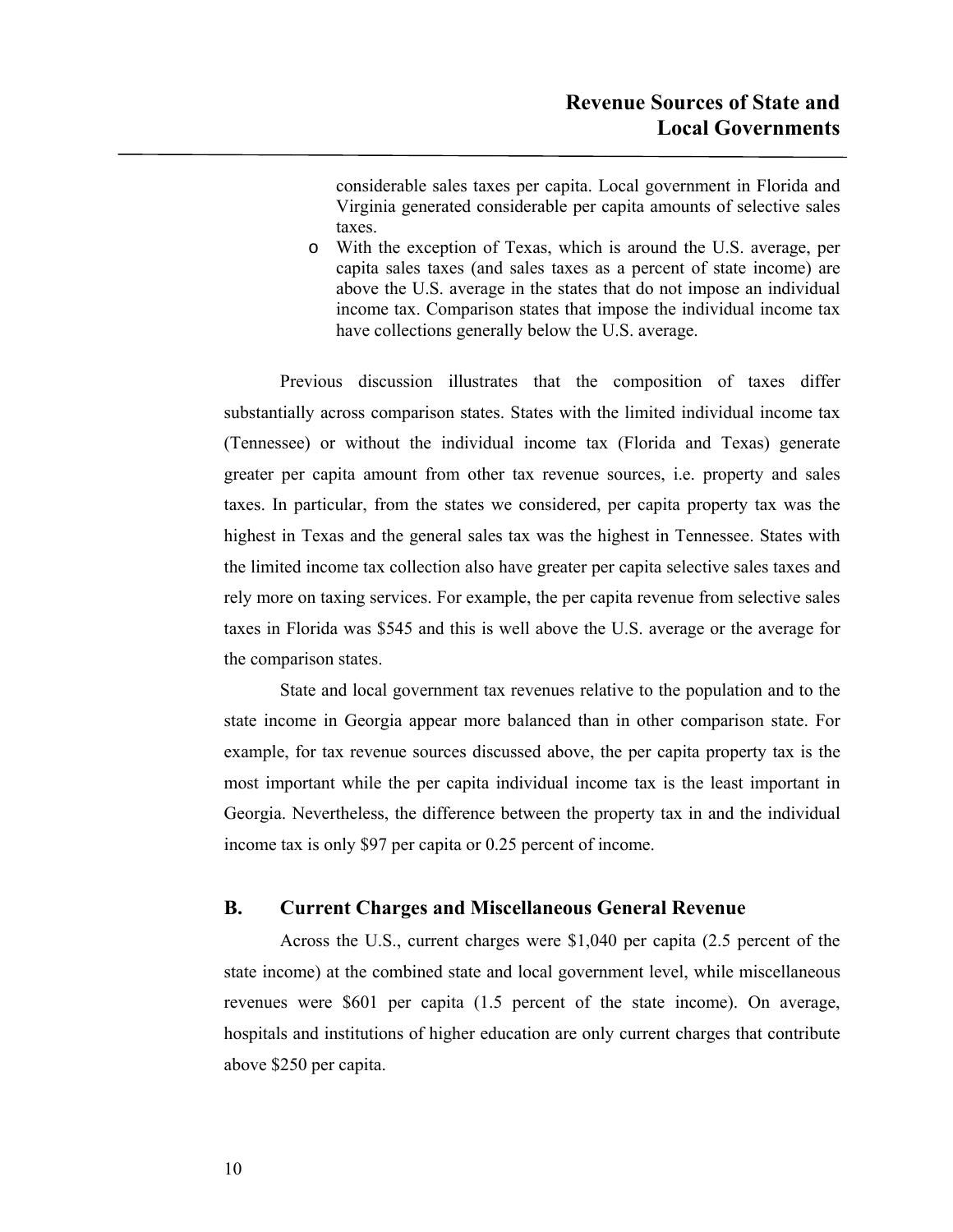- Among comparison states, current charges were the highest in South Carolina (\$1,527 per capita and 5 percent of the state income), while they were the lowest in Texas (\$895 per capita and 2 percent of the state income).
- Institutions of higher education and hospitals contributed over \$100 per capita in every comparison state. These charges were the highest in South Carolina, while they were the lowest in Florida.
- Georgia had the second lowest current charges (\$904 per capita and 2 percent of the state income). Institutions of higher education in Georgia generated per capita revenue that exceeded only Florida's, while Georgia's revenue from hospitals of \$340 per capita was fourth highest among comparison states.
- In every comparison state per capita charges were higher at the local level than at the state level. Hospitals generate considerable revenue per capita at the state as well as at the local government level. Institutions of higher education generate considerable revenue per capita at the state level, while sewerage and air transportation generate considerable revenue per capita at the local level.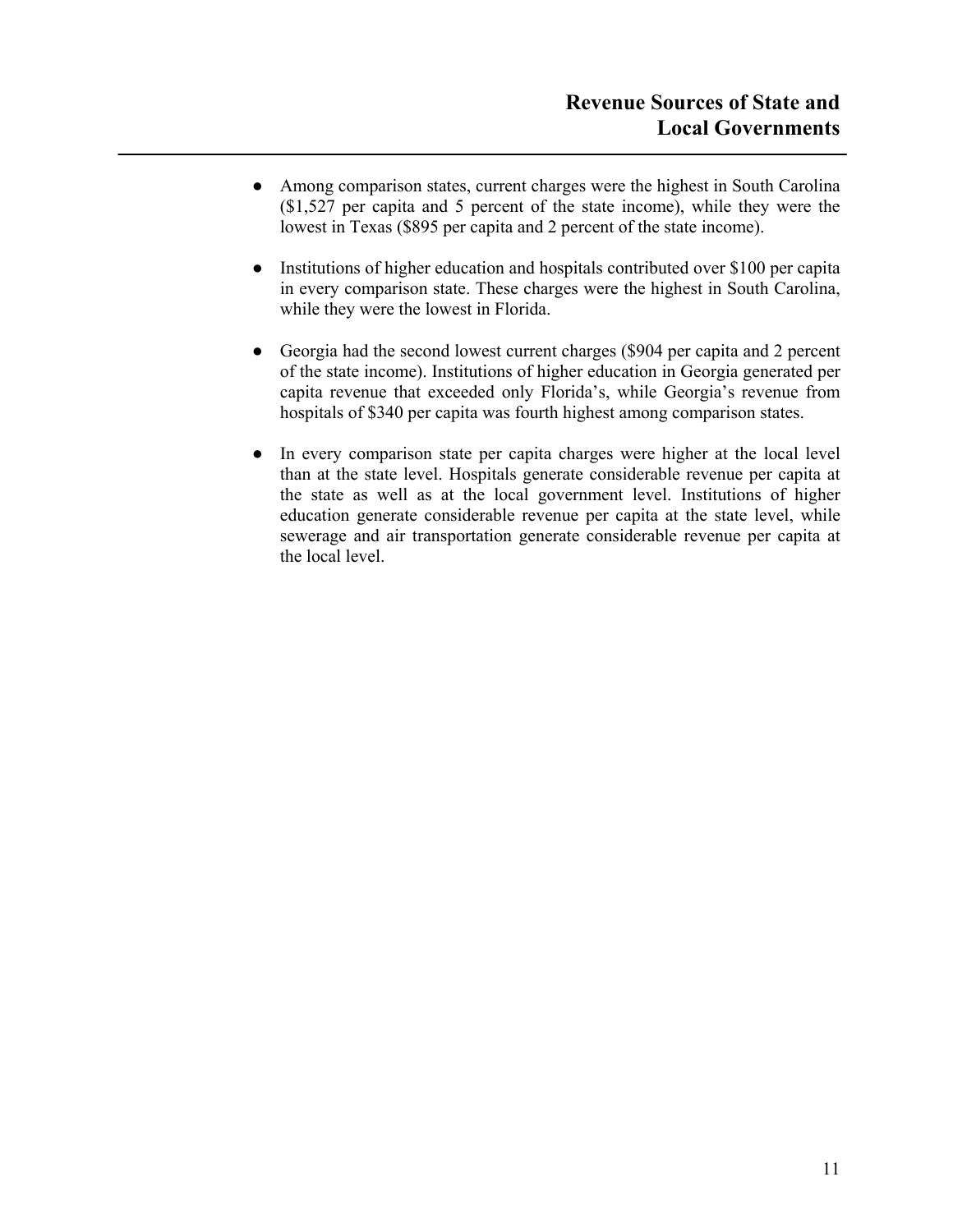### **IV. Intergovernmental Transfers**

The discussion so far has considered only the revenue raised from own sources. However, intergovernmental transfers are another significant revenue source for state and local governments. Across the U.S. state governments received \$386 billion in transfers from the federal government, while local governments received \$451 billion in transfers (\$52 billion from the federal government and \$399 billion from state governments). From Table 6 we see that, on average, 24 percent of state government revenues come from transfers, while 35 percent of local government revenues come from transfers (31 percent from state government and 4 percent from the federal government).

For the states we considered, per capita transfers from the federal to the state government were the highest in South Carolina (\$1,593), while they were the lowest in Virginia (\$788). Transfers from the federal and the state government to local governments were the highest in North Carolina (\$1,393), while they were the lowest in Tennessee (\$942). The state government in Georgia received \$1,062 per capita in transfers from the federal government, while local governments received \$1,101 per capita in transfers (\$1,006 per capita from the state government and \$95 per capita from the federal government).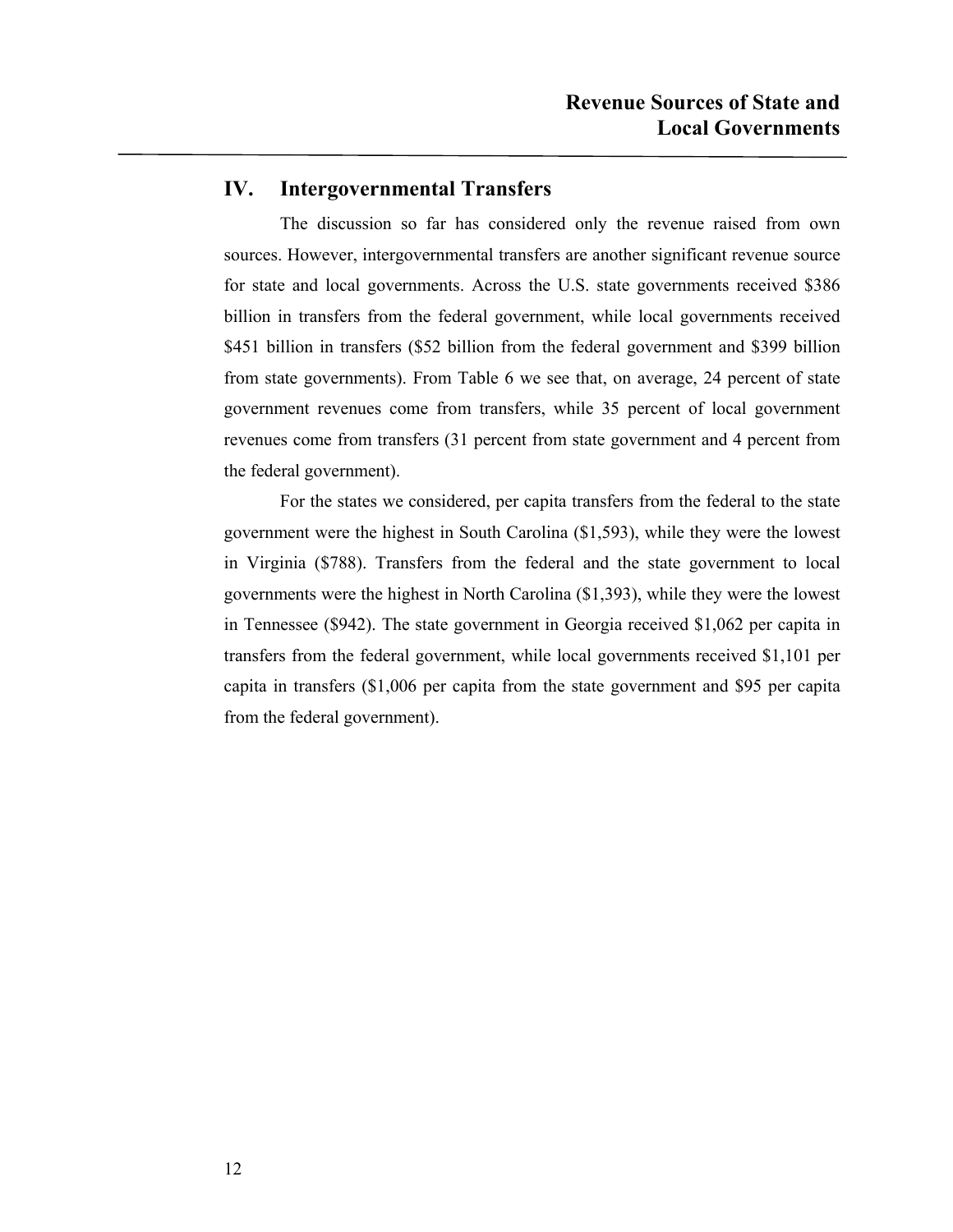|                            |              |                               |                                              | ------------Per Capita------------ --Percent of Total Revenue- |                                              |  |  |  |  |
|----------------------------|--------------|-------------------------------|----------------------------------------------|----------------------------------------------------------------|----------------------------------------------|--|--|--|--|
|                            |              | From<br>Federal<br>Government | <b>From State</b><br>government <sup>1</sup> | From<br>Federal<br>Government                                  | <b>From State</b><br>government <sup>1</sup> |  |  |  |  |
| <b>United States Total</b> | <b>State</b> | 1,302                         |                                              | 23.57%                                                         |                                              |  |  |  |  |
|                            | Local        | 176                           | 1,347                                        | 3.99%                                                          | 30.56%                                       |  |  |  |  |
| Alabama                    | <b>State</b> | 1,506                         |                                              | 30.39%                                                         |                                              |  |  |  |  |
|                            | Local        | 130                           | 1,034                                        | $3.60\%$                                                       | 28.71%                                       |  |  |  |  |
| Colorado                   | <b>State</b> | 958                           |                                              | 19.89%                                                         |                                              |  |  |  |  |
|                            | Local        | 136                           | 1,020                                        | 2.97%                                                          | 22.35%                                       |  |  |  |  |
| Florida                    | <b>State</b> | 1,022                         |                                              | 23.56%                                                         |                                              |  |  |  |  |
|                            | Local        | 165                           | 1,012                                        | 3.84%                                                          | 23.55%                                       |  |  |  |  |
| Georgia                    | <b>State</b> | 1,062                         |                                              | 26.87%                                                         |                                              |  |  |  |  |
|                            | Local        | 95                            | 1,006                                        | 2.60%                                                          | 27.41%                                       |  |  |  |  |
| North Carolina             | <b>State</b> | 1,397                         |                                              | 27.00%                                                         |                                              |  |  |  |  |
|                            | Local        | 109                           | 1,284                                        | 2.98%                                                          | 35.02%                                       |  |  |  |  |
| South Carolina             | <b>State</b> | 1,593                         |                                              | 29.43%                                                         |                                              |  |  |  |  |
|                            | Local        | 79                            | 946                                          | 2.27%                                                          | 27.31%                                       |  |  |  |  |
| Tennessee                  | <b>State</b> | 1,420                         |                                              | 34.30%                                                         |                                              |  |  |  |  |
|                            | Local        | 103                           | 839                                          | 2.53%                                                          | 20.64%                                       |  |  |  |  |
| Texas                      | <b>State</b> | 1,131                         |                                              | 26.98%                                                         |                                              |  |  |  |  |
|                            | Local        | 132                           | 835                                          | 3.49%                                                          | 22.05%                                       |  |  |  |  |
| Virginia                   | <b>State</b> | 788                           |                                              | 16.00%                                                         |                                              |  |  |  |  |
|                            | Local        | 129                           | 1,184                                        | 3.36%                                                          | 30.88%                                       |  |  |  |  |

#### **TABLE 6. INTERGOVERNMENTAL TRANSFERS: PER CAPITA AND PERCENT OF TOTAL REVENUE**

<sup>1</sup> Duplicative intergovernmental transactions are excluded.

Transfers from the federal government as a share of state government revenue were the highest in Tennessee (34 percent), while they were the lowest in Virginia (16 percent). Transfers from federal and state governments as a share of local government revenues were the highest in North Carolina (38 percent), while they were the lowest in Tennessee (23 percent). If we consider only transfers from the state government to local governments, they were the highest in North Carolina (35 percent of local government revenues), while they were the lowest in Texas and Colorado (about 22 percent). If we consider only transfers from the federal government to local governments, they were the highest in Florida (3.8 percent of local government revenues), while they were the lowest in South Carolina (2.7 percent).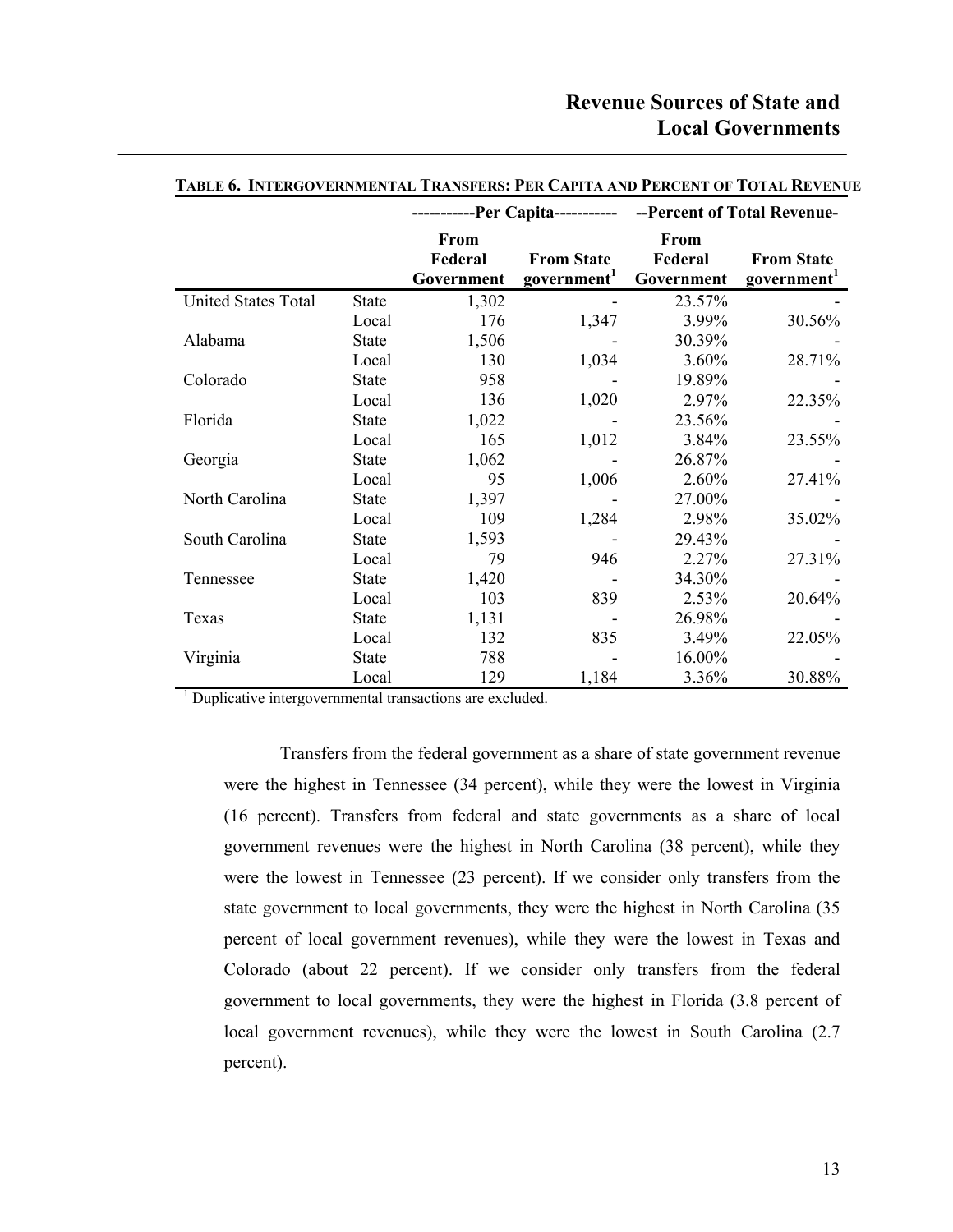In Georgia 26.8 percent of the state government revenue were transfers from the federal government, while 30 percent of local government revenues were transfers (27.4 percent from the state government and 2.6 percent from the federal government).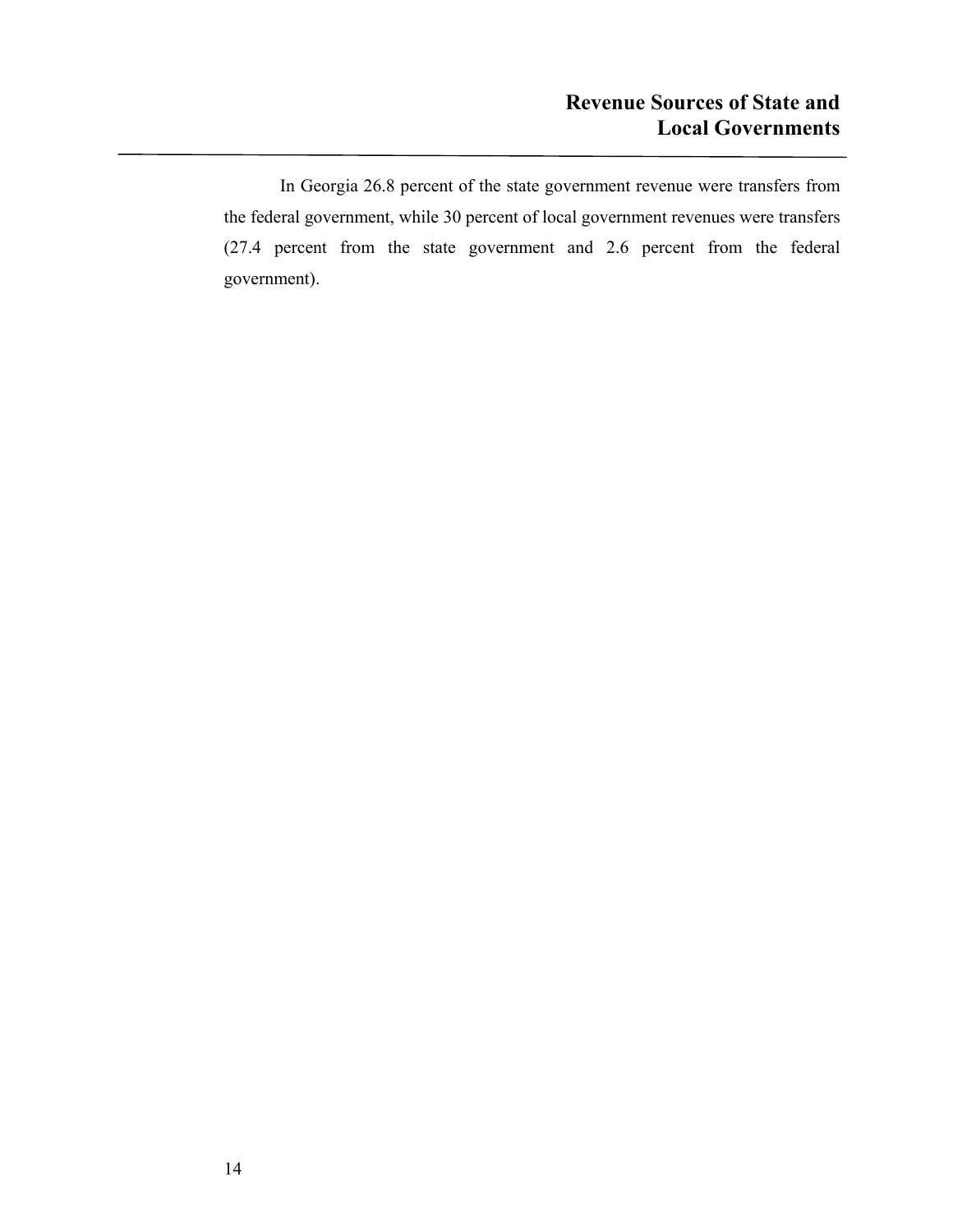|                                   | ---United States Total-- |          |                | -------Alabama------ |                  | ------Colorado------ |                  | -------Florida------- |                | -------Georgia------- |
|-----------------------------------|--------------------------|----------|----------------|----------------------|------------------|----------------------|------------------|-----------------------|----------------|-----------------------|
|                                   | Mil. of                  | Percent  | Mil. of        | Percent              | Mil. of          | Percent              | Mil. of          | Percent               | Mil. of        | Percent               |
|                                   | <b>Dollars</b>           | of Total | <b>Dollars</b> | of Total             | <b>Dollars</b>   | of Total             | <b>Dollars</b>   | of Total              | <b>Dollars</b> | of Total              |
| Taxes                             | 1,096,385                | 69.27%   | 11,687         | 57.96%               | 15,681           | 63.52%               | 59,864           | 65.81%                | 27,486         | 69.40%                |
| Property                          | 335,678                  | 21.21%   | 1,792          | 8.89%                | 4,940            | 20.01%               | 20,389           | 22.42%                | 8,215          | 20.74%                |
| Sales and gross receipts          | 383,264                  | 24.21%   | 5,733          | 28.43%               | 5,697            | 23.08%               | 29,786           | 32.75%                | 10,137         | 25.60%                |
| General sales                     | 262,955                  | 16.61%   | 3,533          | 17.52%               | 4,391            | 17.79%               | 20,079           | 22.07%                | 7,664          | 19.35%                |
| Selective sales                   | 120,309                  | 7.60%    | 2,199          | 10.91%               | 1,306            | 5.29%                | 9,707            | 10.67%                | 2,474          | 6.25%                 |
| Motor fuel                        | 35,770                   | 2.26%    | 616            | 3.06%                | 589              | 2.39%                | 2,766            | 3.04%                 | 926            | 2.34%                 |
| Alcoholic beverage                | 5,145                    | 0.33%    | 182            | 0.90%                | 32               | 0.13%                | 623              | 0.68%                 | 271            | 0.68%                 |
| Tobacco products                  | 13,337                   | 0.84%    | 176            | 0.87%                | 131              | 0.53%                | 466              | 0.51%                 | 249            | 0.63%                 |
| Public utilities                  | 22,551                   | 1.42%    | 676            | 3.35%                | 158              | 0.64%                | 3,882            | 4.27%                 | 231            | 0.58%                 |
| Other selective sales             | 43,506                   | 2.75%    | 550            | 2.73%                | 397              | 1.61%                | 1,971            | 2.17%                 | 796            | 2.01%                 |
| Individual income                 | 240,930                  | 15.22%   | 2,645          | 13.12%               | 3,771            | 15.27%               | $\boldsymbol{0}$ | $0.00\%$              | 7,326          | 18.50%                |
| Corporate income                  | 43,138                   | 2.73%    | 397            | 1.97%                | 316              | 1.28%                | 1,786            | 1.96%                 | 712            | 1.80%                 |
| Motor vehicle license             | 19,654                   | 1.24%    | 219            | 1.09%                | 238              | 0.96%                | 1,210            | 1.33%                 | 286            | 0.72%                 |
| Other taxes                       | 73,720                   | 4.66%    | 901            | 4.47%                | 720              | 2.91%                | 6,693            | 7.36%                 | 810            | 2.05%                 |
| Charges and misc. general revenue | 486,386                  | 30.73%   | 8,475          | 42.04%               | 9,005            | 36.48%               | 31,098           | 34.19%                | 12,120         | 30.60%                |
| Current charges                   | 308,254                  | 19.48%   | 6,498          | 32.23%               | 5,655            | 22.91%               | 18,587           | 20.43%                | 8,257          | 20.85%                |
| Education                         | 89,469                   | 5.65%    | 1,812          | 8.99%                | 1,923            | 7.79%                | 3,384            | 3.72%                 | 2,065          | 5.21%                 |
| Institutions of higher education  | 75,856                   | 4.79%    | 1,472          | 7.30%                | 1,568            | 6.35%                | 2,453            | 2.70%                 | 1,567          | 3.96%                 |
| School lunch sales (gross)        | 6,500                    | 0.41%    | 122            | 0.60%                | 92               | 0.37%                | 329              | 0.36%                 | 209            | 0.53%                 |
| Hospitals                         | 79,369                   | 5.01%    | 3,421          | 16.97%               | 1,146            | 4.64%                | 4,196            | 4.61%                 | 3,104          | 7.84%                 |
| Highways                          | 10,034                   | 0.63%    | $\tau$         | 0.04%                | 115              | 0.47%                | 927              | 1.02%                 | 21             | 0.05%                 |
| Air transportation (airports)     | 14,471                   | 0.91%    | 71             | 0.35%                | 591              | 2.39%                | 1,403            | 1.54%                 | 506            | 1.28%                 |
| Parking facilities                | 1,627                    | 0.10%    | 10             | 0.05%                | 24               | 0.10%                | 124              | 0.14%                 | 5              | 0.01%                 |
| Sea and inland port facilities    | 3,393                    | 0.21%    | 87             | 0.43%                | $\boldsymbol{0}$ | 0.00%                | 343              | 0.38%                 | 149            | 0.38%                 |
| Natural resources                 | 3,355                    | 0.21%    | 11             | 0.05%                | 40               | 0.16%                | 93               | 0.10%                 | 36             | 0.09%                 |
| Parks and recreation              | 7,978                    | 0.50%    | 118            | 0.59%                | 252              | 1.02%                | 503              | 0.55%                 | 212            | 0.54%                 |
| Housing and comm. dev.            | 4,892                    | 0.31%    | 54             | 0.27%                | 91               | 0.37%                | 106              | 0.12%                 | 92             | 0.23%                 |
| Sewerage                          | 31,250                   | 1.97%    | 338            | 1.68%                | 558              | 2.26%                | 1,995            | 2.19%                 | 770            | 1.94%                 |
| Solid waste management            | 12,960                   | 0.82%    | 157            | 0.78%                | 79               | 0.32%                | 1,747            | 1.92%                 | 477            | 1.20%                 |
| Other charges                     | 49,456                   | 3.12%    | 411            | 2.04%                | 835              | 3.38%                | 3,766            | 4.14%                 | 820            | 2.07%                 |
| Miscellaneous general revenue     | 178,131                  | 11.25%   | 1,978          | 9.81%                | 3,351            | 13.57%               | 12,510           | 13.75%                | 3,863          | 9.75%                 |
| Interest earnings                 | 58,246                   | 3.68%    | 754            | 3.74%                | 1,233            | 5.00%                | 3,338            | 3.67%                 | 944            | 2.38%                 |
| Special assessments               | 6,295                    | 0.40%    | 20             | 0.10%                | 302              | 1.22%                | 1,107            | 1.22%                 | 30             | 0.08%                 |
| Sale of property                  | 2,813                    | 0.18%    | 27             | 0.13%                | 88               | 0.36%                | 177              | 0.19%                 | 29             | 0.07%                 |
| Other general revenue             | 110,778                  | 7.00%    | 1,176          | 5.83%                | 1,727            | 7.00%                | 7,888            | 8.67%                 | 2,860          | 7.22%                 |
| General revenue from own sources  | 1,582,770                | 100%     | 20,162         | 100%                 | 24,686           | 100%                 | 90,962           | 100%                  | 39,606         | 100%                  |

**TABLE A1. STATE AND LOCAL GENERAL REVENUE BY SOURCE: TOTAL AND SHARES**

*Table A1 continues on next page...*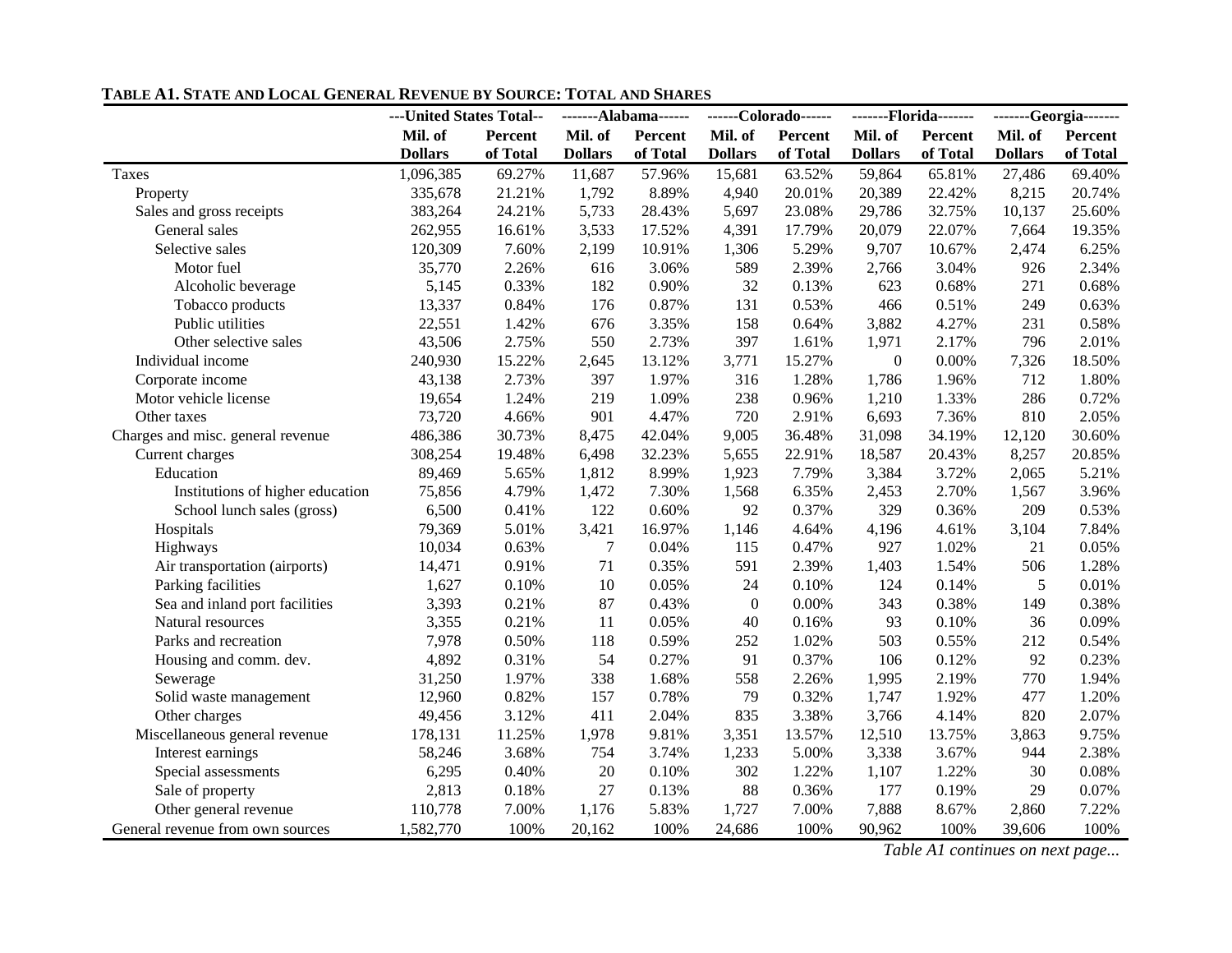|                                   | ---North Carolina-- |          |                | ---South Carolina-- |                | ------Tennessee----- |                  | ----------Texas---------- |                | -------Virginia------- |
|-----------------------------------|---------------------|----------|----------------|---------------------|----------------|----------------------|------------------|---------------------------|----------------|------------------------|
|                                   | Mil. of             | Percent  | Mil. of        | Percent             | Mil. of        | <b>Percent</b>       | Mil. of          | Percent                   | Mil. of        | Percent                |
|                                   | <b>Dollars</b>      | of Total | <b>Dollars</b> | of Total            | <b>Dollars</b> | of Total             | <b>Dollars</b>   | of Total                  | <b>Dollars</b> | of Total               |
| Taxes                             | 27,307              | 68.56%   | 11,801         | 57.51%              | 15,993         | 65.02%               | 69,134           | 66.90%                    | 27,659         | 68.10%                 |
| Property                          | 6,450               | 16.19%   | 3,739          | 18.22%              | 3,894          | 15.83%               | 30,276           | 29.30%                    | 8,390          | 20.66%                 |
| Sales and gross receipts          | 9,423               | 23.66%   | 4,231          | 20.62%              | 9,381          | 38.14%               | 31,110           | 30.11%                    | 7,641          | 18.81%                 |
| General sales                     | 6,242               | 15.67%   | 3,031          | 14.77%              | 7,569          | 30.78%               | 20,248           | 19.59%                    | 4,047          | 9.96%                  |
| Selective sales                   | 3,181               | 7.99%    | 1,200          | 5.85%               | 1,812          | 7.37%                | 10,862           | 10.51%                    | 3,594          | 8.85%                  |
| Motor fuel                        | 1,338               | 3.36%    | 485            | 2.36%               | 844            | 3.43%                | 2,936            | 2.84%                     | 913            | 2.25%                  |
| Alcoholic beverage                | 253                 | 0.63%    | 142            | 0.69%               | 205            | 0.83%                | 636              | 0.62%                     | 152            | 0.37%                  |
| Tobacco products                  | 43                  | 0.11%    | 30             | 0.14%               | 121            | 0.49%                | 599              | 0.58%                     | 169            | 0.41%                  |
| Public utilities                  | 328                 | 0.82%    | 125            | 0.61%               | 47             | 0.19%                | 1,782            | 1.72%                     | 725            | 1.79%                  |
| Other selective sales             | 1,219               | 3.06%    | 419            | 2.04%               | 594            | 2.42%                | 4,910            | 4.75%                     | 1,635          | 4.02%                  |
| Individual income                 | 8,428               | 21.16%   | 2,691          | 13.12%              | 155            | 0.63%                | $\boldsymbol{0}$ | 0.00%                     | 8,352          | 20.57%                 |
| Corporate income                  | 1,272               | 3.19%    | 247            | 1.20%               | 806            | 3.28%                | $\boldsymbol{0}$ | $0.00\%$                  | 606            | 1.49%                  |
| Motor vehicle license             | 493                 | 1.24%    | 160            | 0.78%               | 387            | 1.57%                | 1,591            | 1.54%                     | 497            | 1.22%                  |
| Other taxes                       | 1,242               | 3.12%    | 732            | 3.57%               | 1,370          | 5.57%                | 6,157            | 5.96%                     | 2,173          | 5.35%                  |
| Charges and misc. general revenue | 12,521              | 31.44%   | 8,720          | 42.49%              | 8,603          | 34.98%               | 34,201           | 33.10%                    | 12,955         | 31.90%                 |
| Current charges                   | 9,321               | 23.40%   | 6,486          | 31.61%              | 5,779          | 23.50%               | 20,514           | 19.85%                    | 8,444          | 20.79%                 |
| Education                         | 2,531               | 6.35%    | 1,647          | 8.03%               | 1,574          | 6.40%                | 6,512            | 6.30%                     | 2,680          | 6.60%                  |
| Institutions of higher education  | 2,203               | 5.53%    | 1,399          | 6.82%               | 1,144          | 4.65%                | 5,639            | 5.46%                     | 2,396          | 5.90%                  |
| School lunch sales (gross)        | 246                 | 0.62%    | 84             | 0.41%               | 141            | 0.57%                | 565              | 0.55%                     | 214            | 0.53%                  |
| Hospitals                         | 3,448               | 8.66%    | 3,356          | 16.35%              | 2,137          | 8.69%                | 6,043            | 5.85%                     | 2,108          | 5.19%                  |
| Highways                          | 31                  | 0.08%    | 20             | 0.10%               | 5              | 0.02%                | 611              | 0.59%                     | 145            | 0.36%                  |
| Air transportation (airports)     | 248                 | 0.62%    | 80             | 0.39%               | 234            | 0.95%                | 1,052            | 1.02%                     | 598            | 1.47%                  |
| Parking facilities                | 25                  | 0.06%    | 33             | 0.16%               | 5              | 0.02%                | 27               | 0.03%                     | 40             | 0.10%                  |
| Sea and inland port facilities    | 35                  | 0.09%    | 138            | 0.67%               | 3              | 0.01%                | 217              | 0.21%                     | 224            | 0.55%                  |
| Natural resources                 | 29                  | 0.07%    | $20\,$         | 0.10%               | 12             | 0.05%                | 129              | 0.12%                     | $\overline{2}$ | 0.01%                  |
| Parks and recreation              | 116                 | 0.29%    | 62             | 0.30%               | 87             | 0.35%                | 338              | 0.33%                     | 176            | 0.43%                  |
| Housing and comm. dev.            | 81                  | 0.20%    | 39             | 0.19%               | 71             | 0.29%                | 174              | 0.17%                     | 88             | 0.22%                  |
| Sewerage                          | 1,227               | 3.08%    | 309            | 1.51%               | 489            | 1.99%                | 2,240            | 2.17%                     | 852            | 2.10%                  |
| Solid waste management            | 394                 | 0.99%    | 174            | 0.85%               | 156            | 0.63%                | 839              | 0.81%                     | 437            | 1.08%                  |
| Other charges                     | 1,157               | 2.91%    | 607            | 2.96%               | 1,006          | 4.09%                | 2,333            | 2.26%                     | 1,093          | 2.69%                  |
| Miscellaneous general revenue     | 3,199               | 8.03%    | 2,234          | 10.89%              | 2,824          | 11.48%               | 13,687           | 13.24%                    | 4,511          | 11.11%                 |
| Interest earnings                 | 1,346               | 3.38%    | 682            | 3.32%               | 663            | 2.70%                | 5,289            | 5.12%                     | 1,408          | 3.47%                  |
| Special assessments               | 47                  | 0.12%    | 39             | 0.19%               | 89             | 0.36%                | 128              | 0.12%                     | 156            | 0.38%                  |
| Sale of property                  | 47                  | 0.12%    | 21             | 0.10%               | 28             | 0.11%                | 163              | 0.16%                     | 48             | 0.12%                  |
| Other general revenue             | 1,759               | 4.42%    | 1,492          | 7.27%               | 2,043          | 8.31%                | 8,106            | 7.84%                     | 2,899          | 7.14%                  |
| General revenue from own sources  | 39,828              | 100%     | 20,521         | 100%                | 24,596         | 100%                 | 103,335          | 100%                      | 40,614         | 100%                   |

#### **TABLE A1 (CONTINUED). STATE AND LOCAL GENERAL REVENUE BY SOURCE: TOTAL AND SHARES**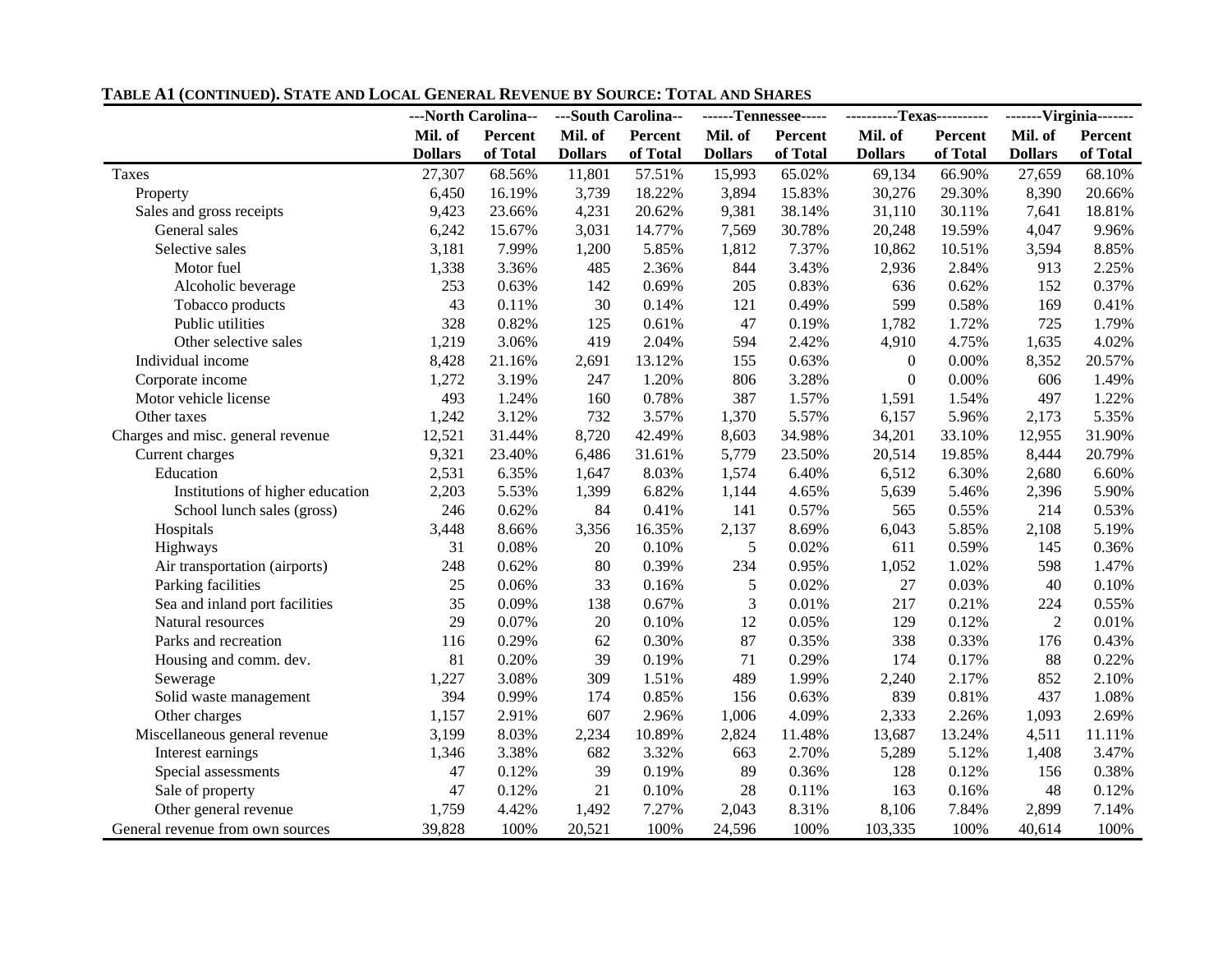|                                   | --United States Total-- |               | ------Alabama------ |               | ------Colorado----- |               | -------Florida------- |               |                  | -------Georgia------ |
|-----------------------------------|-------------------------|---------------|---------------------|---------------|---------------------|---------------|-----------------------|---------------|------------------|----------------------|
|                                   | Per                     | Per \$ of     | Per                 | Per \$ of     | Per                 | Per \$ of     | Per                   | Per \$ of     | Per \$ of<br>Per |                      |
|                                   | Capita                  | <b>Income</b> | Capita              | <b>Income</b> | Capita              | <b>Income</b> | Capita                | <b>Income</b> | Capita           | Income               |
| Taxes                             | 3,698                   | 8.86%         | 2,569               | 7.72%         | 3,363               | 7.32%         | 3,369                 | 8.98%         | 3,010            | 7.67%                |
| Property                          | 1,132                   | 2.71%         | 394                 | 1.18%         | 1,059               | 2.30%         | 1,148                 | 3.06%         | 899              | 2.29%                |
| Sales and gross receipts          | 1,293                   | 3.10%         | 1,260               | 3.79%         | 1,222               | 2.66%         | 1,676                 | 4.47%         | 1,110            | 2.83%                |
| General sales                     | 887                     | 2.13%         | 777                 | 2.33%         | 942                 | 2.05%         | 1,130                 | 3.01%         | 839              | 2.14%                |
| Selective sales                   | 406                     | 0.97%         | 484                 | 1.45%         | 280                 | 0.61%         | 546                   | 1.46%         | 271              | 0.69%                |
| Motor fuel                        | 121                     | 0.29%         | 135                 | 0.41%         | 126                 | 0.27%         | 156                   | 0.41%         | 101              | 0.26%                |
| Alcoholic beverage                | 17                      | 0.04%         | 40                  | 0.12%         | $\tau$              | 0.01%         | 35                    | 0.09%         | 30               | 0.08%                |
| Tobacco products                  | 45                      | 0.11%         | 39                  | 0.12%         | 28                  | 0.06%         | 26                    | 0.07%         | 27               | 0.07%                |
| Public utilities                  | 76                      | 0.18%         | 149                 | 0.45%         | 34                  | 0.07%         | 219                   | 0.58%         | 25               | 0.06%                |
| Other selective sales             | 147                     | 0.35%         | 121                 | 0.36%         | 85                  | 0.19%         | 111                   | 0.30%         | 87               | 0.22%                |
| Individual income                 | 813                     | 1.95%         | 581                 | 1.75%         | 809                 | 1.76%         | $\boldsymbol{0}$      | 0.00%         | 802              | 2.04%                |
| Corporate income                  | 145                     | 0.35%         | 87                  | 0.26%         | 68                  | 0.15%         | 100                   | 0.27%         | 78               | 0.20%                |
| Motor vehicle license             | 66                      | 0.16%         | 48                  | 0.14%         | 51                  | 0.11%         | 68                    | 0.18%         | 31               | 0.08%                |
| Other taxes                       | 249                     | 0.60%         | 198                 | 0.60%         | 154                 | 0.34%         | 377                   | 1.00%         | 89               | 0.23%                |
| Charges and misc. general revenue | 1,640                   | 3.93%         | 1,863               | 5.60%         | 1,931               | 4.20%         | 1,750                 | 4.66%         | 1,327            | 3.38%                |
| Current charges                   | 1,040                   | 2.49%         | 1,429               | 4.29%         | 1,213               | 2.64%         | 1,046                 | 2.79%         | 904              | 2.30%                |
| Education                         | 302                     | 0.72%         | 398                 | 1.20%         | 412                 | 0.90%         | 190                   | 0.51%         | 226              | 0.58%                |
| Institutions of higher education  | 256                     | 0.61%         | 324                 | 0.97%         | 336                 | 0.73%         | 138                   | 0.37%         | 172              | 0.44%                |
| School lunch sales (gross)        | 22                      | 0.05%         | 27                  | 0.08%         | 20                  | 0.04%         | 19                    | 0.05%         | 23               | 0.06%                |
| Hospitals                         | 268                     | 0.64%         | 752                 | 2.26%         | 246                 | 0.53%         | 236                   | 0.63%         | 340              | 0.87%                |
| Highways                          | 34                      | 0.08%         | $\mathbf{2}$        | 0.00%         | 25                  | 0.05%         | 52                    | 0.14%         | $\overline{2}$   | 0.01%                |
| Air transportation (airports)     | 49                      | 0.12%         | 16                  | 0.05%         | 127                 | 0.28%         | 79                    | 0.21%         | 55               | 0.14%                |
| Parking facilities                | 5                       | 0.01%         | $\overline{2}$      | 0.01%         | 5                   | 0.01%         | $\tau$                | 0.02%         | $\mathbf{1}$     | $0.00\%$             |
| Sea and inland port facilities    | 11                      | 0.03%         | 19                  | 0.06%         | $\boldsymbol{0}$    | 0.00%         | 19                    | 0.05%         | 16               | 0.04%                |
| Natural resources                 | 11                      | 0.03%         | $\sqrt{2}$          | 0.01%         | 9                   | 0.02%         | $\sqrt{5}$            | 0.01%         | $\overline{4}$   | 0.01%                |
| Parks and recreation              | 27                      | 0.06%         | 26                  | 0.08%         | 54                  | 0.12%         | 28                    | 0.08%         | 23               | 0.06%                |
| Housing and comm. dev.            | 16                      | 0.04%         | 12                  | 0.04%         | 19                  | 0.04%         | 6                     | 0.02%         | 10               | 0.03%                |
| Sewerage                          | 105                     | 0.25%         | 74                  | 0.22%         | 120                 | 0.26%         | 112                   | 0.30%         | 84               | 0.21%                |
| Solid waste management            | 44                      | 0.10%         | 35                  | 0.10%         | 17                  | 0.04%         | 98                    | 0.26%         | 52               | 0.13%                |
| Other charges                     | 167                     | 0.40%         | 90                  | 0.27%         | 179                 | 0.39%         | 212                   | 0.56%         | 90               | 0.23%                |
| Miscellaneous general revenue     | 601                     | 1.44%         | 435                 | 1.31%         | 719                 | 1.56%         | 704                   | 1.88%         | 423              | 1.08%                |
| Interest earnings                 | 196                     | 0.47%         | 166                 | 0.50%         | 264                 | 0.58%         | 188                   | 0.50%         | 103              | 0.26%                |
| Special assessments               | 21                      | 0.05%         | $\overline{4}$      | 0.01%         | 65                  | 0.14%         | 62                    | 0.17%         | 3                | 0.01%                |
| Sale of property                  | 9                       | 0.02%         | 6                   | 0.02%         | 19                  | 0.04%         | 10                    | 0.03%         | 3                | 0.01%                |
| Other general revenue             | 374                     | 0.90%         | 259                 | 0.78%         | 370                 | 0.81%         | 444                   | 1.18%         | 313              | 0.80%                |
| General revenue from own sources  | 5,338                   | 12.79%        | 4,433               | 13.32%        | 5,294               | 11.52%        | 5,119                 | 13.64%        | 4,337            | 11.05%               |

#### **TABLE A2. STATE AND LOCAL GENERAL REVENUE BY SOURCE: PER CAPITA AND PER DOLLAR OF INCOME**

*Table A2 continues on next page…*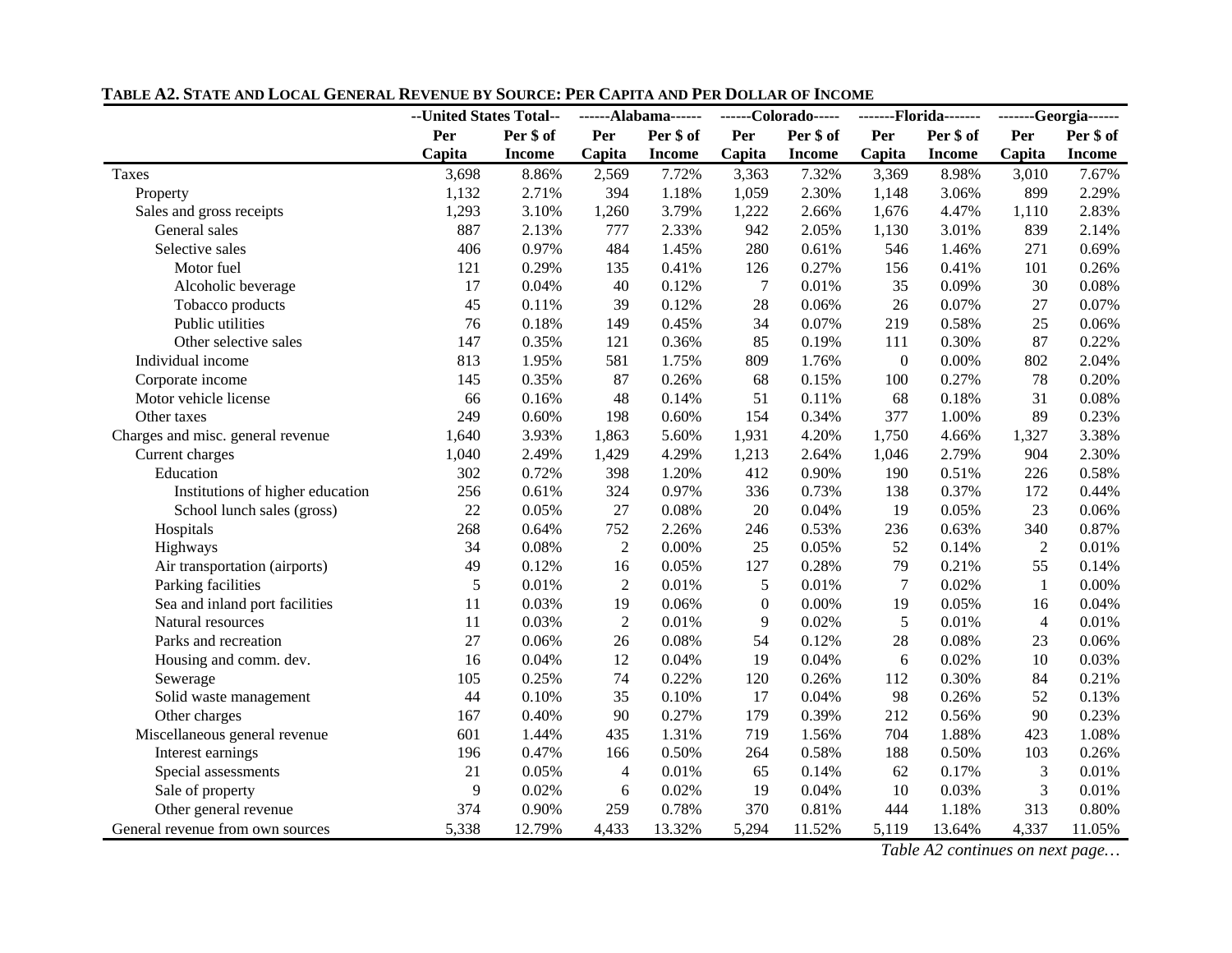|                                   | ---North Carolina-- |               | ---South Carolina-- |               | ------Tennessee----- |               | ----------Texas---------- |               |                  | -------Virginia------- |
|-----------------------------------|---------------------|---------------|---------------------|---------------|----------------------|---------------|---------------------------|---------------|------------------|------------------------|
|                                   | Per                 | Per \$ of     | Per                 | Per \$ of     | Per                  | Per \$ of     | Per                       | Per \$ of     | Per              | Per \$ of              |
|                                   | Capita              | <b>Income</b> | Capita              | <b>Income</b> | Capita               | <b>Income</b> | Capita                    | <b>Income</b> | Capita           | <b>Income</b>          |
| Taxes                             | 3,149               | 7.79%         | 2,779               | 8.42%         | 2,685                | 7.11%         | 3,015                     | 6.99%         | 3,657            | 7.89%                  |
| Property                          | 744                 | 1.84%         | 880                 | 2.67%         | 654                  | 1.73%         | 1,320                     | 3.06%         | 1,109            | 2.39%                  |
| Sales and gross receipts          | 1,087               | 2.69%         | 996                 | 3.02%         | 1,575                | 4.17%         | 1,357                     | 3.14%         | 1,010            | 2.18%                  |
| General sales                     | 720                 | 1.78%         | 714                 | 2.16%         | 1,271                | 3.36%         | 883                       | 2.05%         | 535              | 1.15%                  |
| Selective sales                   | 367                 | 0.91%         | 283                 | 0.86%         | 304                  | 0.81%         | 474                       | 1.10%         | 475              | 1.02%                  |
| Motor fuel                        | 154                 | 0.38%         | 114                 | 0.35%         | 142                  | 0.38%         | 128                       | 0.30%         | 121              | 0.26%                  |
| Alcoholic beverage                | 29                  | 0.07%         | 33                  | 0.10%         | 34                   | 0.09%         | 28                        | 0.06%         | $20\,$           | 0.04%                  |
| Tobacco products                  | 5                   | 0.01%         | $\overline{7}$      | 0.02%         | $20\,$               | 0.05%         | 26                        | 0.06%         | 22               | 0.05%                  |
| Public utilities                  | 38                  | 0.09%         | 29                  | 0.09%         | $\,8\,$              | 0.02%         | 78                        | 0.18%         | 96               | 0.21%                  |
| Other selective sales             | 141                 | 0.35%         | 99                  | 0.30%         | 100                  | 0.26%         | 214                       | 0.50%         | 216              | 0.47%                  |
| Individual income                 | 972                 | 2.40%         | 634                 | 1.92%         | 26                   | 0.07%         | $\boldsymbol{0}$          | 0.00%         | 1,104            | 2.38%                  |
| Corporate income                  | 147                 | 0.36%         | 58                  | 0.18%         | 135                  | 0.36%         | $\boldsymbol{0}$          | 0.00%         | 80               | 0.17%                  |
| Motor vehicle license             | 57                  | 0.14%         | 38                  | 0.11%         | 65                   | 0.17%         | 69                        | 0.16%         | 66               | 0.14%                  |
| Other taxes                       | 143                 | 0.35%         | 172                 | 0.52%         | 230                  | 0.61%         | 269                       | 0.62%         | 287              | 0.62%                  |
| Charges and misc. general revenue | 1,444               | 3.57%         | 2,053               | 6.22%         | 1,444                | 3.82%         | 1,492                     | 3.46%         | 1,713            | 3.69%                  |
| Current charges                   | 1,075               | 2.66%         | 1,527               | 4.63%         | 970                  | 2.57%         | 895                       | 2.07%         | 1,116            | 2.41%                  |
| Education                         | 292                 | 0.72%         | 388                 | 1.18%         | 264                  | 0.70%         | 284                       | 0.66%         | 354              | 0.76%                  |
| Institutions of higher education  | 254                 | 0.63%         | 329                 | 1.00%         | 192                  | 0.51%         | 246                       | 0.57%         | 317              | 0.68%                  |
| School lunch sales (gross)        | 28                  | 0.07%         | 20                  | 0.06%         | 24                   | 0.06%         | 25                        | 0.06%         | 28               | 0.06%                  |
| Hospitals                         | 398                 | 0.98%         | 790                 | 2.40%         | 359                  | 0.95%         | 264                       | 0.61%         | 279              | 0.60%                  |
| Highways                          | $\overline{4}$      | 0.01%         | 5                   | 0.01%         | $\mathbf{1}$         | $0.00\%$      | 27                        | 0.06%         | 19               | 0.04%                  |
| Air transportation (airports)     | 29                  | 0.07%         | 19                  | 0.06%         | 39                   | 0.10%         | 46                        | 0.11%         | 79               | 0.17%                  |
| Parking facilities                | 3                   | 0.01%         | $8\,$               | 0.02%         | $\mathbf{1}$         | $0.00\%$      | $\mathbf{1}$              | 0.00%         | 5                | 0.01%                  |
| Sea and inland port facilities    | $\overline{4}$      | 0.01%         | 33                  | 0.10%         | $\boldsymbol{0}$     | $0.00\%$      | 9                         | 0.02%         | 30               | 0.06%                  |
| Natural resources                 | 3                   | 0.01%         | 5                   | 0.01%         | $\sqrt{2}$           | 0.01%         | 6                         | 0.01%         | $\boldsymbol{0}$ | 0.00%                  |
| Parks and recreation              | 13                  | 0.03%         | 15                  | 0.04%         | 15                   | 0.04%         | 15                        | 0.03%         | 23               | 0.05%                  |
| Housing and comm. dev.            | 9                   | 0.02%         | $\overline{9}$      | 0.03%         | 12                   | 0.03%         | 8                         | 0.02%         | 12               | 0.03%                  |
| Sewerage                          | 141                 | 0.35%         | 73                  | 0.22%         | 82                   | 0.22%         | 98                        | 0.23%         | 113              | 0.24%                  |
| Solid waste management            | 45                  | 0.11%         | 41                  | 0.12%         | 26                   | 0.07%         | 37                        | 0.08%         | 58               | 0.12%                  |
| Other charges                     | 133                 | 0.33%         | 143                 | 0.43%         | 169                  | 0.45%         | 102                       | 0.24%         | 144              | 0.31%                  |
| Miscellaneous general revenue     | 369                 | 0.91%         | 526                 | 1.59%         | 474                  | 1.26%         | 597                       | 1.38%         | 596              | 1.29%                  |
| Interest earnings                 | 155                 | 0.38%         | 161                 | 0.49%         | 111                  | 0.29%         | 231                       | 0.53%         | 186              | 0.40%                  |
| Special assessments               | 5                   | 0.01%         | 9                   | 0.03%         | 15                   | 0.04%         | $\sqrt{6}$                | 0.01%         | 21               | 0.04%                  |
| Sale of property                  | 5                   | 0.01%         | 5                   | 0.02%         | 5                    | 0.01%         | $\tau$                    | 0.02%         | 6                | 0.01%                  |
| Other general revenue             | 203                 | 0.50%         | 351                 | 1.07%         | 343                  | 0.91%         | 354                       | 0.82%         | 383              | 0.83%                  |
| General revenue from own sources  | 4,592               | 11.36%        | 4,832               | 14.65%        | 4,130                | 10.93%        | 4,507                     | 10.44%        | 5,369            | 11.58%                 |

#### **TABLE A2 (CONTINUED). STATE AND LOCAL GENERAL REVENUE BY SOURCE: PER CAPITA AND PER DOLLAR OF INCOME**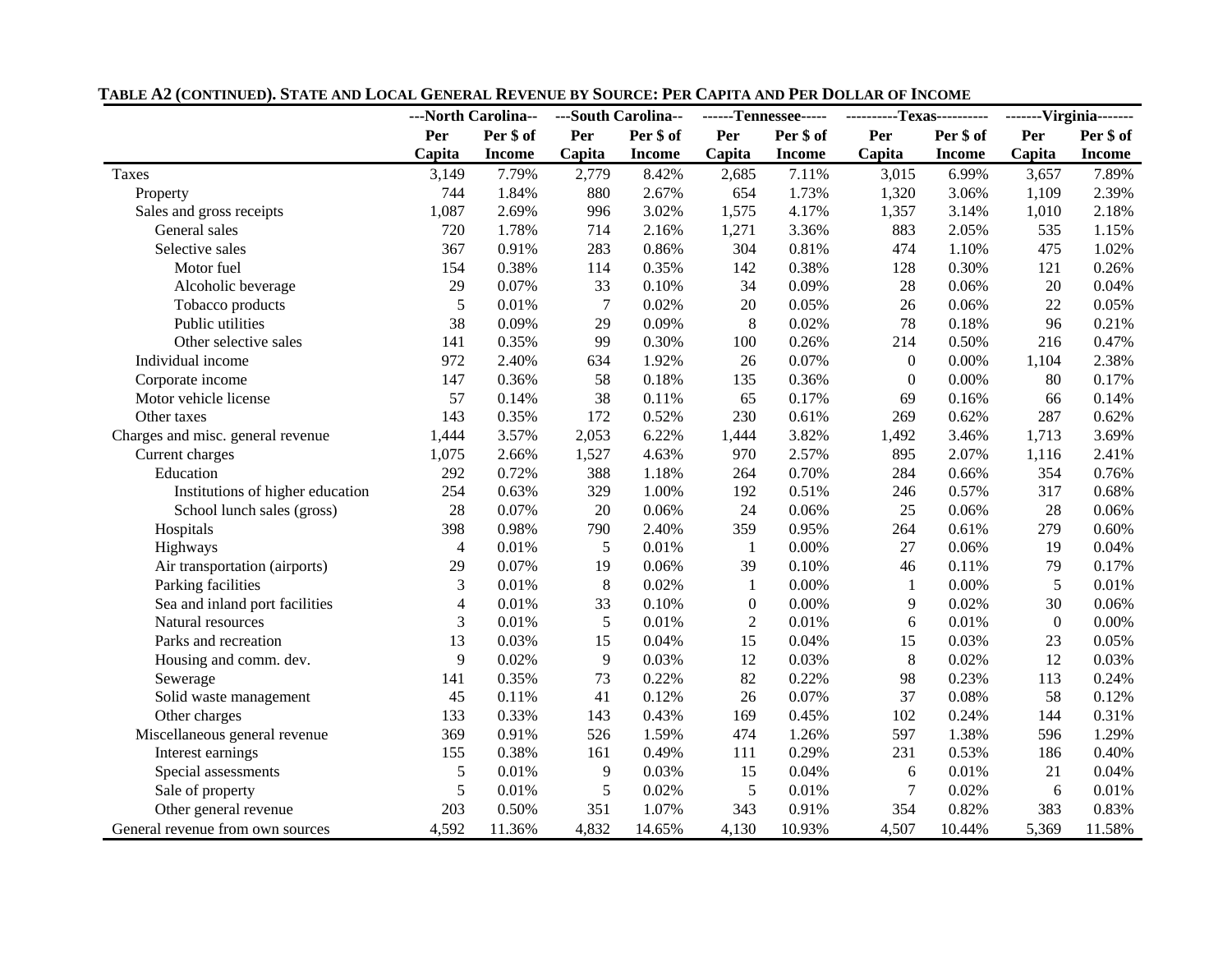|                                   | --United States Total-- |          |                  | ------Alabama------ |                          | ------Colorado------ | -------Florida------- |          | -------Georgia------ |          |
|-----------------------------------|-------------------------|----------|------------------|---------------------|--------------------------|----------------------|-----------------------|----------|----------------------|----------|
|                                   | Mil. of                 | Percent  | Mil. of          | Percent             | Mil. of                  | Percent              | Mil. of               | Percent  | Mil. of              | Percent  |
|                                   | <b>Dollars</b>          | of Total | <b>Dollars</b>   | of Total            | <b>Dollars</b>           | of Total             | <b>Dollars</b>        | of Total | <b>Dollars</b>       | of Total |
| Taxes                             | 648,111                 | 74.17%   | 7,800            | 66.72%              | 7,648                    | 67.52%               | 33,895                | 77.39%   | 15,676               | 77.63%   |
| Property                          | 11,349                  | 1.30%    | 231              | 1.98%               | $\boldsymbol{0}$         | 0.00%                | 300                   | 0.68%    | 67                   | 0.33%    |
| Sales and gross receipts          | 311,434                 | 35.64%   | 3,989            | 34.12%              | 3,057                    | 26.99%               | 25,486                | 58.19%   | 6,967                | 34.50%   |
| General sales                     | 212,907                 | 24.36%   | 2,033            | 17.39%              | 2,003                    | 17.68%               | 19,056                | 43.51%   | 5,310                | 26.30%   |
| Selective sales                   | 98,527                  | 11.27%   | 1,955            | 16.73%              | 1,054                    | 9.31%                | 6,430                 | 14.68%   | 1,657                | 8.21%    |
| Motor fuel                        | 34,570                  | 3.96%    | 560              | 4.79%               | 589                      | 5.20%                | 2,094                 | 4.78%    | 926                  | 4.59%    |
| Alcoholic beverage                | 4,732                   | 0.54%    | 144              | 1.23%               | 32                       | 0.28%                | 623                   | 1.42%    | 150                  | 0.74%    |
| Tobacco products                  | 12,917                  | 1.48%    | 153              | 1.31%               | 130                      | 1.15%                | 466                   | 1.06%    | 249                  | 1.23%    |
| Public utilities                  | 11,023                  | 1.26%    | 630              | 5.39%               | 9                        | 0.08%                | 1,841                 | 4.20%    | $\boldsymbol{0}$     | 0.00%    |
| Other selective sales             | 35,286                  | 4.04%    | 468              | 4.01%               | 295                      | 2.60%                | 1,407                 | 3.21%    | 332                  | 1.64%    |
| Individual income                 | 220,255                 | 25.20%   | 2,537            | 21.70%              | 3,771                    | 33.29%               | $\mathbf{0}$          | 0.00%    | 7,326                | 36.28%   |
| Corporate income                  | 38,691                  | 4.43%    | 397              | 3.40%               | 316                      | 2.79%                | 1,785                 | 4.08%    | 712                  | 3.53%    |
| Motor vehicle license             | 18,221                  | 2.09%    | 191              | 1.64%               | 205                      | 1.81%                | 1,197                 | 2.73%    | 285                  | 1.41%    |
| Other taxes                       | 48,162                  | 5.51%    | 455              | 3.89%               | 300                      | 2.65%                | 5,127                 | 11.71%   | 318                  | 1.57%    |
| Charges and misc. general revenue | 225,758                 | 25.83%   | 3,891            | 33.28%              | 3,679                    | 32.48%               | 9,903                 | 22.61%   | 4,516                | 22.37%   |
| Current charges                   | 122,800                 | 14.05%   | 2,750            | 23.52%              | 1,941                    | 17.13%               | 4,032                 | 9.21%    | 2,499                | 12.38%   |
| Education                         | 68,334                  | 7.82%    | 1,495            | 12.79%              | 1,552                    | 13.70%               | 1,712                 | 3.91%    | 1,560                | 7.72%    |
| Institutions of higher education  | 67,190                  | 7.69%    | 1,472            | 12.59%              | 1,537                    | 13.57%               | 1,707                 | 3.90%    | 1,557                | 7.71%    |
| School lunch sales (gross)        | 22                      | 0.00%    | $\overline{0}$   | 0.00%               | $\overline{0}$           | 0.00%                | $\boldsymbol{0}$      | 0.00%    | $\mathbf{0}$         | 0.00%    |
| Hospitals                         | 29,131                  | 3.33%    | 958              | 8.19%               | 238                      | 2.10%                | 6                     | 0.01%    | 378                  | 1.87%    |
| Highways                          | 6,228                   | 0.71%    | 6                | 0.05%               | $\overline{4}$           | 0.03%                | 853                   | 1.95%    | 21                   | 0.11%    |
| Air transportation (airports)     | 1,042                   | 0.12%    | $\boldsymbol{0}$ | 0.00%               | $\theta$                 | 0.00%                | $\overline{0}$        | 0.00%    | $\mathbf{1}$         | 0.01%    |
| Parking facilities                | 33                      | $0.00\%$ | $\boldsymbol{0}$ | 0.00%               | $\boldsymbol{0}$         | 0.00%                | $\overline{0}$        | 0.00%    | $\boldsymbol{0}$     | 0.00%    |
| Sea and inland port facilities    | 987                     | 0.11%    | 87               | 0.74%               | $\boldsymbol{0}$         | 0.00%                | $\boldsymbol{0}$      | 0.00%    | 149                  | 0.74%    |
| Natural resources                 | 2,347                   | 0.27%    | 11               | 0.09%               | 19                       | 0.17%                | 55                    | 0.12%    | 36                   | 0.18%    |
| Parks and recreation              | 1,360                   | 0.16%    | 17               | 0.15%               | 3                        | 0.02%                | 29                    | 0.07%    | 125                  | 0.62%    |
| Housing and comm. dev.            | 575                     | 0.07%    | 3                | 0.03%               | 10                       | 0.09%                | $\boldsymbol{0}$      | 0.00%    | $\mathfrak{Z}$       | 0.02%    |
| Sewerage                          | 39                      | 0.00%    | $\boldsymbol{0}$ | 0.00%               | $\overline{0}$           | 0.00%                | $\mathbf{0}$          | 0.00%    | $\theta$             | 0.00%    |
| Solid waste management            | 466                     | 0.05%    | $\boldsymbol{0}$ | 0.00%               | $\overline{\mathcal{L}}$ | 0.04%                | 28                    | 0.06%    | $\boldsymbol{0}$     | 0.00%    |
| Other charges                     | 12,259                  | 1.40%    | 172              | 1.47%               | 111                      | 0.98%                | 1,350                 | 3.08%    | 225                  | 1.12%    |
| Miscellaneous general revenue     | 102,958                 | 11.78%   | 1,141            | 9.76%               | 1,739                    | 15.35%               | 5,870                 | 13.40%   | 2,017                | 9.99%    |
| Interest earnings                 | 31,375                  | 3.59%    | 384              | 3.29%               | 726                      | 6.41%                | 1,059                 | 2.42%    | 243                  | 1.20%    |
| Special assessments               | 752                     | 0.09%    | $\boldsymbol{0}$ | 0.00%               | $\boldsymbol{0}$         | 0.00%                | $\boldsymbol{0}$      | 0.00%    | $\theta$             | $0.00\%$ |
| Sale of property                  | 1,042                   | 0.12%    | $\overline{2}$   | 0.01%               | 8                        | 0.07%                | 52                    | 0.12%    | $\boldsymbol{0}$     | 0.00%    |
| Other general revenue             | 69,789                  | 7.99%    | 755              | 6.46%               | 1,005                    | 8.87%                | 4,759                 | 10.87%   | 1,775                | 8.79%    |
| General revenue from own sources  | 873,869                 | 100%     | 11,691           | 100%                | 11,328                   | 100%                 | 43,798                | 100%     | 20,192               | 100%     |

#### **TABLE A3. STATE GENERAL REVENUE BY SOURCE: TOTAL AND SHARES**

*Table A3 continues on next page...*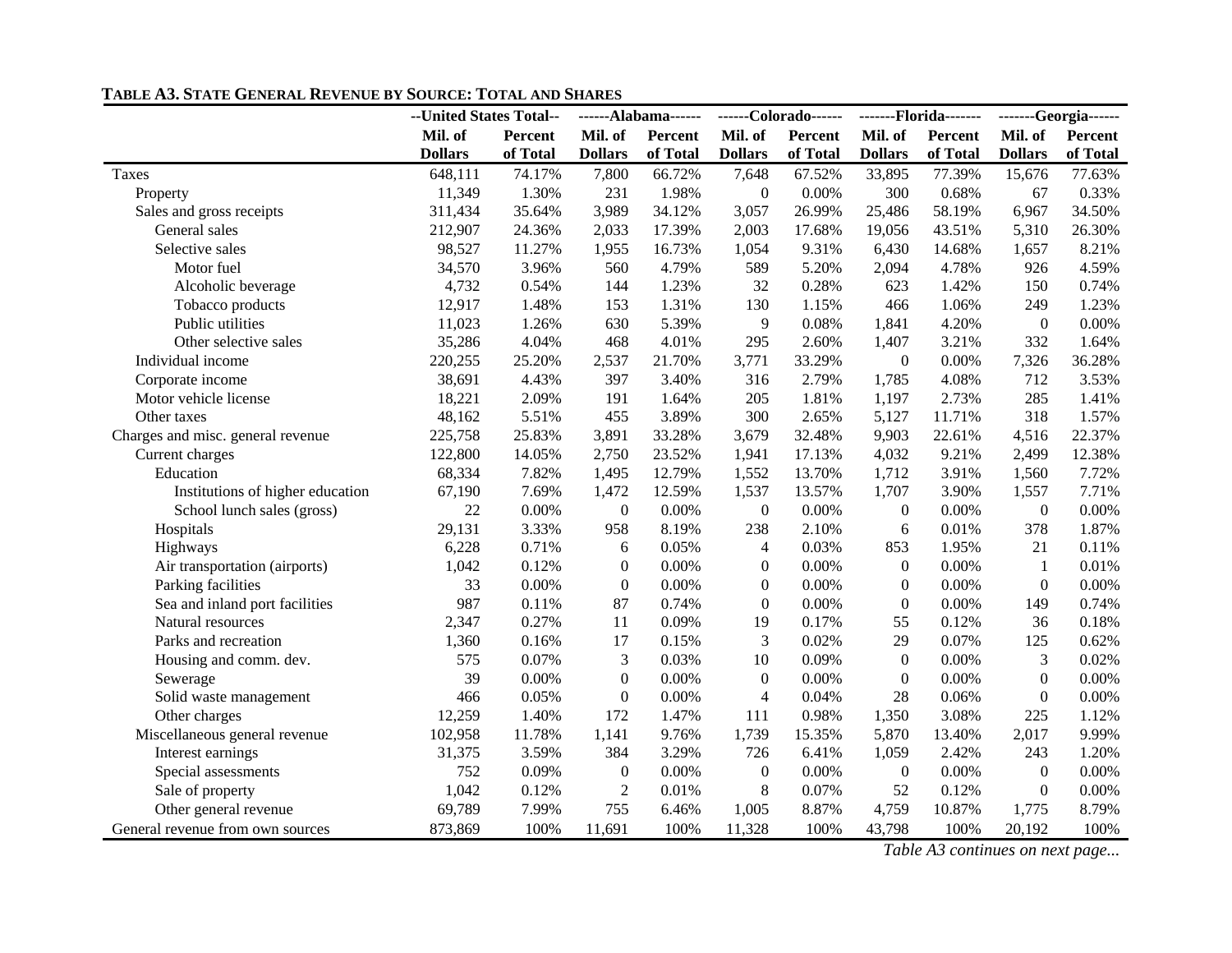|                                   | -----North Carolina---- |          |                  | --South Carolina-- |                  | -----Tennessee----- |                  | --------Texas-------- |                    | ------Virginia------ |  |
|-----------------------------------|-------------------------|----------|------------------|--------------------|------------------|---------------------|------------------|-----------------------|--------------------|----------------------|--|
|                                   | Mil. of                 | Percent  | Mil. of          | Percent            | Mil. of          | Percent             | Mil. of          | Percent               | Mil. of<br>Percent |                      |  |
|                                   | <b>Dollars</b>          | of Total | <b>Dollars</b>   | of Total           | <b>Dollars</b>   | of Total            | <b>Dollars</b>   | of Total              | <b>Dollars</b>     | of Total             |  |
| Taxes                             | 18,640                  | 79.45%   | 7,318            | 63.30%             | 10,007           | 74.43%              | 32,785           | 66.36%                | 15,919             | 66.28%               |  |
| Property                          | $\mathbf{0}$            | 0.00%    | 10               | 0.08%              | $\boldsymbol{0}$ | 0.00%               | $\boldsymbol{0}$ | 0.00%                 | 19                 | 0.08%                |  |
| Sales and gross receipts          | 7,616                   | 32.46%   | 3,883            | 33.58%             | 7,648            | 56.88%              | 25,851           | 52.33%                | 5,479              | 22.81%               |  |
| General sales                     | 4,602                   | 19.62%   | 2,903            | 25.11%             | 6,118            | 45.50%              | 16,356           | 33.11%                | 3,094              | 12.88%               |  |
| Selective sales                   | 3,013                   | 12.84%   | 980              | 8.47%              | 1,530            | 11.38%              | 9,495            | 19.22%                | 2,385              | 9.93%                |  |
| Motor fuel                        | 1,338                   | 5.70%    | 485              | 4.19%              | 844              | 6.28%               | 2,936            | 5.94%                 | 913                | 3.80%                |  |
| Alcoholic beverage                | 221                     | 0.94%    | 142              | 1.23%              | 97               | 0.72%               | 626              | 1.27%                 | 152                | 0.63%                |  |
| Tobacco products                  | 43                      | 0.18%    | 30               | 0.26%              | 121              | 0.90%               | 599              | 1.21%                 | 103                | 0.43%                |  |
| Public utilities                  | 328                     | 1.40%    | 50               | 0.43%              | 5                | 0.04%               | 826              | 1.67%                 | 132                | 0.55%                |  |
| Other selective sales             | 1,084                   | 4.62%    | 274              | 2.37%              | 461              | 3.43%               | 4,507            | 9.12%                 | 1,085              | 4.52%                |  |
| Individual income                 | 8,428                   | 35.92%   | 2,691            | 23.28%             | 155              | 1.16%               | $\theta$         | 0.00%                 | 8,352              | 34.78%               |  |
| Corporate income                  | 1,272                   | 5.42%    | 247              | 2.14%              | 806              | 5.99%               | $\boldsymbol{0}$ | 0.00%                 | 606                | 2.52%                |  |
| Motor vehicle license             | 464                     | 1.98%    | 131              | 1.13%              | 262              | 1.95%               | 1,283            | 2.60%                 | 347                | 1.44%                |  |
| Other taxes                       | 860                     | 3.67%    | 356              | 3.08%              | 1,137            | 8.46%               | 5,652            | 11.44%                | 1,116              | 4.65%                |  |
| Charges and misc. general revenue | 4,821                   | 20.55%   | 4,244            | 36.70%             | 3,438            | 25.57%              | 16,618           | 33.64%                | 8,099              | 33.72%               |  |
| Current charges                   | 3,039                   | 12.96%   | 2,980            | 25.78%             | 1,684            | 12.53%              | 7,887            | 15.96%                | 5,018              | 20.89%               |  |
| Education                         | 2,025                   | 8.63%    | 1,421            | 12.29%             | 1,161            | 8.63%               | 4,710            | 9.53%                 | 2,352              | 9.79%                |  |
| Institutions of higher education  | 2,007                   | 8.56%    | 1,399            | 12.10%             | 1,144            | 8.50%               | 4,703            | 9.52%                 | 2,329              | 9.70%                |  |
| School lunch sales (gross)        | $\mathbf{0}$            | 0.00%    | $\boldsymbol{0}$ | 0.00%              | $\overline{0}$   | 0.00%               | $\boldsymbol{0}$ | 0.00%                 | $\boldsymbol{0}$   | 0.00%                |  |
| Hospitals                         | 680                     | 2.90%    | 1,058            | 9.15%              | 67               | 0.49%               | 2,380            | 4.82%                 | 1,887              | 7.86%                |  |
| Highways                          | 31                      | 0.13%    | 19               | 0.17%              | 3                | 0.02%               | 19               | 0.04%                 | 59                 | 0.24%                |  |
| Air transportation (airports)     | $\Omega$                | 0.00%    | $\mathbf{0}$     | 0.00%              | $\mathbf{0}$     | 0.00%               | $\overline{0}$   | 0.00%                 | $\overline{0}$     | 0.00%                |  |
| Parking facilities                | -1                      | 0.01%    | 1                | 0.01%              | $\boldsymbol{0}$ | 0.00%               | $\boldsymbol{0}$ | 0.00%                 | $\overline{0}$     | 0.00%                |  |
| Sea and inland port facilities    | 35                      | 0.15%    | 138              | 1.20%              | $\boldsymbol{0}$ | 0.00%               | $\boldsymbol{0}$ | 0.00%                 | 204                | 0.85%                |  |
| Natural resources                 | 28                      | 0.12%    | 19               | 0.17%              | 11               | 0.08%               | 36               | 0.07%                 | $\overline{2}$     | 0.01%                |  |
| Parks and recreation              | 9                       | 0.04%    | 21               | 0.18%              | 31               | 0.23%               | 37               | 0.07%                 | 13                 | 0.05%                |  |
| Housing and comm. dev.            | 13                      | 0.05%    | 8                | 0.07%              | $\boldsymbol{0}$ | 0.00%               | 10               | 0.02%                 | $\overline{9}$     | 0.04%                |  |
| Sewerage                          | $\mathbf{0}$            | 0.00%    | $\boldsymbol{0}$ | 0.00%              | $\boldsymbol{0}$ | 0.00%               | $8\phantom{1}$   | 0.02%                 | $\mathbf{0}$       | 0.00%                |  |
| Solid waste management            | $\mathbf{0}$            | 0.00%    | $\overline{7}$   | 0.06%              | 6                | 0.04%               | 15               | 0.03%                 | $\mathbf{0}$       | 0.00%                |  |
| Other charges                     | 217                     | 0.92%    | 287              | 2.49%              | 406              | 3.02%               | 671              | 1.36%                 | 492                | 2.05%                |  |
| Miscellaneous general revenue     | 1,782                   | 7.59%    | 1,263            | 10.93%             | 1,754            | 13.05%              | 8,731            | 17.67%                | 3,081              | 12.83%               |  |
| Interest earnings                 | 821                     | 3.50%    | 249              | 2.16%              | 202              | 1.50%               | 2,694            | 5.45%                 | 843                | 3.51%                |  |
| Special assessments               | $\boldsymbol{0}$        | 0.00%    | $\boldsymbol{0}$ | $0.00\%$           | $\boldsymbol{0}$ | 0.00%               | $\boldsymbol{0}$ | 0.00%                 | $\theta$           | $0.00\%$             |  |
| Sale of property                  | $\boldsymbol{0}$        | 0.00%    | $\,8\,$          | 0.07%              | $\boldsymbol{0}$ | 0.00%               | 83               | 0.17%                 | $\overline{4}$     | 0.02%                |  |
| Other general revenue             | 961                     | 4.09%    | 1,006            | 8.70%              | 1,551            | 11.54%              | 5,954            | 12.05%                | 2,234              | 9.30%                |  |
| General revenue from own sources  | 23,461                  | 100%     | 11,562           | 100%               | 13,446           | 100%                | 49,403           | 100%                  | 24,018             | 100%                 |  |

#### **TABLE A3 (CONTINUED). STATE GENERAL REVENUE BY SOURCE: TOTAL AND SHARES**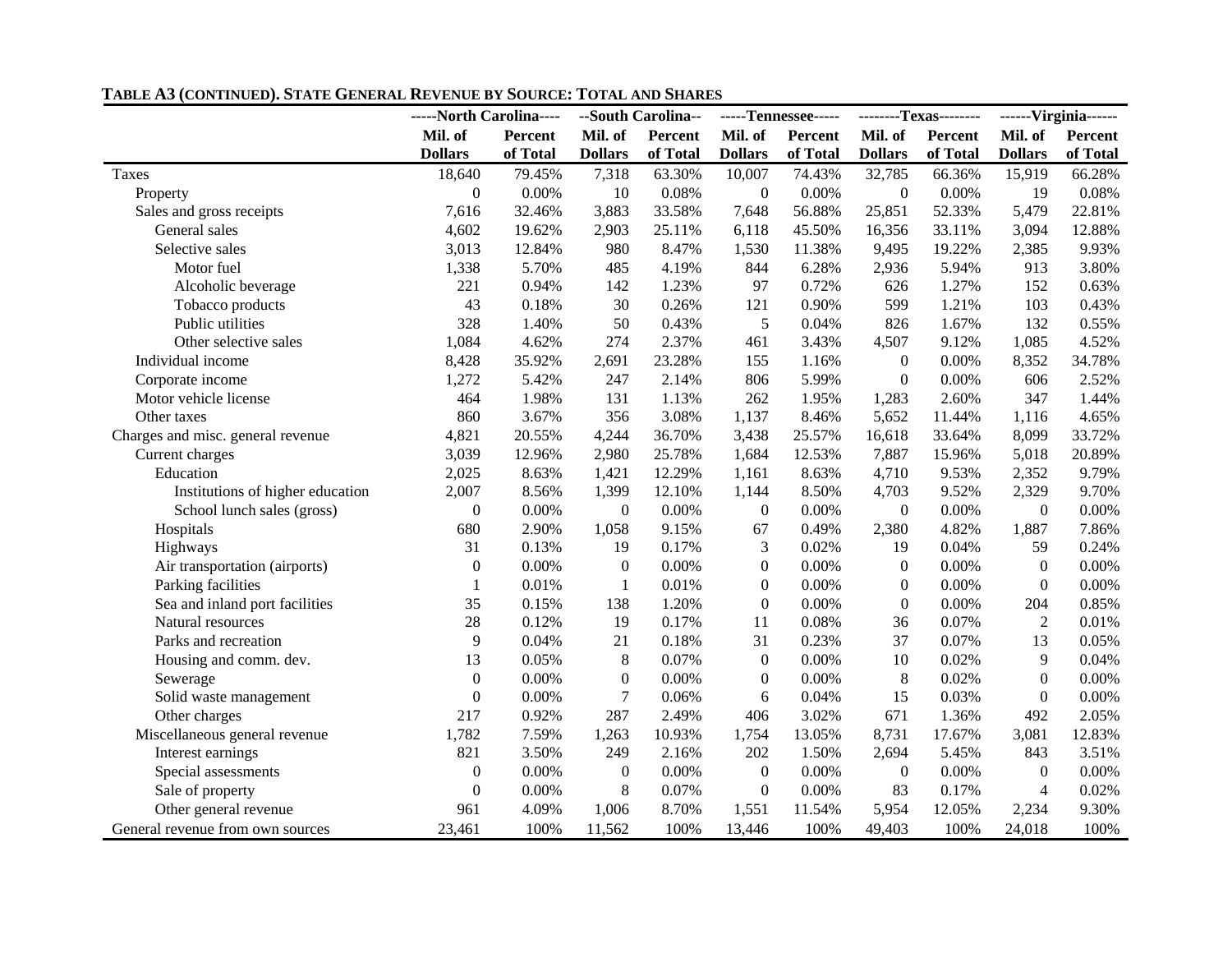|                                   | --United States Total-- |               | ------Alabama------ |               | ------Colorado----- |               | -------Florida------- |               |                  | -------Georgia------ |
|-----------------------------------|-------------------------|---------------|---------------------|---------------|---------------------|---------------|-----------------------|---------------|------------------|----------------------|
|                                   | Per                     | Per \$ of     | Per                 | Per \$ of     | Per                 | Per \$ of     | Per                   | Per \$ of     | Per<br>Per \$ of |                      |
|                                   | Capita                  | <b>Income</b> | Capita              | <b>Income</b> | Capita              | <b>Income</b> | Capita                | <b>Income</b> | Capita           | <b>Income</b>        |
| Taxes                             | 2,186                   | 5.24%         | 1,715               | 5.15%         | 1,640               | 3.57%         | 1,908                 | 5.08%         | 1,716            | 4.37%                |
| Property                          | 38                      | 0.09%         | 51                  | 0.15%         | $\boldsymbol{0}$    | 0.00%         | 17                    | 0.04%         | 7                | 0.02%                |
| Sales and gross receipts          | 1,050                   | 2.52%         | 877                 | 2.64%         | 656                 | 1.43%         | 1,434                 | 3.82%         | 763              | 1.94%                |
| General sales                     | 718                     | 1.72%         | 447                 | 1.34%         | 430                 | 0.93%         | 1,072                 | 2.86%         | 581              | 1.48%                |
| Selective sales                   | 332                     | 0.80%         | 430                 | 1.29%         | 226                 | 0.49%         | 362                   | 0.96%         | 181              | 0.46%                |
| Motor fuel                        | 117                     | 0.28%         | 123                 | 0.37%         | 126                 | 0.27%         | 118                   | 0.31%         | 101              | 0.26%                |
| Alcoholic beverage                | 16                      | 0.04%         | 32                  | 0.10%         | $\overline{7}$      | 0.01%         | 35                    | 0.09%         | 16               | 0.04%                |
| Tobacco products                  | 44                      | 0.10%         | 34                  | 0.10%         | 28                  | 0.06%         | 26                    | 0.07%         | 27               | 0.07%                |
| Public utilities                  | 37                      | 0.09%         | 139                 | 0.42%         | $\overline{2}$      | 0.00%         | 104                   | 0.28%         | $\boldsymbol{0}$ | $0.00\%$             |
| Other selective sales             | 119                     | 0.29%         | 103                 | 0.31%         | 63                  | 0.14%         | 79                    | 0.21%         | 36               | 0.09%                |
| Individual income                 | 743                     | 1.78%         | 558                 | 1.68%         | 809                 | 1.76%         | $\boldsymbol{0}$      | 0.00%         | 802              | 2.04%                |
| Corporate income                  | 130                     | 0.31%         | 87                  | 0.26%         | 68                  | 0.15%         | 100                   | 0.27%         | 78               | 0.20%                |
| Motor vehicle license             | 61                      | 0.15%         | 42                  | 0.13%         | 44                  | 0.10%         | 67                    | 0.18%         | 31               | 0.08%                |
| Other taxes                       | 162                     | 0.39%         | 100                 | 0.30%         | 64                  | 0.14%         | 289                   | 0.77%         | 35               | 0.09%                |
| Charges and misc. general revenue | 761                     | 1.82%         | 855                 | 2.57%         | 789                 | 1.72%         | 557                   | 1.49%         | 495              | 1.26%                |
| Current charges                   | 414                     | 0.99%         | 605                 | 1.82%         | 416                 | 0.91%         | 227                   | 0.60%         | 274              | 0.70%                |
| Education                         | 230                     | 0.55%         | 329                 | 0.99%         | 333                 | 0.72%         | 96                    | 0.26%         | 171              | 0.44%                |
| Institutions of higher education  | 227                     | 0.54%         | 324                 | 0.97%         | 330                 | 0.72%         | 96                    | 0.26%         | 170              | 0.43%                |
| School lunch sales (gross)        | $\overline{0}$          | 0.00%         | $\boldsymbol{0}$    | 0.00%         | $\boldsymbol{0}$    | 0.00%         | $\mathbf{0}$          | 0.00%         | $\boldsymbol{0}$ | 0.00%                |
| Hospitals                         | 98                      | 0.24%         | 211                 | 0.63%         | 51                  | 0.11%         | $\overline{0}$        | 0.00%         | 41               | 0.11%                |
| Highways                          | 21                      | 0.05%         | 1                   | 0.00%         | 1                   | 0.00%         | 48                    | 0.13%         | $\overline{2}$   | 0.01%                |
| Air transportation (airports)     | $\overline{4}$          | 0.01%         | $\boldsymbol{0}$    | 0.00%         | $\boldsymbol{0}$    | 0.00%         | $\boldsymbol{0}$      | 0.00%         | $\boldsymbol{0}$ | 0.00%                |
| Parking facilities                | $\overline{0}$          | 0.00%         | $\boldsymbol{0}$    | 0.00%         | $\boldsymbol{0}$    | 0.00%         | $\boldsymbol{0}$      | 0.00%         | $\boldsymbol{0}$ | 0.00%                |
| Sea and inland port facilities    | 3                       | 0.01%         | 19                  | 0.06%         | $\boldsymbol{0}$    | 0.00%         | $\boldsymbol{0}$      | 0.00%         | 16               | 0.04%                |
| Natural resources                 | 8                       | 0.02%         | $\overline{2}$      | 0.01%         | $\overline{4}$      | 0.01%         | $\mathfrak{Z}$        | 0.01%         | $\overline{4}$   | 0.01%                |
| Parks and recreation              | 5                       | 0.01%         | 4                   | 0.01%         | 1                   | 0.00%         | $\overline{2}$        | 0.00%         | 14               | 0.03%                |
| Housing and comm. dev.            | $\overline{2}$          | 0.00%         | $\mathbf{1}$        | 0.00%         | $\overline{c}$      | 0.00%         | $\boldsymbol{0}$      | 0.00%         | $\boldsymbol{0}$ | 0.00%                |
| Sewerage                          | $\theta$                | 0.00%         | $\boldsymbol{0}$    | 0.00%         | $\mathbf{0}$        | 0.00%         | $\overline{0}$        | 0.00%         | $\mathbf{0}$     | 0.00%                |
| Solid waste management            | $\overline{2}$          | 0.00%         | $\boldsymbol{0}$    | 0.00%         | $\mathbf{1}$        | 0.00%         | $\overline{2}$        | 0.00%         | $\boldsymbol{0}$ | 0.00%                |
| Other charges                     | 41                      | 0.10%         | 38                  | 0.11%         | 24                  | 0.05%         | 76                    | 0.20%         | 25               | 0.06%                |
| Miscellaneous general revenue     | 347                     | 0.83%         | 251                 | 0.75%         | 373                 | 0.81%         | 330                   | 0.88%         | 221              | 0.56%                |
| Interest earnings                 | 106                     | 0.25%         | 84                  | 0.25%         | 156                 | 0.34%         | 60                    | 0.16%         | 27               | 0.07%                |
| Special assessments               | 3                       | 0.01%         | $\boldsymbol{0}$    | 0.00%         | $\boldsymbol{0}$    | 0.00%         | $\boldsymbol{0}$      | 0.00%         | $\boldsymbol{0}$ | $0.00\%$             |
| Sale of property                  | $\overline{4}$          | 0.01%         | $\boldsymbol{0}$    | 0.00%         | $\sqrt{2}$          | 0.00%         | 3                     | 0.01%         | $\boldsymbol{0}$ | 0.00%                |
| Other general revenue             | 235                     | 0.56%         | 166                 | 0.50%         | 216                 | 0.47%         | 268                   | 0.71%         | 194              | 0.50%                |
| General revenue from own sources  | 2,947                   | 7.06%         | 2,570               | 7.72%         | 2,429               | 5.28%         | 2,465                 | 6.57%         | 2,211            | 5.63%                |

#### **TABLE A4. STATE GENERAL REVENUE BY SOURCE: PER CAPITA AND PER DOLLAR OF INCOME**

*Table A4 continues on next page...*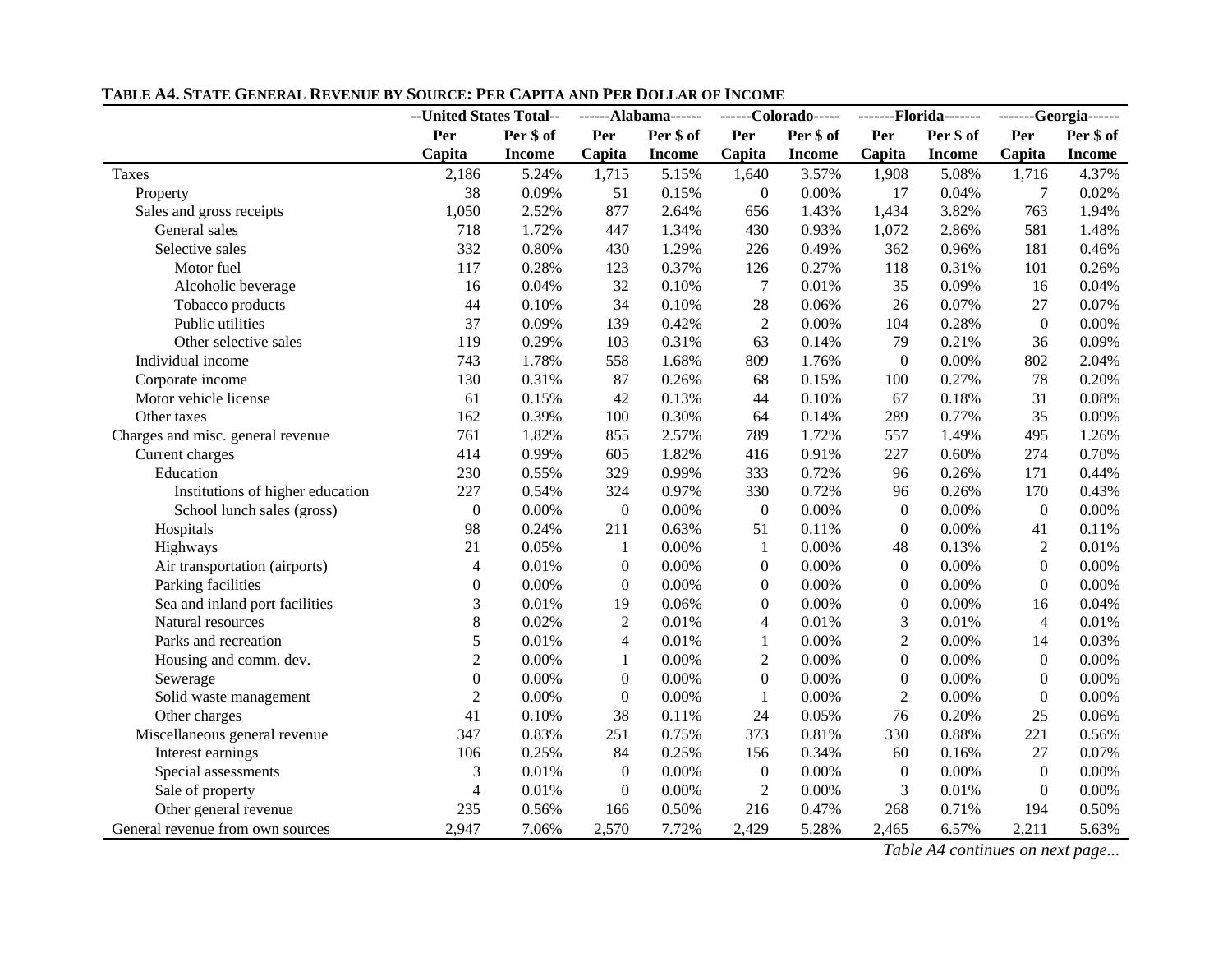|                                   | -----North Carolina----- |               | --South Carolina-- |               | -----Tennessee----- |               | --------Texas-------- |               | -------Virginia------ |               |
|-----------------------------------|--------------------------|---------------|--------------------|---------------|---------------------|---------------|-----------------------|---------------|-----------------------|---------------|
|                                   | Per                      | Per \$ of     | Per                | Per \$ of     | Per                 | Per \$ of     | Per                   | Per \$ of     | Per<br>Per \$ of      |               |
|                                   | Capita                   | <b>Income</b> | Capita             | <b>Income</b> | Capita              | <b>Income</b> | Capita                | <b>Income</b> | Capita                | <b>Income</b> |
| Taxes                             | 2,149                    | 5.31%         | 1,723              | 5.22%         | 1,680               | 4.45%         | 1,430                 | 3.31%         | 2,104                 | 4.54%         |
| Property                          | $\boldsymbol{0}$         | 0.00%         | 2                  | 0.01%         | $\boldsymbol{0}$    | 0.00%         | $\boldsymbol{0}$      | 0.00%         | $\overline{2}$        | 0.01%         |
| Sales and gross receipts          | 878                      | 2.17%         | 914                | 2.77%         | 1,284               | 3.40%         | 1,127                 | 2.61%         | 724                   | 1.56%         |
| General sales                     | 531                      | 1.31%         | 684                | 2.07%         | 1,027               | 2.72%         | 713                   | 1.65%         | 409                   | 0.88%         |
| Selective sales                   | 347                      | 0.86%         | 231                | 0.70%         | 257                 | 0.68%         | 414                   | 0.96%         | 315                   | 0.68%         |
| Motor fuel                        | 154                      | 0.38%         | 114                | 0.35%         | 142                 | 0.38%         | 128                   | 0.30%         | 121                   | 0.26%         |
| Alcoholic beverage                | 25                       | 0.06%         | 33                 | 0.10%         | 16                  | 0.04%         | 27                    | 0.06%         | 20                    | 0.04%         |
| Tobacco products                  | 5                        | 0.01%         | $\tau$             | 0.02%         | $20\,$              | 0.05%         | 26                    | 0.06%         | 14                    | 0.03%         |
| Public utilities                  | 38                       | 0.09%         | 12                 | 0.04%         | $\mathbf{1}$        | $0.00\%$      | 36                    | 0.08%         | 17                    | $0.04\%$      |
| Other selective sales             | 125                      | 0.31%         | 64                 | 0.20%         | 77                  | 0.21%         | 197                   | 0.46%         | 143                   | 0.31%         |
| Individual income                 | 972                      | 2.40%         | 634                | 1.92%         | 26                  | 0.07%         | $\boldsymbol{0}$      | 0.00%         | 1,104                 | 2.38%         |
| Corporate income                  | 147                      | 0.36%         | 58                 | 0.18%         | 135                 | 0.36%         | $\boldsymbol{0}$      | 0.00%         | 80                    | 0.17%         |
| Motor vehicle license             | 54                       | 0.13%         | 31                 | 0.09%         | 44                  | 0.12%         | 56                    | 0.13%         | 46                    | 0.10%         |
| Other taxes                       | 99                       | 0.25%         | 84                 | 0.25%         | 191                 | 0.51%         | 246                   | 0.57%         | 148                   | 0.32%         |
| Charges and misc. general revenue | 556                      | 1.37%         | 999                | 3.03%         | 577                 | 1.53%         | 725                   | 1.68%         | 1,071                 | 2.31%         |
| Current charges                   | 350                      | 0.87%         | 702                | 2.13%         | 283                 | 0.75%         | 344                   | 0.80%         | 663                   | 1.43%         |
| Education                         | 234                      | 0.58%         | 335                | 1.01%         | 195                 | 0.52%         | 205                   | 0.48%         | 311                   | 0.67%         |
| Institutions of higher education  | 231                      | 0.57%         | 329                | 1.00%         | 192                 | 0.51%         | 205                   | 0.48%         | 308                   | 0.66%         |
| School lunch sales (gross)        | $\overline{0}$           | 0.00%         | $\boldsymbol{0}$   | 0.00%         | $\boldsymbol{0}$    | 0.00%         | $\boldsymbol{0}$      | 0.00%         | $\boldsymbol{0}$      | 0.00%         |
| Hospitals                         | 78                       | 0.19%         | 249                | 0.76%         | 11                  | 0.03%         | 104                   | 0.24%         | 250                   | 0.54%         |
| Highways                          | $\overline{4}$           | 0.01%         | 5                  | 0.01%         | $\boldsymbol{0}$    | 0.00%         | 1                     | 0.00%         | $\,8\,$               | 0.02%         |
| Air transportation (airports)     | $\boldsymbol{0}$         | 0.00%         | $\boldsymbol{0}$   | 0.00%         | $\boldsymbol{0}$    | 0.00%         | $\boldsymbol{0}$      | 0.00%         | $\overline{0}$        | 0.00%         |
| Parking facilities                | $\boldsymbol{0}$         | 0.00%         | $\boldsymbol{0}$   | 0.00%         | $\boldsymbol{0}$    | 0.00%         | $\boldsymbol{0}$      | 0.00%         | $\boldsymbol{0}$      | 0.00%         |
| Sea and inland port facilities    | 4                        | 0.01%         | 33                 | 0.10%         | $\boldsymbol{0}$    | 0.00%         | $\boldsymbol{0}$      | 0.00%         | 27                    | 0.06%         |
| Natural resources                 | 3                        | 0.01%         | 5                  | 0.01%         | $\overline{2}$      | 0.00%         | $\overline{2}$        | 0.00%         | $\boldsymbol{0}$      | 0.00%         |
| Parks and recreation              | 1                        | 0.00%         | 5                  | 0.01%         | 5                   | 0.01%         | $\overline{2}$        | 0.00%         | $\overline{2}$        | 0.00%         |
| Housing and comm. dev.            | 1                        | 0.00%         | $\overline{c}$     | 0.01%         | $\theta$            | 0.00%         | $\overline{0}$        | 0.00%         | $\mathbf{1}$          | 0.00%         |
| Sewerage                          | $\theta$                 | 0.00%         | $\boldsymbol{0}$   | 0.00%         | $\theta$            | 0.00%         | $\Omega$              | 0.00%         | $\Omega$              | 0.00%         |
| Solid waste management            | $\boldsymbol{0}$         | $0.00\%$      | $\overline{2}$     | 0.01%         | $\mathbf{1}$        | 0.00%         | 1                     | 0.00%         | $\overline{0}$        | 0.00%         |
| Other charges                     | 25                       | 0.06%         | 68                 | 0.21%         | 68                  | 0.18%         | 29                    | 0.07%         | 65                    | 0.14%         |
| Miscellaneous general revenue     | 205                      | 0.51%         | 298                | 0.90%         | 295                 | 0.78%         | 381                   | 0.88%         | 407                   | 0.88%         |
| Interest earnings                 | 95                       | 0.23%         | 59                 | 0.18%         | 34                  | 0.09%         | 118                   | 0.27%         | 112                   | 0.24%         |
| Special assessments               | $\theta$                 | 0.00%         | $\boldsymbol{0}$   | 0.00%         | $\boldsymbol{0}$    | 0.00%         | $\boldsymbol{0}$      | 0.00%         | $\overline{0}$        | 0.00%         |
| Sale of property                  | $\mathbf{0}$             | 0.00%         | $\overline{2}$     | 0.01%         | $\boldsymbol{0}$    | 0.00%         | $\overline{4}$        | 0.01%         | -1                    | 0.00%         |
| Other general revenue             | 111                      | 0.27%         | 237                | 0.72%         | 260                 | 0.69%         | 260                   | 0.60%         | 295                   | 0.64%         |
| General revenue from own sources  | 2,705                    | 6.69%         | 2,722              | 8.25%         | 2,258               | 5.98%         | 2,155                 | 4.99%         | 3,175                 | 6.85%         |

#### **TABLE A4 (CONTINUED). STATE GENERAL REVENUE BY SOURCE: PER CAPITA AND PER DOLLAR OF INCOME**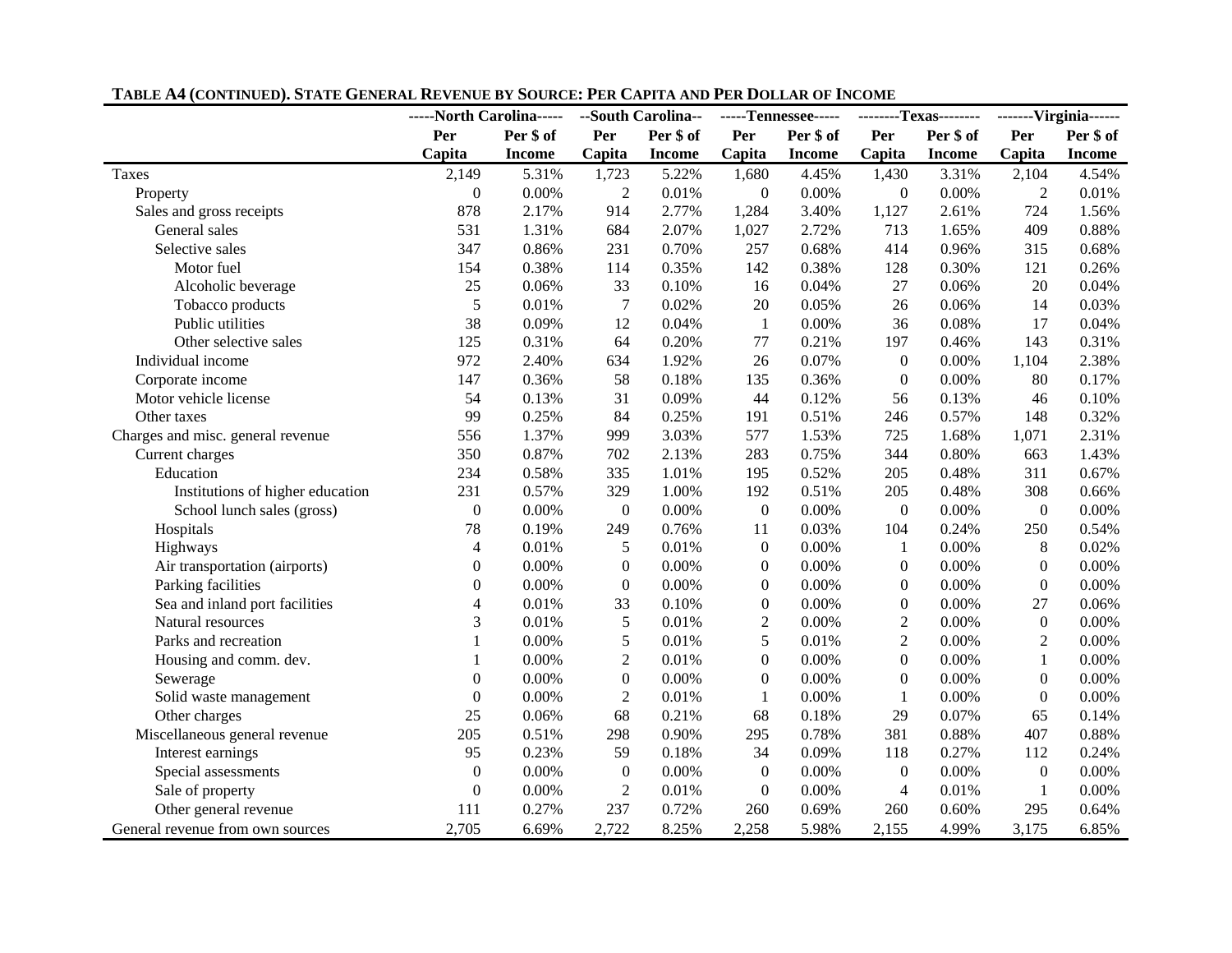|                                   | --United States Total-- |          | ------Alabama------ |          | ------Colorado----- |          | -------Florida------- |          | -------Georgia------ |          |
|-----------------------------------|-------------------------|----------|---------------------|----------|---------------------|----------|-----------------------|----------|----------------------|----------|
|                                   | Mil. of                 | Percent  | Mil. of             | Percent  | Mil. of             | Percent  | Mil. of               | Percent  | Mil. of              | Percent  |
|                                   | <b>Dollars</b>          | of Total | <b>Dollars</b>      | of Total | <b>Dollars</b>      | of Total | <b>Dollars</b>        | of Total | <b>Dollars</b>       | of Total |
| Taxes                             | 448,273                 | 63.23%   | 3,887               | 45.88%   | 8,032               | 60.13%   | 25,969                | 55.06%   | 11,810               | 60.83%   |
| Property                          | 324,329                 | 45.75%   | 1,561               | 18.43%   | 4,940               | 36.98%   | 20,089                | 42.59%   | 8,148                | 41.97%   |
| Sales and gross receipts          | 71,830                  | 10.13%   | 1,744               | 20.59%   | 2,639               | 19.76%   | 4,299                 | 9.12%    | 3,170                | 16.33%   |
| General sales                     | 50,048                  | 7.06%    | 1,500               | 17.71%   | 2,388               | 17.88%   | 1,023                 | 2.17%    | 2,354                | 12.12%   |
| Selective sales                   | 21,782                  | 3.07%    | 244                 | 2.88%    | 251                 | 1.88%    | 3,277                 | 6.95%    | 817                  | 4.21%    |
| Motor fuel                        | 1,200                   | 0.17%    | 56                  | 0.66%    | $\boldsymbol{0}$    | 0.00%    | 672                   | 1.42%    | $\boldsymbol{0}$     | 0.00%    |
| Alcoholic beverage                | 413                     | 0.06%    | 38                  | 0.44%    | $\boldsymbol{0}$    | 0.00%    | $\boldsymbol{0}$      | 0.00%    | 121                  | 0.62%    |
| Tobacco products                  | 420                     | 0.06%    | 23                  | 0.27%    | 1                   | 0.01%    | $\boldsymbol{0}$      | 0.00%    | $\boldsymbol{0}$     | 0.00%    |
| Public utilities                  | 11,529                  | 1.63%    | 45                  | 0.54%    | 149                 | 1.11%    | 2,042                 | 4.33%    | 231                  | 1.19%    |
| Other selective sales             | 8,220                   | 1.16%    | 81                  | 0.96%    | 102                 | 0.76%    | 563                   | 1.19%    | 464                  | 2.39%    |
| Individual income                 | 20,676                  | 2.92%    | 108                 | 1.28%    | $\boldsymbol{0}$    | 0.00%    | $\boldsymbol{0}$      | 0.00%    | $\mathbf{0}$         | $0.00\%$ |
| Corporate income                  | 4,447                   | 0.63%    | $\boldsymbol{0}$    | 0.00%    | $\boldsymbol{0}$    | 0.00%    | $\boldsymbol{0}$      | 0.00%    | $\mathbf{0}$         | 0.00%    |
| Motor vehicle license             | 1,433                   | 0.20%    | 28                  | 0.33%    | 33                  | 0.25%    | 14                    | 0.03%    | $\boldsymbol{0}$     | $0.00\%$ |
| Other taxes                       | 25,558                  | 3.61%    | 446                 | 5.26%    | 420                 | 3.14%    | 1,566                 | 3.32%    | 492                  | 2.54%    |
| Charges and misc. general revenue | 260,628                 | 36.77%   | 4,585               | 54.12%   | 5,326               | 39.87%   | 21,195                | 44.94%   | 7,604                | 39.17%   |
| Current charges                   | 185,455                 | 26.16%   | 3,748               | 44.24%   | 3,714               | 27.80%   | 14,555                | 30.86%   | 5,758                | 29.66%   |
| Education                         | 21,135                  | 2.98%    | 317                 | 3.74%    | 371                 | 2.78%    | 1,673                 | 3.55%    | 505                  | 2.60%    |
| Institutions of higher education  | 8,666                   | 1.22%    | $\boldsymbol{0}$    | 0.00%    | 32                  | 0.24%    | 746                   | 1.58%    | 11                   | 0.05%    |
| School lunch sales (gross)        | 6,479                   | 0.91%    | 122                 | 1.44%    | 92                  | 0.69%    | 329                   | 0.70%    | 209                  | 1.08%    |
| Hospitals                         | 50,238                  | 7.09%    | 2,463               | 29.08%   | 909                 | 6.80%    | 4,190                 | 8.88%    | 2,726                | 14.04%   |
| Highways                          | 3,806                   | 0.54%    | $\mathbf{1}$        | 0.01%    | 112                 | 0.84%    | 74                    | 0.16%    | $\mathbf{0}$         | $0.00\%$ |
| Air transportation (airports)     | 13,430                  | 1.89%    | 71                  | 0.84%    | 591                 | 4.43%    | 1,403                 | 2.97%    | 504                  | 2.60%    |
| Parking facilities                | 1,594                   | 0.22%    | 10                  | 0.11%    | 24                  | 0.18%    | 124                   | 0.26%    | 5                    | 0.02%    |
| Sea and inland port facilities    | 2,406                   | 0.34%    | $\boldsymbol{0}$    | 0.00%    | $\boldsymbol{0}$    | 0.00%    | 343                   | 0.73%    | $\mathbf{0}$         | 0.00%    |
| Natural resources                 | 1,008                   | 0.14%    | $\boldsymbol{0}$    | 0.00%    | 21                  | 0.16%    | 38                    | 0.08%    | $\boldsymbol{0}$     | 0.00%    |
| Parks and recreation              | 6,618                   | 0.93%    | 101                 | 1.19%    | 249                 | 1.87%    | 474                   | 1.01%    | 87                   | 0.45%    |
| Housing and comm. dev.            | 4,317                   | 0.61%    | 50                  | 0.59%    | 80                  | 0.60%    | 106                   | 0.22%    | 88                   | 0.46%    |
| Sewerage                          | 31,211                  | 4.40%    | 338                 | 3.99%    | 558                 | 4.18%    | 1,995                 | 4.23%    | 770                  | 3.97%    |
| Solid waste management            | 12,494                  | 1.76%    | 157                 | 1.86%    | 74                  | 0.56%    | 1,719                 | 3.64%    | 477                  | 2.46%    |
| Other charges                     | 37,197                  | 5.25%    | 239                 | 2.83%    | 723                 | 5.42%    | 2,416                 | 5.12%    | 595                  | 3.06%    |
| Miscellaneous general revenue     | 75,173                  | 10.60%   | 837                 | 9.88%    | 1,612               | 12.07%   | 6,640                 | 14.08%   | 1,846                | 9.51%    |
| Interest earnings                 | 26,871                  | 3.79%    | 370                 | 4.37%    | 508                 | 3.80%    | 2,279                 | 4.83%    | 701                  | 3.61%    |
| Special assessments               | 5,543                   | 0.78%    | 20                  | 0.23%    | 302                 | 2.26%    | 1,107                 | 2.35%    | 30                   | 0.16%    |
| Sale of property                  | 1,771                   | 0.25%    | 25                  | 0.30%    | 81                  | 0.60%    | 125                   | 0.27%    | 29                   | 0.15%    |
| Other general revenue             | 40,988                  | 5.78%    | 422                 | 4.98%    | 722                 | 5.41%    | 3,129                 | 6.63%    | 1,086                | 5.59%    |
| General revenue from own sources  | 708,901                 | 100%     | 8,471               | 100%     | 13,359              | 100%     | 47,164                | 100%     | 19,414               | 100%     |

#### **TABLE A5. LOCAL GENERAL REVENUE BY SOURCE: TOTAL AND SHARES**

*Table A5 continues on next page...*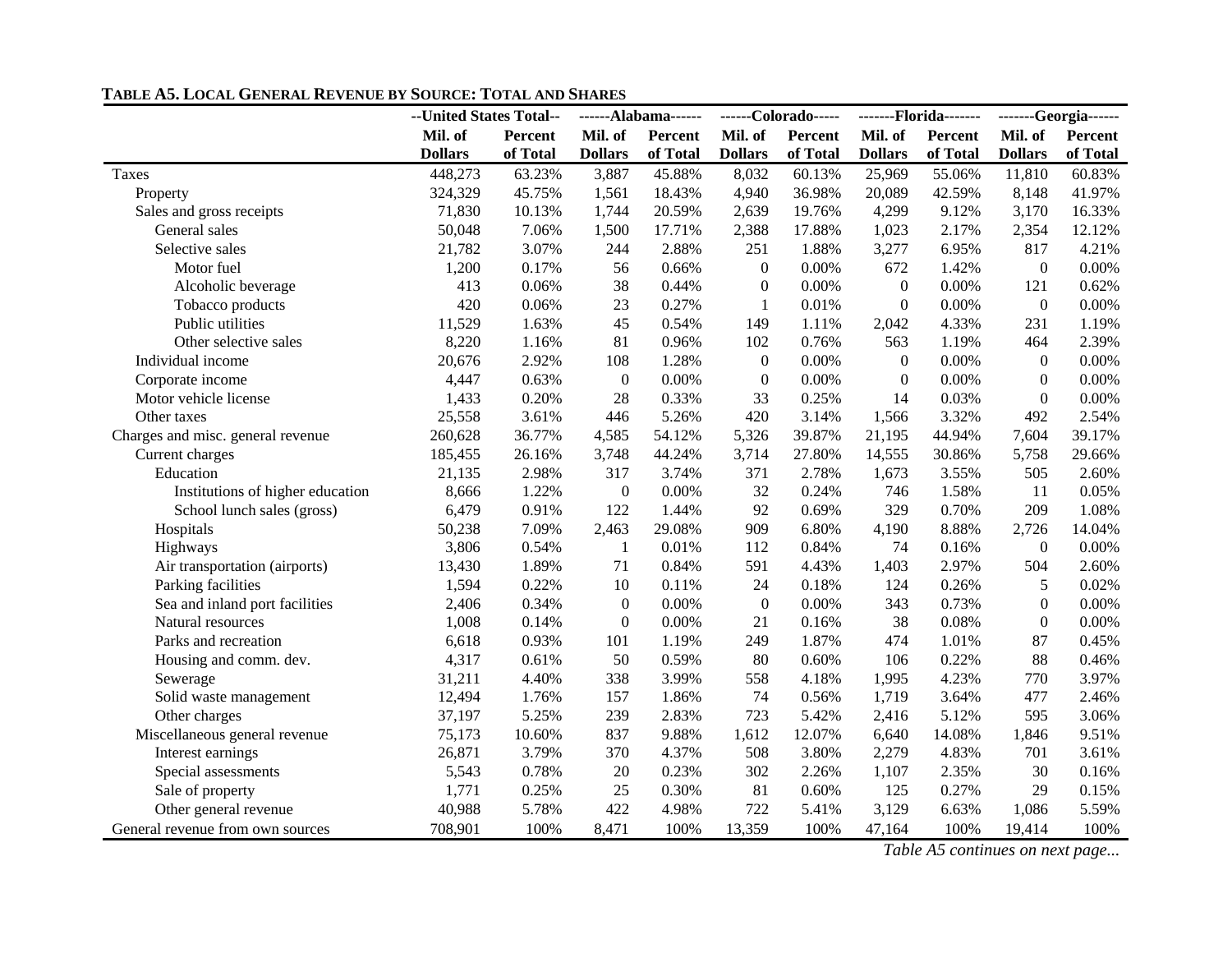|                                   | -----North Carolina---- |          |                  | --South Carolina-- |                  | -----Tennessee----- | --------Texas-------- |          | ------Virginia------ |          |
|-----------------------------------|-------------------------|----------|------------------|--------------------|------------------|---------------------|-----------------------|----------|----------------------|----------|
|                                   | Mil. of                 | Percent  | Mil. of          | Percent            | Mil. of          | Percent             | Mil. of               | Percent  | Mil. of<br>Percent   |          |
|                                   | <b>Dollars</b>          | of Total | <b>Dollars</b>   | of Total           | <b>Dollars</b>   | of Total            | <b>Dollars</b>        | of Total | <b>Dollars</b>       | of Total |
| Taxes                             | 8,667                   | 52.96%   | 4,482            | 50.03%             | 5,986            | 53.68%              | 36,349                | 67.40%   | 11,740               | 70.74%   |
| Property                          | 6,450                   | 39.41%   | 3,729            | 41.63%             | 3,894            | 34.93%              | 30,276                | 56.14%   | 8,372                | 50.44%   |
| Sales and gross receipts          | 1,808                   | 11.05%   | 348              | 3.88%              | 1,734            | 15.55%              | 5,260                 | 9.75%    | 2,162                | 13.03%   |
| General sales                     | 1,640                   | 10.02%   | 128              | 1.42%              | 1,451            | 13.02%              | 3,892                 | 7.22%    | 953                  | 5.74%    |
| Selective sales                   | 168                     | 1.02%    | 220              | 2.46%              | 282              | 2.53%               | 1,368                 | 2.54%    | 1,208                | 7.28%    |
| Motor fuel                        | $\mathbf{0}$            | 0.00%    | $\boldsymbol{0}$ | 0.00%              | $\boldsymbol{0}$ | 0.00%               | $\boldsymbol{0}$      | 0.00%    | $\mathbf{0}$         | 0.00%    |
| Alcoholic beverage                | 32                      | 0.20%    | $\boldsymbol{0}$ | 0.00%              | 108              | 0.97%               | 9                     | 0.02%    | $\boldsymbol{0}$     | 0.00%    |
| Tobacco products                  | $\mathbf{0}$            | 0.00%    | $\boldsymbol{0}$ | 0.00%              | $\boldsymbol{0}$ | 0.00%               | $\boldsymbol{0}$      | 0.00%    | 65                   | 0.39%    |
| Public utilities                  | $\mathbf{0}$            | 0.00%    | 75               | 0.84%              | 41               | 0.37%               | 956                   | 1.77%    | 593                  | 3.57%    |
| Other selective sales             | 135                     | 0.83%    | 145              | 1.62%              | 133              | 1.19%               | 403                   | 0.75%    | 550                  | 3.31%    |
| Individual income                 | $\overline{0}$          | 0.00%    | $\boldsymbol{0}$ | 0.00%              | $\boldsymbol{0}$ | 0.00%               | $\boldsymbol{0}$      | 0.00%    | $\boldsymbol{0}$     | 0.00%    |
| Corporate income                  | $\Omega$                | 0.00%    | $\mathbf{0}$     | 0.00%              | $\boldsymbol{0}$ | 0.00%               | $\mathbf{0}$          | 0.00%    | $\mathbf{0}$         | 0.00%    |
| Motor vehicle license             | 28                      | 0.17%    | 29               | 0.33%              | 125              | 1.12%               | 309                   | 0.57%    | 151                  | 0.91%    |
| Other taxes                       | 382                     | 2.33%    | 376              | 4.20%              | 233              | 2.09%               | 505                   | 0.94%    | 1,056                | 6.37%    |
| Charges and misc. general revenue | 7,699                   | 47.04%   | 4,476            | 49.97%             | 5,164            | 46.32%              | 17,583                | 32.60%   | 4,855                | 29.26%   |
| Current charges                   | 6,282                   | 38.38%   | 3,505            | 39.13%             | 4,095            | 36.72%              | 12,627                | 23.41%   | 3,426                | 20.64%   |
| Education                         | 506                     | 3.09%    | 226              | 2.53%              | 413              | 3.70%               | 1,802                 | 3.34%    | 328                  | 1.98%    |
| Institutions of higher education  | 196                     | 1.20%    | $\boldsymbol{0}$ | 0.00%              | $\boldsymbol{0}$ | 0.00%               | 936                   | 1.74%    | 67                   | 0.40%    |
| School lunch sales (gross)        | 246                     | 1.50%    | 84               | 0.94%              | 141              | 1.27%               | 565                   | 1.05%    | 214                  | 1.29%    |
| Hospitals                         | 2,767                   | 16.91%   | 2,298            | 25.65%             | 2,071            | 18.57%              | 3,663                 | 6.79%    | 220                  | 1.33%    |
| Highways                          | $\mathbf{0}$            | 0.00%    | 1                | 0.01%              | 3                | 0.02%               | 592                   | 1.10%    | 86                   | 0.52%    |
| Air transportation (airports)     | 248                     | 1.51%    | 80               | 0.90%              | 234              | 2.10%               | 1,052                 | 1.95%    | 598                  | 3.60%    |
| Parking facilities                | 24                      | 0.15%    | 32               | 0.36%              | 5                | 0.04%               | 27                    | 0.05%    | 40                   | 0.24%    |
| Sea and inland port facilities    | $\mathbf{0}$            | 0.00%    | $\boldsymbol{0}$ | 0.00%              | 3                | 0.03%               | 217                   | 0.40%    | 20                   | 0.12%    |
| Natural resources                 | 1                       | 0.00%    | $\boldsymbol{0}$ | 0.00%              | 1                | 0.01%               | 92                    | 0.17%    | $\boldsymbol{0}$     | 0.00%    |
| Parks and recreation              | 108                     | 0.66%    | 41               | 0.46%              | 56               | 0.50%               | 301                   | 0.56%    | 163                  | 0.98%    |
| Housing and comm. dev.            | 68                      | 0.42%    | 31               | 0.35%              | 71               | 0.64%               | 164                   | 0.30%    | 79                   | 0.48%    |
| Sewerage                          | 1,227                   | 7.50%    | 309              | 3.45%              | 489              | 4.38%               | 2,232                 | 4.14%    | 852                  | 5.13%    |
| Solid waste management            | 393                     | 2.40%    | 167              | 1.86%              | 150              | 1.35%               | 824                   | 1.53%    | 437                  | 2.63%    |
| Other charges                     | 941                     | 5.75%    | 319              | 3.56%              | 600              | 5.38%               | 1,661                 | 3.08%    | 601                  | 3.62%    |
| Miscellaneous general revenue     | 1,418                   | 8.66%    | 971              | 10.84%             | 1,070            | 9.59%               | 4,956                 | 9.19%    | 1,430                | 8.61%    |
| Interest earnings                 | 525                     | 3.21%    | 433              | 4.83%              | 461              | 4.13%               | 2,594                 | 4.81%    | 565                  | 3.40%    |
| Special assessments               | 47                      | 0.29%    | 39               | 0.43%              | 89               | 0.80%               | 128                   | 0.24%    | 156                  | 0.94%    |
| Sale of property                  | 47                      | 0.29%    | 13               | 0.15%              | 28               | 0.25%               | 80                    | 0.15%    | 44                   | 0.26%    |
| Other general revenue             | 798                     | 4.88%    | 486              | 5.43%              | 492              | 4.41%               | 2,153                 | 3.99%    | 665                  | 4.01%    |
| General revenue from own sources  | 16,367                  | 100%     | 8,958            | 100%               | 11,150           | 100%                | 53,932                | 100%     | 16,596               | 100%     |

#### **TABLE A5 (CONTINUED). LOCAL GENERAL REVENUE BY SOURCE: TOTAL AND SHARES**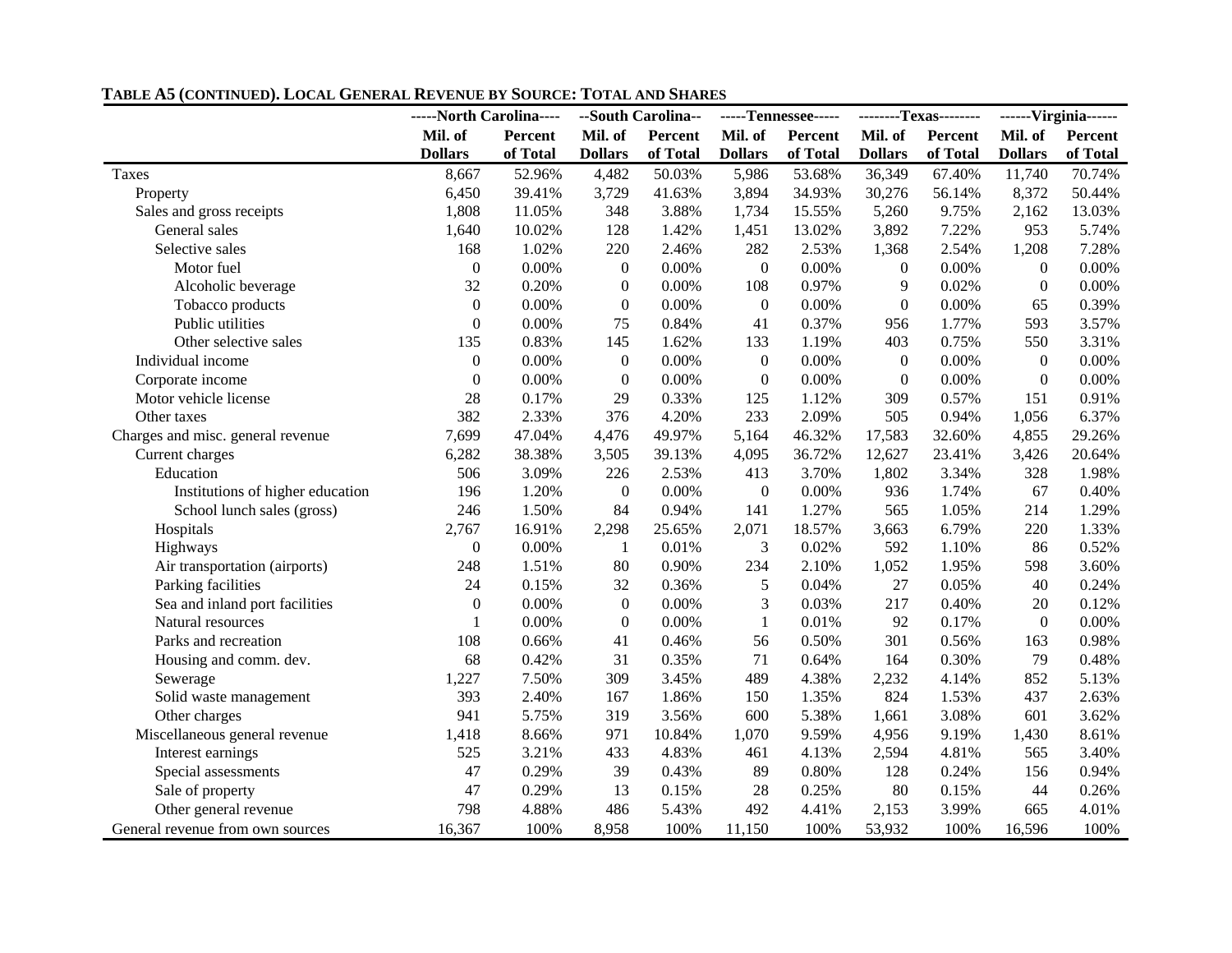|                                   | ---United States Total-- |               | ------Alabama------ |               | ------Colorado----- |               | -------Florida------- |               | -------Georgia------ |           |
|-----------------------------------|--------------------------|---------------|---------------------|---------------|---------------------|---------------|-----------------------|---------------|----------------------|-----------|
|                                   | Per                      | Per \$ of     | Per                 | Per \$ of     | Per                 | Per \$ of     | Per                   | Per \$ of     | Per                  | Per \$ of |
|                                   | Capita                   | <b>Income</b> | Capita              | <b>Income</b> | Capita              | <b>Income</b> | Capita                | <b>Income</b> | Capita               | Income    |
| Taxes                             | 1,512                    | 3.62%         | 855                 | 2.57%         | 1,722               | 3.75%         | 1,462                 | 3.90%         | 1,293                | 3.30%     |
| Property                          | 1,094                    | 2.62%         | 343                 | 1.03%         | 1,059               | 2.30%         | 1,131                 | 3.01%         | 892                  | 2.27%     |
| Sales and gross receipts          | 242                      | 0.58%         | 383                 | 1.15%         | 566                 | 1.23%         | 242                   | 0.64%         | 347                  | 0.88%     |
| General sales                     | 169                      | 0.40%         | 330                 | 0.99%         | 512                 | 1.11%         | 58                    | 0.15%         | 258                  | 0.66%     |
| Selective sales                   | 73                       | 0.18%         | 54                  | 0.16%         | 54                  | 0.12%         | 184                   | 0.49%         | 89                   | 0.23%     |
| Motor fuel                        | $\overline{\mathcal{L}}$ | 0.01%         | 12                  | 0.04%         | $\overline{0}$      | 0.00%         | 38                    | 0.10%         | $\boldsymbol{0}$     | 0.00%     |
| Alcoholic beverage                | $\mathbf{1}$             | 0.00%         | $\,8\,$             | 0.02%         | $\boldsymbol{0}$    | 0.00%         | $\boldsymbol{0}$      | 0.00%         | 13                   | 0.03%     |
| Tobacco products                  | $\mathbf{1}$             | 0.00%         | 5                   | 0.02%         | $\boldsymbol{0}$    | 0.00%         | $\overline{0}$        | 0.00%         | $\boldsymbol{0}$     | 0.00%     |
| Public utilities                  | 39                       | 0.09%         | 10                  | 0.03%         | 32                  | 0.07%         | 115                   | 0.31%         | 25                   | 0.06%     |
| Other selective sales             | 28                       | 0.07%         | 18                  | 0.05%         | 22                  | 0.05%         | 32                    | 0.08%         | 51                   | 0.13%     |
| Individual income                 | 70                       | 0.17%         | 24                  | 0.07%         | $\boldsymbol{0}$    | 0.00%         | $\boldsymbol{0}$      | 0.00%         | $\boldsymbol{0}$     | $0.00\%$  |
| Corporate income                  | 15                       | 0.04%         | $\boldsymbol{0}$    | $0.00\%$      | 0                   | 0.00%         | $\mathbf{0}$          | 0.00%         | $\overline{0}$       | $0.00\%$  |
| Motor vehicle license             | 5                        | 0.01%         | 6                   | 0.02%         | $\boldsymbol{7}$    | 0.02%         | $\mathbf{1}$          | 0.00%         | $\boldsymbol{0}$     | 0.00%     |
| Other taxes                       | 86                       | 0.21%         | 98                  | 0.29%         | 90                  | 0.20%         | 88                    | 0.23%         | 54                   | 0.14%     |
| Charges and misc. general revenue | 879                      | 2.11%         | 1,008               | 3.03%         | 1,142               | 2.48%         | 1,193                 | 3.18%         | 833                  | 2.12%     |
| Current charges                   | 625                      | 1.50%         | 824                 | 2.48%         | 796                 | 1.73%         | 819                   | 2.18%         | 631                  | 1.61%     |
| Education                         | 71                       | 0.17%         | 70                  | 0.21%         | 80                  | 0.17%         | 94                    | 0.25%         | 55                   | 0.14%     |
| Institutions of higher education  | 29                       | 0.07%         | $\boldsymbol{0}$    | 0.00%         | $\tau$              | 0.01%         | 42                    | 0.11%         | $\mathbf{1}$         | 0.00%     |
| School lunch sales (gross)        | 22                       | 0.05%         | 27                  | 0.08%         | 20                  | 0.04%         | 19                    | 0.05%         | 23                   | 0.06%     |
| Hospitals                         | 169                      | 0.41%         | 542                 | 1.63%         | 195                 | 0.42%         | 236                   | 0.63%         | 299                  | 0.76%     |
| Highways                          | 13                       | 0.03%         | $\boldsymbol{0}$    | 0.00%         | 24                  | 0.05%         | $\overline{4}$        | 0.01%         | $\boldsymbol{0}$     | 0.00%     |
| Air transportation (airports)     | 45                       | 0.11%         | 16                  | 0.05%         | 127                 | 0.28%         | 79                    | 0.21%         | 55                   | 0.14%     |
| Parking facilities                | 5                        | 0.01%         | $\overline{2}$      | 0.01%         | 5                   | 0.01%         | $\overline{7}$        | 0.02%         | $\mathbf{1}$         | 0.00%     |
| Sea and inland port facilities    | 8                        | 0.02%         | $\boldsymbol{0}$    | 0.00%         | $\boldsymbol{0}$    | 0.00%         | 19                    | 0.05%         | $\boldsymbol{0}$     | $0.00\%$  |
| Natural resources                 | 3                        | 0.01%         | $\boldsymbol{0}$    | 0.00%         | 5                   | 0.01%         | $\overline{2}$        | 0.01%         | $\Omega$             | 0.00%     |
| Parks and recreation              | 22                       | 0.05%         | 22                  | 0.07%         | 53                  | 0.12%         | 27                    | 0.07%         | 10                   | 0.02%     |
| Housing and comm. dev.            | 15                       | 0.03%         | 11                  | 0.03%         | 17                  | 0.04%         | 6                     | 0.02%         | 10                   | 0.02%     |
| Sewerage                          | 105                      | 0.25%         | 74                  | 0.22%         | 120                 | 0.26%         | 112                   | 0.30%         | 84                   | 0.21%     |
| Solid waste management            | 42                       | 0.10%         | 35                  | 0.10%         | 16                  | 0.03%         | 97                    | 0.26%         | 52                   | 0.13%     |
| Other charges                     | 125                      | 0.30%         | 53                  | 0.16%         | 155                 | 0.34%         | 136                   | 0.36%         | 65                   | 0.17%     |
| Miscellaneous general revenue     | 254                      | 0.61%         | 184                 | 0.55%         | 346                 | 0.75%         | 374                   | 1.00%         | 202                  | 0.52%     |
| Interest earnings                 | 91                       | 0.22%         | 81                  | 0.24%         | 109                 | 0.24%         | 128                   | 0.34%         | 77                   | 0.20%     |
| Special assessments               | 19                       | 0.04%         | 4                   | 0.01%         | 65                  | 0.14%         | 62                    | 0.17%         | $\mathfrak{Z}$       | 0.01%     |
| Sale of property                  | 6                        | 0.01%         | 6                   | 0.02%         | 17                  | 0.04%         | $\tau$                | 0.02%         | 3                    | 0.01%     |
| Other general revenue             | 138                      | 0.33%         | 93                  | 0.28%         | 155                 | 0.34%         | 176                   | 0.47%         | 119                  | 0.30%     |
| General revenue from own sources  | 2,391                    | 5.73%         | 1,862               | 5.60%         | 2,865               | 6.23%         | 2,654                 | 7.07%         | 2,126                | 5.42%     |

#### **TABLE A6. LOCAL GENERAL REVENUE BY SOURCE: PER CAPITA AND PER DOLLAR OF INCOME**

*Table A6 continues on next page...*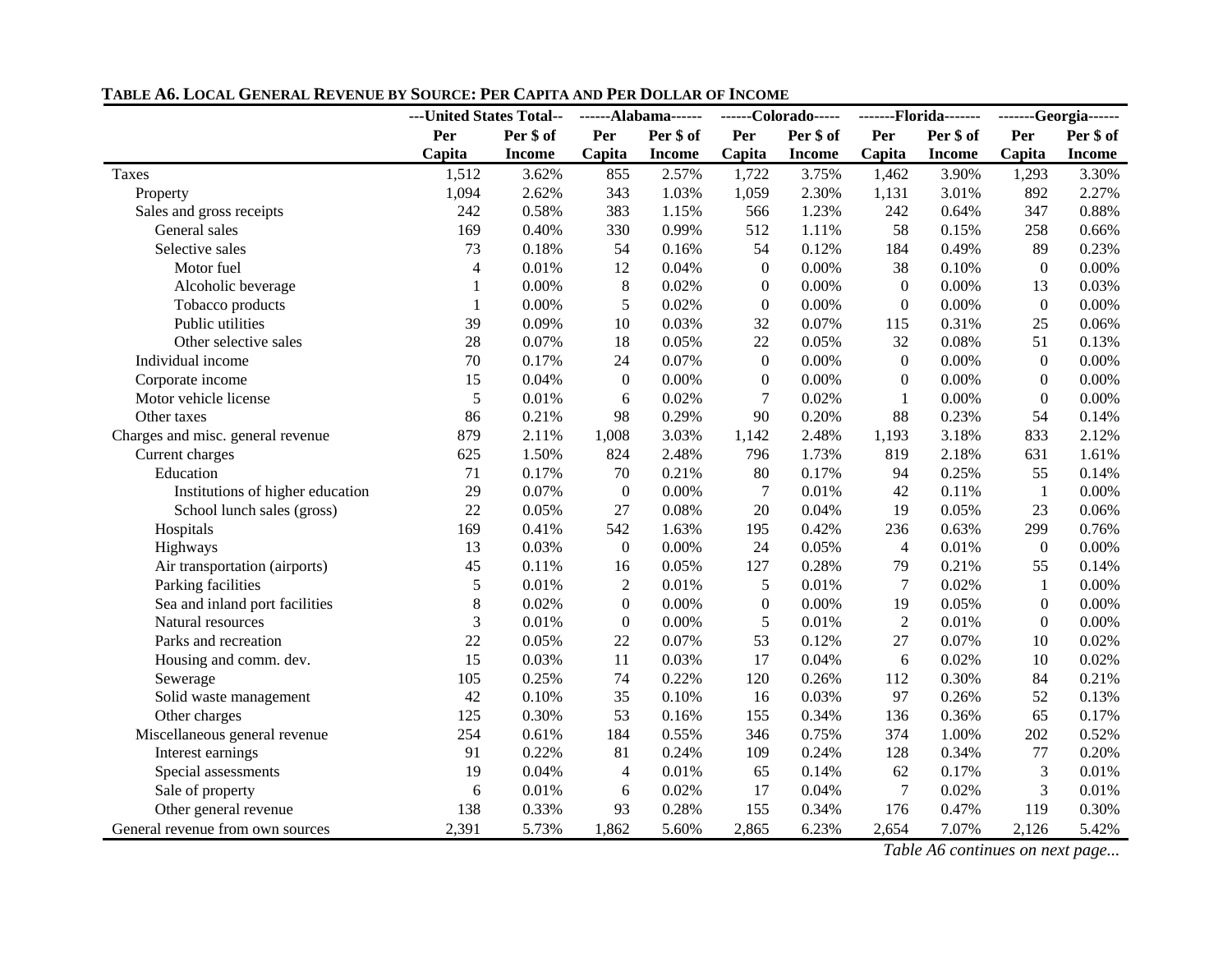|                                   | -----North Carolina---- |               |                  | --South Carolina-- |                  | -----Tennessee----- |                  | --------Texas-------- |                  | -------Virginia------ |  |
|-----------------------------------|-------------------------|---------------|------------------|--------------------|------------------|---------------------|------------------|-----------------------|------------------|-----------------------|--|
|                                   | Per                     | Per \$ of     | Per              | Per \$ of          | Per              | Per \$ of           | Per<br>Per \$ of |                       | Per \$ of<br>Per |                       |  |
|                                   | Capita                  | <b>Income</b> | Capita           | <b>Income</b>      | Capita           | <b>Income</b>       | Capita           | <b>Income</b>         | Capita           | <b>Income</b>         |  |
| Taxes                             | 999                     | 2.47%         | 1,055            | 3.20%              | 1,005            | 2.66%               | 1,585            | 3.67%                 | 1,552            | 3.35%                 |  |
| Property                          | 744                     | 1.84%         | 878              | 2.66%              | 654              | 1.73%               | 1,320            | 3.06%                 | 1,107            | 2.39%                 |  |
| Sales and gross receipts          | 208                     | 0.52%         | 82               | 0.25%              | 291              | 0.77%               | 229              | 0.53%                 | 286              | 0.62%                 |  |
| General sales                     | 189                     | 0.47%         | 30               | 0.09%              | 244              | 0.65%               | 170              | 0.39%                 | 126              | 0.27%                 |  |
| Selective sales                   | 19                      | 0.05%         | 52               | 0.16%              | 47               | 0.13%               | 60               | 0.14%                 | 160              | 0.34%                 |  |
| Motor fuel                        | $\theta$                | 0.00%         | $\boldsymbol{0}$ | 0.00%              | $\boldsymbol{0}$ | 0.00%               | $\boldsymbol{0}$ | 0.00%                 | $\boldsymbol{0}$ | 0.00%                 |  |
| Alcoholic beverage                | 4                       | 0.01%         | $\boldsymbol{0}$ | 0.00%              | 18               | 0.05%               | $\boldsymbol{0}$ | 0.00%                 | $\boldsymbol{0}$ | 0.00%                 |  |
| Tobacco products                  | $\theta$                | 0.00%         | $\boldsymbol{0}$ | 0.00%              | $\boldsymbol{0}$ | 0.00%               | $\overline{0}$   | 0.00%                 | 9                | 0.02%                 |  |
| Public utilities                  | $\Omega$                | 0.00%         | 18               | 0.05%              | 7                | 0.02%               | 42               | 0.10%                 | 78               | 0.17%                 |  |
| Other selective sales             | 16                      | 0.04%         | 34               | 0.10%              | $22\,$           | 0.06%               | 18               | 0.04%                 | 73               | 0.16%                 |  |
| Individual income                 | $\boldsymbol{0}$        | $0.00\%$      | $\boldsymbol{0}$ | 0.00%              | $\boldsymbol{0}$ | 0.00%               | $\boldsymbol{0}$ | 0.00%                 | $\boldsymbol{0}$ | 0.00%                 |  |
| Corporate income                  | $\overline{0}$          | 0.00%         | $\boldsymbol{0}$ | 0.00%              | $\boldsymbol{0}$ | 0.00%               | $\boldsymbol{0}$ | 0.00%                 | $\boldsymbol{0}$ | $0.00\%$              |  |
| Motor vehicle license             | 3                       | 0.01%         | $\overline{7}$   | 0.02%              | 21               | 0.06%               | 13               | 0.03%                 | 20               | 0.04%                 |  |
| Other taxes                       | 44                      | 0.11%         | 89               | 0.27%              | 39               | 0.10%               | 22               | 0.05%                 | 140              | 0.30%                 |  |
| Charges and misc. general revenue | 888                     | 2.20%         | 1,054            | 3.20%              | 867              | 2.30%               | 767              | 1.78%                 | 642              | 1.38%                 |  |
| Current charges                   | 724                     | 1.79%         | 825              | 2.50%              | 688              | 1.82%               | 551              | 1.28%                 | 453              | 0.98%                 |  |
| Education                         | 58                      | 0.14%         | 53               | 0.16%              | 69               | 0.18%               | 79               | 0.18%                 | 43               | 0.09%                 |  |
| Institutions of higher education  | 23                      | 0.06%         | $\boldsymbol{0}$ | 0.00%              | $\boldsymbol{0}$ | 0.00%               | 41               | 0.09%                 | 9                | 0.02%                 |  |
| School lunch sales (gross)        | 28                      | 0.07%         | 20               | 0.06%              | 24               | 0.06%               | 25               | 0.06%                 | 28               | 0.06%                 |  |
| Hospitals                         | 319                     | 0.79%         | 541              | 1.64%              | 348              | 0.92%               | 160              | 0.37%                 | 29               | 0.06%                 |  |
| Highways                          | $\boldsymbol{0}$        | 0.00%         | $\overline{0}$   | 0.00%              | $\overline{0}$   | 0.00%               | 26               | 0.06%                 | 11               | 0.02%                 |  |
| Air transportation (airports)     | 29                      | 0.07%         | 19               | 0.06%              | 39               | 0.10%               | 46               | 0.11%                 | 79               | 0.17%                 |  |
| Parking facilities                | 3                       | 0.01%         | $8\,$            | 0.02%              | $\mathbf{1}$     | 0.00%               | $\mathbf{1}$     | 0.00%                 | $\sqrt{5}$       | 0.01%                 |  |
| Sea and inland port facilities    | $\Omega$                | 0.00%         | $\boldsymbol{0}$ | 0.00%              | $\boldsymbol{0}$ | 0.00%               | $\overline{9}$   | 0.02%                 | $\mathfrak{Z}$   | 0.01%                 |  |
| Natural resources                 | $\overline{0}$          | 0.00%         | $\boldsymbol{0}$ | 0.00%              | $\boldsymbol{0}$ | 0.00%               | $\overline{4}$   | 0.01%                 | $\boldsymbol{0}$ | 0.00%                 |  |
| Parks and recreation              | 12                      | 0.03%         | 10               | 0.03%              | 9                | 0.02%               | 13               | 0.03%                 | 22               | 0.05%                 |  |
| Housing and comm. dev.            | 8                       | 0.02%         | $\overline{7}$   | 0.02%              | 12               | 0.03%               | $\overline{7}$   | 0.02%                 | 10               | 0.02%                 |  |
| Sewerage                          | 141                     | 0.35%         | 73               | 0.22%              | 82               | 0.22%               | 97               | 0.23%                 | 113              | 0.24%                 |  |
| Solid waste management            | 45                      | 0.11%         | 39               | 0.12%              | 25               | 0.07%               | 36               | 0.08%                 | 58               | 0.12%                 |  |
| Other charges                     | 108                     | 0.27%         | 75               | 0.23%              | 101              | 0.27%               | 72               | 0.17%                 | 79               | 0.17%                 |  |
| Miscellaneous general revenue     | 163                     | 0.40%         | 229              | 0.69%              | 180              | 0.48%               | 216              | 0.50%                 | 189              | 0.41%                 |  |
| Interest earnings                 | 60                      | 0.15%         | 102              | 0.31%              | 77               | 0.20%               | 113              | 0.26%                 | 75               | 0.16%                 |  |
| Special assessments               | 5                       | 0.01%         | 9                | 0.03%              | 15               | 0.04%               | 6                | 0.01%                 | 21               | 0.04%                 |  |
| Sale of property                  | 5                       | 0.01%         | 3                | 0.01%              | 5                | 0.01%               | 3                | 0.01%                 | 6                | 0.01%                 |  |
| Other general revenue             | 92                      | 0.23%         | 114              | 0.35%              | 83               | 0.22%               | 94               | 0.22%                 | 88               | 0.19%                 |  |
| General revenue from own sources  | 1,887                   | 4.67%         | 2,109            | 6.39%              | 1,872            | 4.96%               | 2,352            | 5.45%                 | 2,194            | 4.73%                 |  |

#### **TABLE A6 (CONTINUED). LOCAL GENERAL REVENUE BY SOURCE: PER CAPITA AND PER DOLLAR OF INCOME**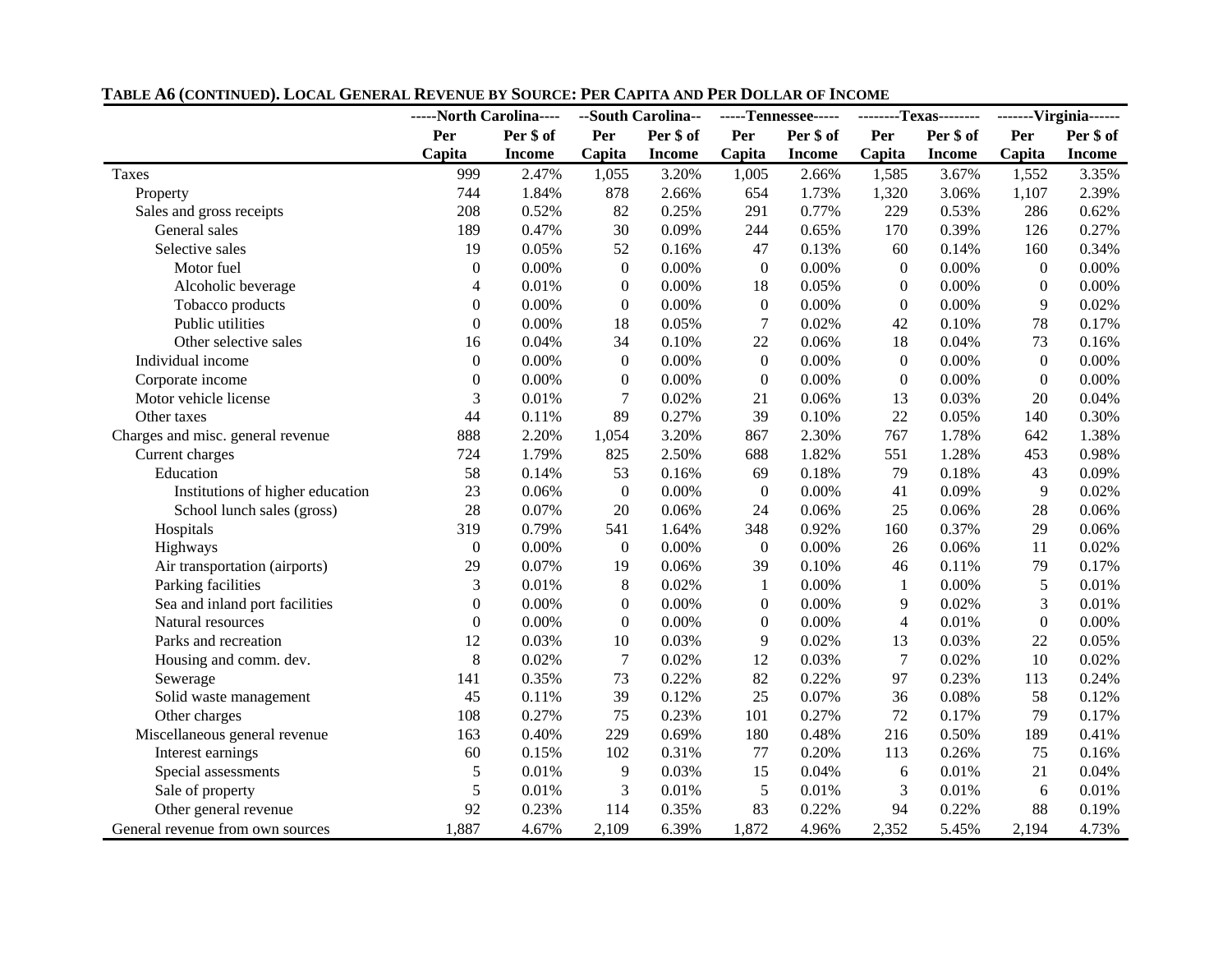#### **TABLE A7. REVENUE SHARES AT STATE AND LOCAL LEVELS**

|                             |                                   | <b>United</b><br><b>States</b> |          |          |         |         | <b>North</b> | <b>South</b> |                  |              |          |
|-----------------------------|-----------------------------------|--------------------------------|----------|----------|---------|---------|--------------|--------------|------------------|--------------|----------|
|                             |                                   | <b>Total</b>                   | Alabama  | Colorado | Florida | Georgia | Carolina     | Carolina     | <b>Tennessee</b> | <b>Texas</b> | Virginia |
|                             | Taxes                             | 69.27%                         | 57.96%   | 63.52%   | 65.81%  | 69.40%  | 68.56%       | 57.51%       | 65.02%           | 66.90%       | 68.10%   |
|                             | Property                          | 21.21%                         | 8.89%    | 20.01%   | 22.42%  | 20.74%  | 16.19%       | 18.22%       | 15.83%           | 29.30%       | 20.66%   |
|                             | Sales and gross receipts          | 24.21%                         | 28.43%   | 23.08%   | 32.75%  | 25.60%  | 23.66%       | 20.62%       | 38.14%           | 30.11%       | 18.81%   |
| State and Local Governments | Individual income                 | 15.22%                         | 13.12%   | 15.27%   | 0.00%   | 18.50%  | 21.16%       | 13.12%       | 0.63%            | 0.00%        | 20.57%   |
|                             | Corporate income                  | 2.73%                          | 1.97%    | 1.28%    | 1.96%   | 1.80%   | 3.19%        | 1.20%        | 3.28%            | 0.00%        | 1.49%    |
|                             | Charges and misc. general revenue | 30.73%                         | 42.04%   | 36.48%   | 34.19%  | 30.60%  | 31.44%       | 42.49%       | 34.98%           | 33.10%       | 31.90%   |
|                             | Current charges                   | 19.48%                         | 32.23%   | 22.91%   | 20.43%  | 20.85%  | 23.40%       | 31.61%       | 23.50%           | 19.85%       | 20.79%   |
|                             | Institutions of higher edu.       | 4.79%                          | 7.30%    | 6.35%    | 2.70%   | 3.96%   | 5.53%        | 6.82%        | 4.65%            | 5.46%        | 5.90%    |
|                             | Hospitals                         | 5.01%                          | 16.97%   | 4.64%    | 4.61%   | 7.84%   | 8.66%        | 16.35%       | 8.69%            | 5.85%        | 5.19%    |
|                             | Miscellaneous general revenue     | 11.25%                         | 9.81%    | 13.57%   | 13.75%  | 9.75%   | 8.03%        | 10.89%       | 11.48%           | 13.24%       | 11.11%   |
|                             | General revenue from own sources  | 100%                           | 100%     | 100%     | 100%    | 100%    | 100%         | 100%         | 100%             | 100%         | 100%     |
|                             | Taxes                             | 74.17%                         | 66.72%   | 67.52%   | 77.39%  | 77.63%  | 79.45%       | 63.30%       | 74.43%           | 66.36%       | 66.28%   |
|                             | Property                          | 1.30%                          | 1.98%    | $0.00\%$ | 0.68%   | 0.33%   | 0.00%        | 0.08%        | 0.00%            | 0.00%        | 0.08%    |
|                             | Sales and gross receipts          | 35.64%                         | 34.12%   | 26.99%   | 58.19%  | 34.50%  | 32.46%       | 33.58%       | 56.88%           | 52.33%       | 22.81%   |
| State Governments           | Individual income                 | 25.20%                         | 21.70%   | 33.29%   | 0.00%   | 36.28%  | 35.92%       | 23.28%       | 1.16%            | 0.00%        | 34.78%   |
|                             | Corporate income                  | 4.43%                          | 3.40%    | 2.79%    | 4.08%   | 3.53%   | 5.42%        | 2.14%        | 5.99%            | 0.00%        | 2.52%    |
|                             | Charges and misc. general revenue | 25.83%                         | 33.28%   | 32.48%   | 22.61%  | 22.37%  | 20.55%       | 36.70%       | 25.57%           | 33.64%       | 33.72%   |
|                             | Current charges                   | 14.05%                         | 23.52%   | 17.13%   | 9.21%   | 12.38%  | 12.96%       | 25.78%       | 12.53%           | 15.96%       | 20.89%   |
|                             | Institutions of higher edu.       | 7.69%                          | 12.59%   | 13.57%   | 3.90%   | 7.71%   | 8.56%        | 12.10%       | 8.50%            | 9.52%        | 9.70%    |
|                             | Hospitals                         | 3.33%                          | 8.19%    | 2.10%    | 0.01%   | 1.87%   | 2.90%        | 9.15%        | 0.49%            | 4.82%        | 7.86%    |
|                             | Miscellaneous general revenue     | 11.78%                         | 9.76%    | 15.35%   | 13.40%  | 9.99%   | 7.59%        | 10.93%       | 13.05%           | 17.67%       | 12.83%   |
|                             | General revenue from own sources  | 100%                           | 100%     | 100%     | 100%    | 100%    | 100%         | 100%         | 100%             | 100%         | 100%     |
|                             | Taxes                             | 63.23%                         | 45.88%   | 60.13%   | 55.06%  | 60.83%  | 52.96%       | 50.03%       | 53.68%           | 67.40%       | 70.74%   |
|                             | Property                          | 45.75%                         | 18.43%   | 36.98%   | 42.59%  | 41.97%  | 39.41%       | 41.63%       | 34.93%           | 56.14%       | 50.44%   |
|                             | Sales and gross receipts          | 10.13%                         | 20.59%   | 19.76%   | 9.12%   | 16.33%  | 11.05%       | 3.88%        | 15.55%           | 9.75%        | 13.03%   |
| Local Governments           | Individual income                 | 2.92%                          | 1.28%    | 0.00%    | 0.00%   | 0.00%   | $0.00\%$     | 0.00%        | 0.00%            | 0.00%        | 0.00%    |
|                             | Corporate income                  | 0.63%                          | $0.00\%$ | $0.00\%$ | 0.00%   | 0.00%   | 0.00%        | $0.00\%$     | 0.00%            | $0.00\%$     | $0.00\%$ |
|                             | Charges and misc. general revenue | 36.77%                         | 54.12%   | 39.87%   | 44.94%  | 39.17%  | 47.04%       | 49.97%       | 46.32%           | 32.60%       | 29.26%   |
|                             | Hospitals                         | 7.09%                          | 29.08%   | 6.80%    | 8.88%   | 14.04%  | 16.91%       | 25.65%       | 18.57%           | 6.79%        | 1.33%    |
|                             | Air transportation (airports)     | 1.89%                          | 0.84%    | 4.43%    | 2.97%   | 2.60%   | 1.51%        | 0.90%        | 2.10%            | 1.95%        | 3.60%    |
|                             | Sewerage                          | 4.40%                          | 3.99%    | 4.18%    | 4.23%   | 3.97%   | 7.50%        | 3.45%        | 4.38%            | 4.14%        | 5.13%    |
|                             | Miscellaneous general revenue     | 10.60%                         | 9.88%    | 12.07%   | 14.08%  | 9.51%   | 8.66%        | 10.84%       | 9.59%            | 9.19%        | 8.61%    |
|                             | General revenue from own sources  | 100%                           | 100%     | 100%     | 100%    | 100%    | 100%         | 100%         | 100%             | 100%         | 100%     |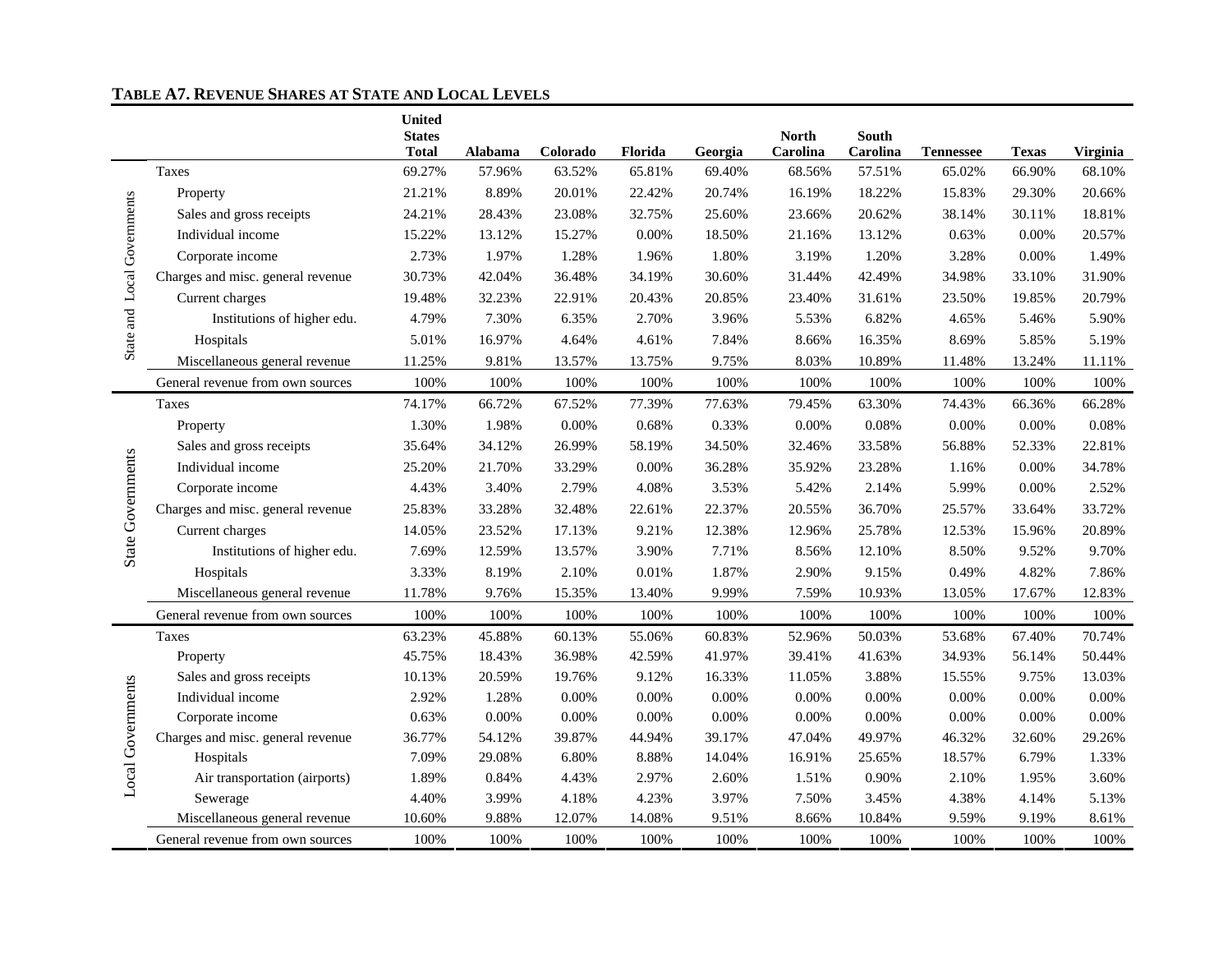### **About the Author**

**Nikola Tasić** is a research associate in the Fiscal Research Center of the Andrew Young School of Policy Studies at Georgia State University and is currently finishing his Ph.D. in Economics, writing on the effects of financial development on economic growth. His research interests include state and local public finance reforms in transition countries, intergovernmental transfers, and financial development. Tasić holds B.S. in economics from San Jose State University and M.A. in economics from Georgia State University.

### **About The Fiscal Research Center**

 The Fiscal Research Center provides nonpartisan research, technical assistance, and education in the evaluation and design of state and local fiscal and economic policy, including both tax and expenditure issues. The Center's mission is to promote development of sound public policy and public understanding of issues of concern to state and local governments.

 The Fiscal Research Center (FRC) was established in 1995 in order to provide a stronger research foundation for setting fiscal policy for state and local governments and for better-informed decision making. The FRC, one of several prominent policy research centers and academic departments housed in the School of Policy Studies, has a full-time staff and affiliated faculty from throughout Georgia State University and elsewhere who lead the research efforts in many organized projects.

 The FRC maintains a position of neutrality on public policy issues in order to safeguard the academic freedom of authors. Thus, interpretations or conclusions in FRC publications should be understood to be solely those of the author.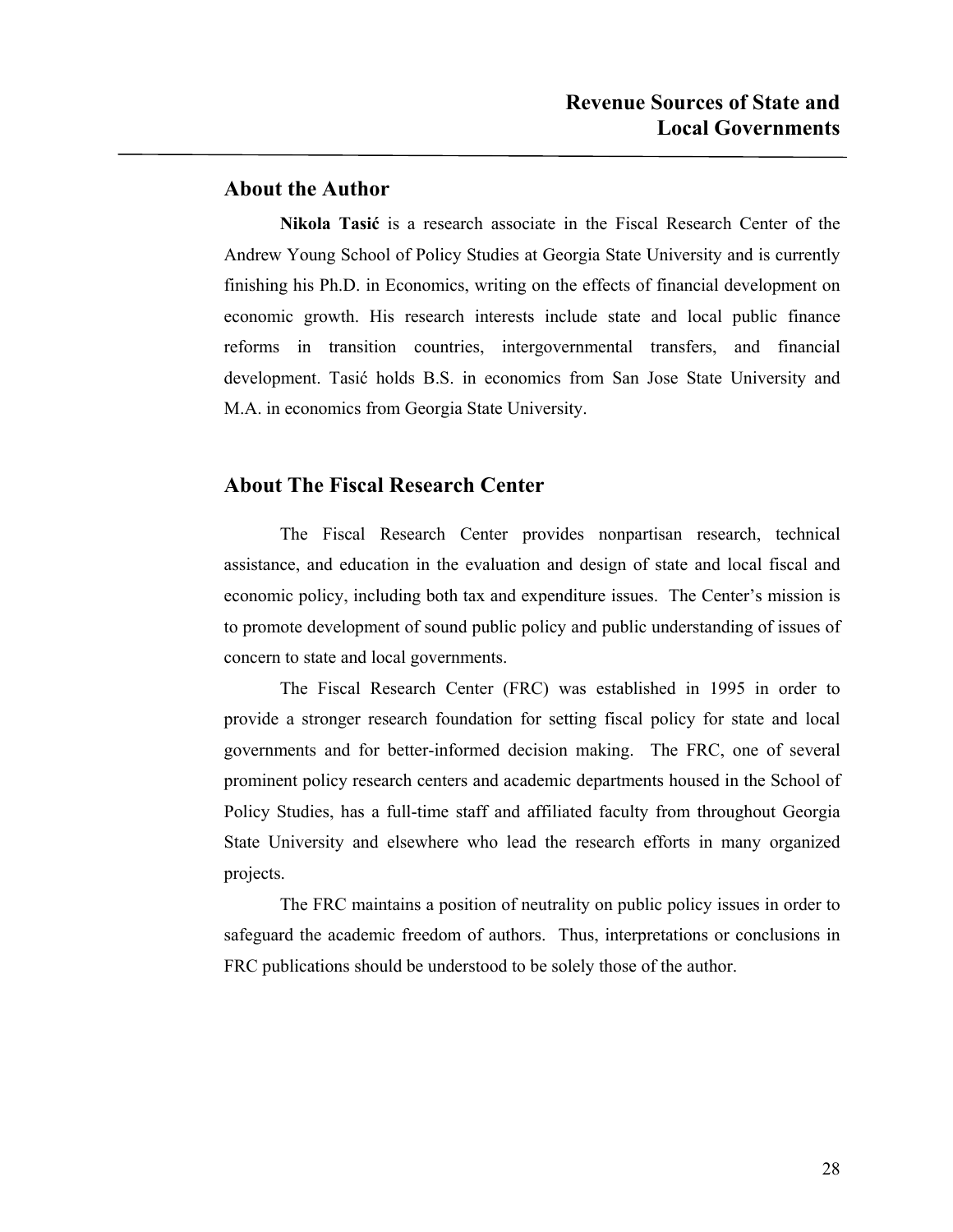### **FISCAL RESEARCH CENTER STAFF**

David L. Sjoquist, Director and Professor of Economics Peter Bluestone, Research Associate Margo Doers, Administrative Coordinator Nevbahar Ertas, Research Associate Jaiwan M. Harris, Business Manager Kenneth J. Heaghney, State Fiscal Economist Stacie Kershner, Program Coordinator Jungbu Kim, Research Associate John W. Matthews, Senior Research Associate Nara Monkam, Research Associate Lakshmi Pandey, Senior Research Associate Nikola Tasic, Research Associate Dorie Taylor, Assistant Director Arthur D. Turner, Microcomputer Software Technical Specialist Sean Turner, Research Associate Sally Wallace, Associate Director and Professor of Economics Laura A. Wheeler, Senior Research Associate Tumika Williams, Staff Assistant John Winters, Research Associate

#### **ASSOCIATED GSU FACULTY**

James Alm, Chair and Professor of Economics Roy W. Bahl, Dean and Professor of Economics Spencer Banzhaf, Associate Professor of Economics Carolyn Bourdeaux, Assistant Professor of Public Administration and Urban Studies Martin F. Grace, Professor of Risk Management and Insurance Shiferaw Gurmu, Associate Professor of Economics Gregory B. Lewis, Professor of Public Administration and Urban Studies Jorge L. Martinez-Vazquez, Professor of Economics Theodore H. Poister, Professor of Public Administration and Urban Studies David P. Richardson, Professor of Risk Management and Insurance Jonathan C. Rork, Assistant Professor of Economics Bruce A. Seaman, Associate Professor of Economics Erdal Tekin, Assistant Professor of Economics Geoffrey K. Turnbull, Professor of Economics Mary Beth Walker, Associate Professor of Economics Katherine G. Willoughby, Professor of Public Administration and Urban Studies

# **PRINCIPAL ASSOCIATES**

David Boldt, State University of West Georgia Gary Cornia, Brigham Young University Jack Morton, Morton Consulting Group Kelly D. Edmiston, Federal Reserve Bank of Kansas City Ross H. Rubenstein, Syracuse University Robert Eger, Florida State University **Michael J. Rushton, Indiana University** Michael J. Rushton, Indiana University Alan Essig, Georgia Budget and Policy Institute Rob Salvino, Coastal Carolina University Dagney G. Faulk, Indiana University Southeast Edward Sennoga, Makerere University, Uganda Catherine Freeman, U.S. Department of Education William J. Smith, West Georgia College Joshua L. Hart, Carnegie Mellon University Robert P. Strauss, Carnegie Mellon University Richard R. Hawkins, University of West Florida Jeanie J. Thomas, Consultant Gary Henry, University of North Carolina/Chapel Hill Kathleen Thomas, Mississippi State University Julie Hotchkiss, Atlanta Federal Reserve Bank Thomas L. Weyandt, Atlanta Regional Commission

Mary Mathewes Kassis, State University of West Georgia<br>Douglas Krupka, IZA, Bonn Germany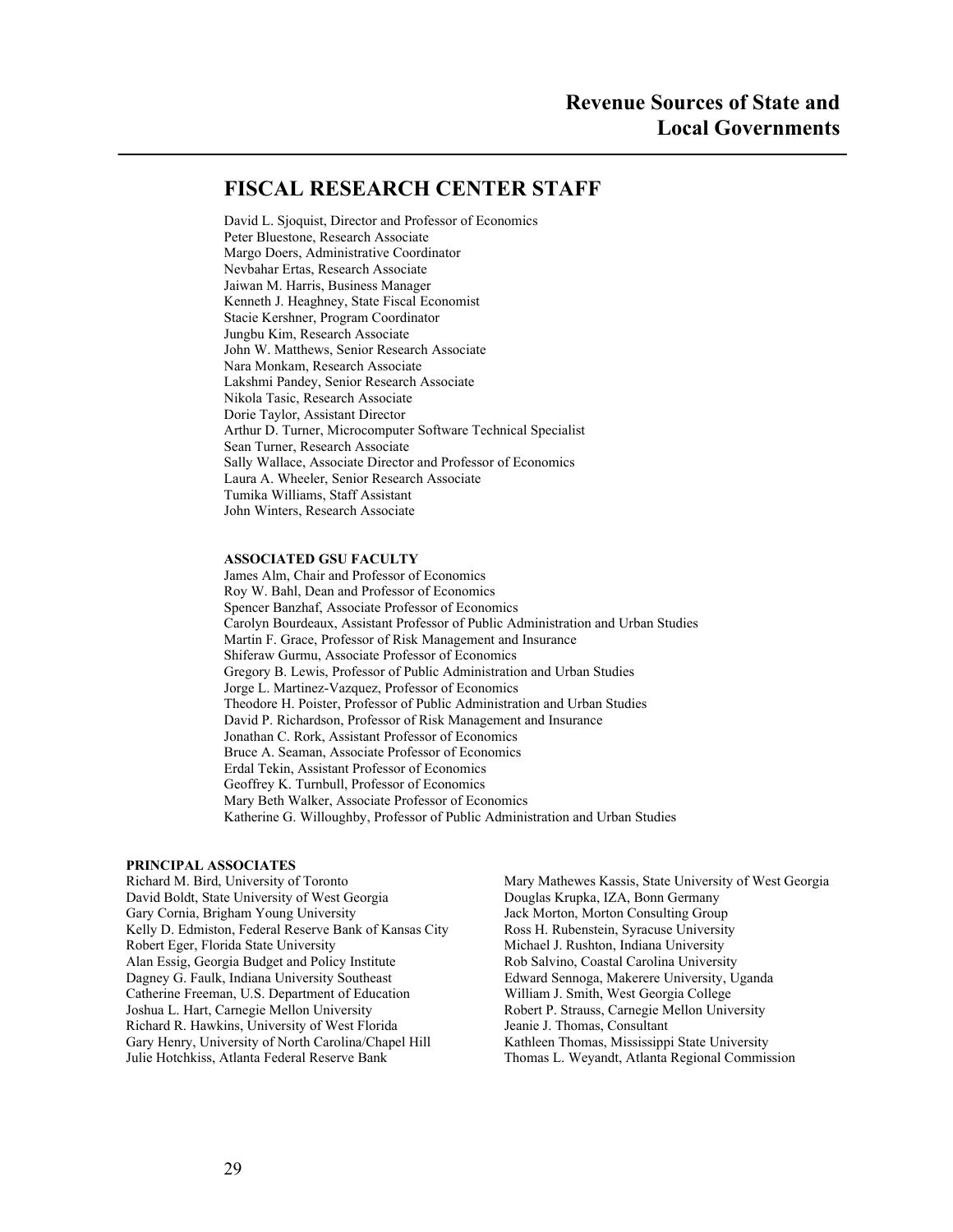### **RECENT PUBLICATIONS**

(All publications listed are available at http://frc.aysps.gsu.edu or call the Fiscal Research Center at 404/651-2782, or fax us at 404/651-2737.)

*Revenue Sources of State and Local Governments* (**Nikola Tasić)** This report compares the reliance on various revenue sources across Georgia compared with eight other states. FRC Report/Brief 165 (September 2007)

*Tax Revenue Stability of Replacing the Property Tax with a Sales Tax*. **(John Winters)** This policy brief discusses the implications for tax revenue stability of proposals that would replace the property tax with an increased sales tax. FRC Brief 164 (September 2007)

*Potential Impact of the Great Plan on Georgia's Tax Administration*. **(John Matthews)** This brief examines local property tax and sales tax implications for tax administrators. FRC Brief 163 (August 2007)

*Is a State VAT the Answer? What's the Question* **(Richard M. Bird)** This report provides an overview of the differences between the retail sales tax and a value added tax and the potential use of a VAT in U.S. states. FRC Report 162 (August 2007)

*Budget Stabilization Funds: A Cross-State Comparison* **(Carolyn Bourdeaux)** This brief provides an overview of budget stabilization fund policies across the states. FRC Brief 161 (August 2007)

*Four Options for Eliminating Property Taxes and Funding Local Governments*. **(David L. Sjoquist***)* This policy brief provides an overview of financing options in the case of substantially reduced property tax revenues for local governments in Georgia. FRC Brief 160 (August 2007)

*Economic Impact of the Commercial Music Industry in Atlanta and the State of Georgia: New Estimates* **(Nikola Tasić and Sally Wallace)** This report documents the economic and fiscal impact of the industry, and changes in the impact from 2003 to 2007. FRC Report 159 (August 2007)

*A Flat Rate Income Tax in Georgia* **(Sally Wallace and Shiyuan Chen)** This brief provides a distributional analysis for Georgia's current individual income tax and a 4 percent and 5.75 percent flat income tax rate structure. FRC Brief 158 (July 2007)

*Issues Associated with Replacing the Property Tax with State Grants* **(David L. Sjoquist)** This brief presents a list of issues and questions that should be considered in any proposal to replace the local property tax with state grants. FRC Brief 157 (July 2007)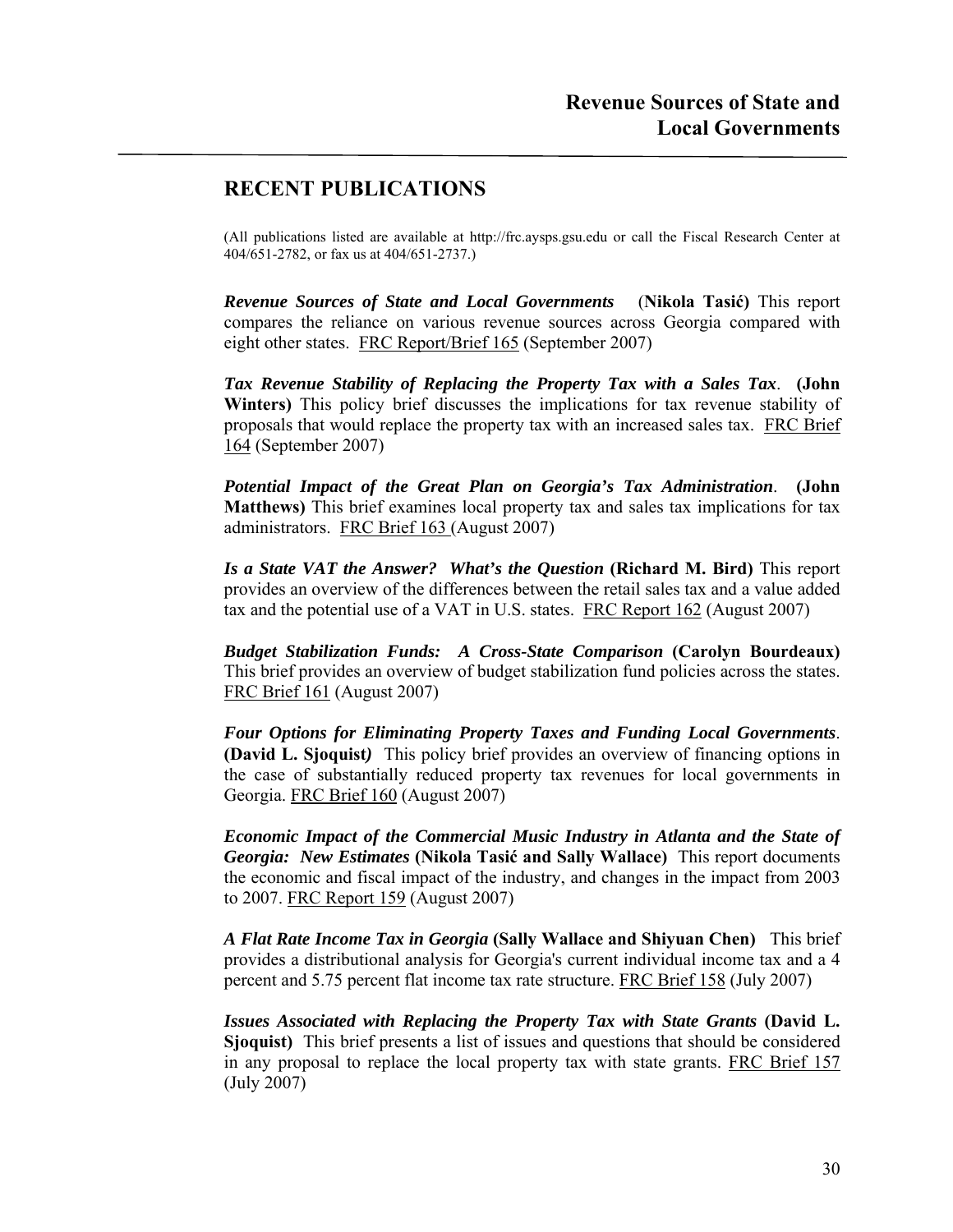*Overview and Comparison of the Value Added Tax and the Retail Sales Tax* **(Jorge Martinez-Vazquez, Sally Wallace and Laura Wheeler)** This brief summarizes the similarities and differences between a value added tax and the much recognized general sales tax, or retail sales tax. This brief is one in a series of briefs and reports that relate to tax policy options for Georgia. FRC Brief 156 (June 2007)

*The Financial Position of Pennsylvania's Public Sector: Past, Present, and Future* **(Robert P. Strauss and Joshua L. Hart)** This report is the third of three reports that address the fiscal conditions of other states, explores the factors that explain the conditions, and the likely future trends. FRC Report 155 (June 2007)

*Alternative State Business Tax Systems: A Comparison of State Income and Gross Receipts Taxes* **(Laura Wheeler and Edward Sennoga)** This report provides a five-point comparison between a state corporate income tax and a state gross receipts tax. FRC Report/Brief 154 (May 2007)

*Status of Women in Atlanta: A Survey of Economic Demographic, and Social Indicators for the 15-County Area* **(Rachel Ferencik, John Matthews, Christine Moloi, Lakshmi Pandey, Dawud Ujamaa, Sally Wallace)** This report provides a detailed overview of economic, demographic and social aspects of women and girls in the Metro Atlanta region. FRC Report 153 (May 2007)

*Forecasting Pre-K Enrollment in Georgia Counties* **(Nikola Tasić and Sally Wallace)** This report provides a manual that documents the forecasting methodology and provides the actual forecast of Pre-K enrollment by county for 2007-2011. FRC Report 152 (April 2007)

*A Description of the Proposed Comprehensive Revision of Georgia's Tax Structure: HR 900* **(David L. Sjoquist)** This brief is a summary of the provisions of the comprehensive revision of Georgia's tax structure contained in HR 900. FRC Brief 151 (April 2007)

*Revenue Structures of States Without An Income Tax* **(David L. Sjoquist)** This report compares Georgia's revenue structure to states without an income tax in order to explore how Georgia's revenue structure would have to change if it were to eliminate its income tax. FRC Report/Brief 150 (April 2007)

*Property Rights Reform: A Fiscal Analysis*. **(Peter Bluestone)** This report analyzes the fiscal effects of a proposed statute revising the legal standard for regulatory takings in Georgia, as well as recent changes in Georgia's eminent domain law. FRC Report 149 (April 2007).

<sup>(</sup>All publications listed are available at http://frc.gsu.edu or call the Fiscal Research Center at 404/413-0249, or fax us at 404/413-0248.)